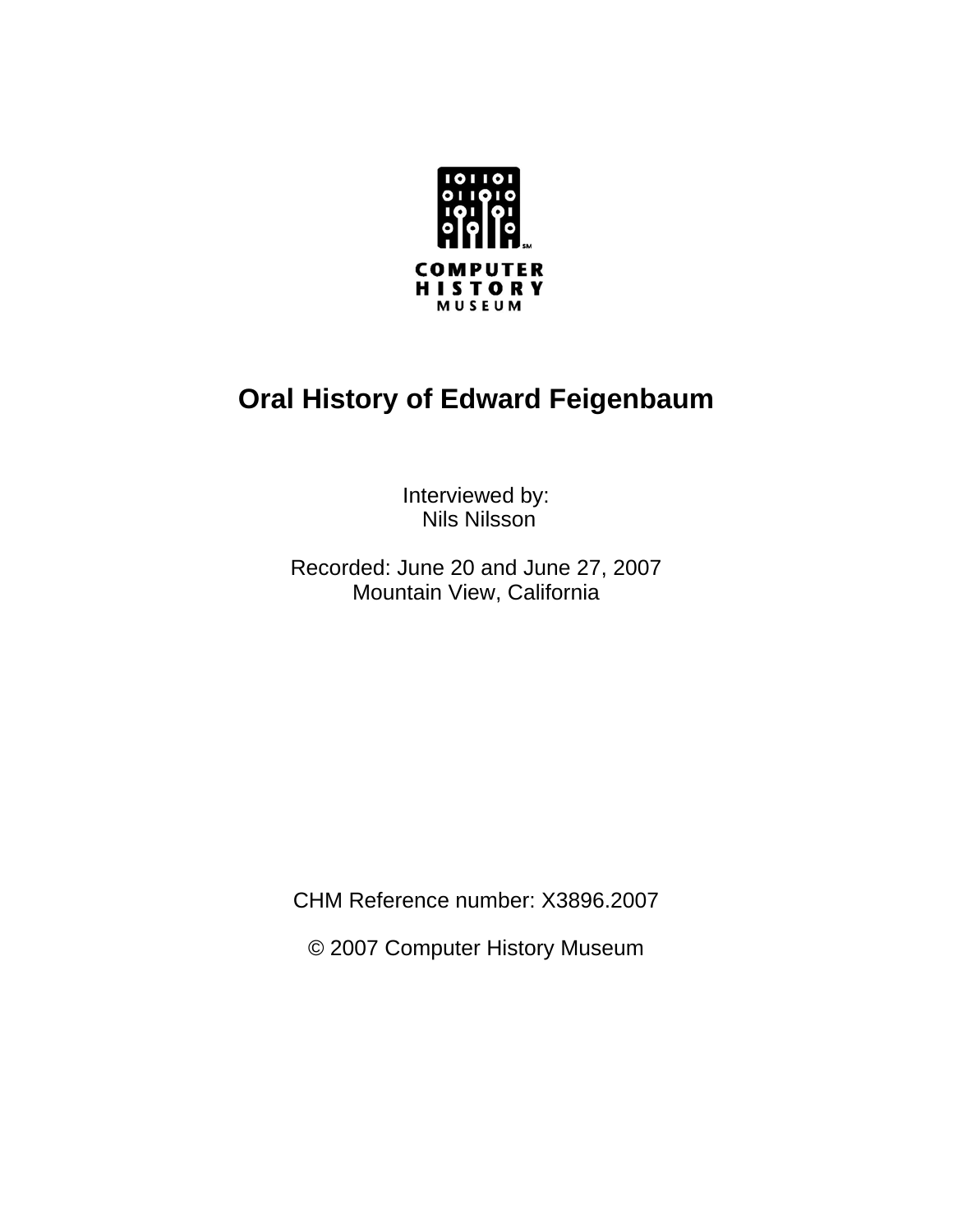**Nils Nilsson:** Today, on June 20th, 2007, we're having a conversation with Ed Feigenbaum, who is the Kumagai Professor Emeritus at Stanford University. Ed is going to be talking about his life in artificial intelligence. Before he starts, let me say that Ed has had a great career in artificial intelligence. He's known as the father of expert systems. He also is a Turing Award winner, and a member of the National Academy of Engineering. Let's start, Ed, by the subject of how you originally got interested in science. What are some of the early influences in your life, your education, high school, and so on?

**Edward Feigenbaum:** Going back to the time when I was a youngster, and that means maybe starting at eight or nine or ten years old, I'm not exactly sure which, there were a number of small influences in my life. I don't want to go into great detail about it. My stepfather, Fred Rothman [ph?], would take me once a month to the Hayden Planetarium in New York City, which is part of the American Museum of Natural History. We lived across the river from New York City in the New Jersey side of the Palisades. Once a month, at that time because there were different -- the costs of running a museum were not as expensive -- the Hayden Planetarium would change its show once a month. So once a month my stepfather and I would go over there to see the new show at the Haden Planetarium. Since we were there, we would go through one room of the Natural History Museum every time we went there. I got really interested in science, but mostly through the astronomy end, which I guess happens to a lot of young kids. It also happened that my stepfather was an accountant by trade, and he would bring home a lot of work. He would do it at home on one of these mechanical calculators, which for people who visit the Computer History Museum, you could see examples of that. Some of them are electric driven. Actually, the one I started playing with when he had it was not even electric driven. It was mechanical driven -- cranking of the wheels. I learned to really know how to use that machine, and I was very proud of it. I would show it to my friends. Therefore I kind of had a bias for being interested in calculating machines, which later turned out to be an interest in computing, eventually. But I was a science kid. I just would read *Scientific American* whenever I could get -- I mean, every month I could get a hold of it. Go the library and get a hold of it, and I would read everything I could. I remember, as so many other people of my generation have said-- and the previous generation -- one book that really, really sucked me into science was "Microbe Hunters." We need a lot more books like "Microbe Hunters" that will bring a lot more young people into science now.

**Nilsson:** So these interests in science continued through high school?

**Feigenbaum:** Right through high school. They were my best subjects. Well, I was… My best subjects were everything. That is. I got A's in everything, but the ones I really enjoyed the most were math and physics and chemistry. Not so much biology. I don't know whether that's a function of myself, or whether the teacher was not so good. But I would get a big thrill when the math teacher would give us a problem. I'd go home and I remember I'd work on it late into the night. My parents would want me to go to sleep, and I just hadn't cracked that theorem yet. When I did, I was so happy.

**Nilsson:** So toward the end of high school, when you began thinking about college, how did you decide where you might want to go, what sorts of things you might want to study?

**Feigenbaum:** Nils, that's a great question. Here I am in New Jersey, on the Palisades overlooking New York City. A high school which was an academic-oriented high school. I was a straight "A" student. They have an academic advisor-- a woman who sort of gives you the clue as to what you should do. The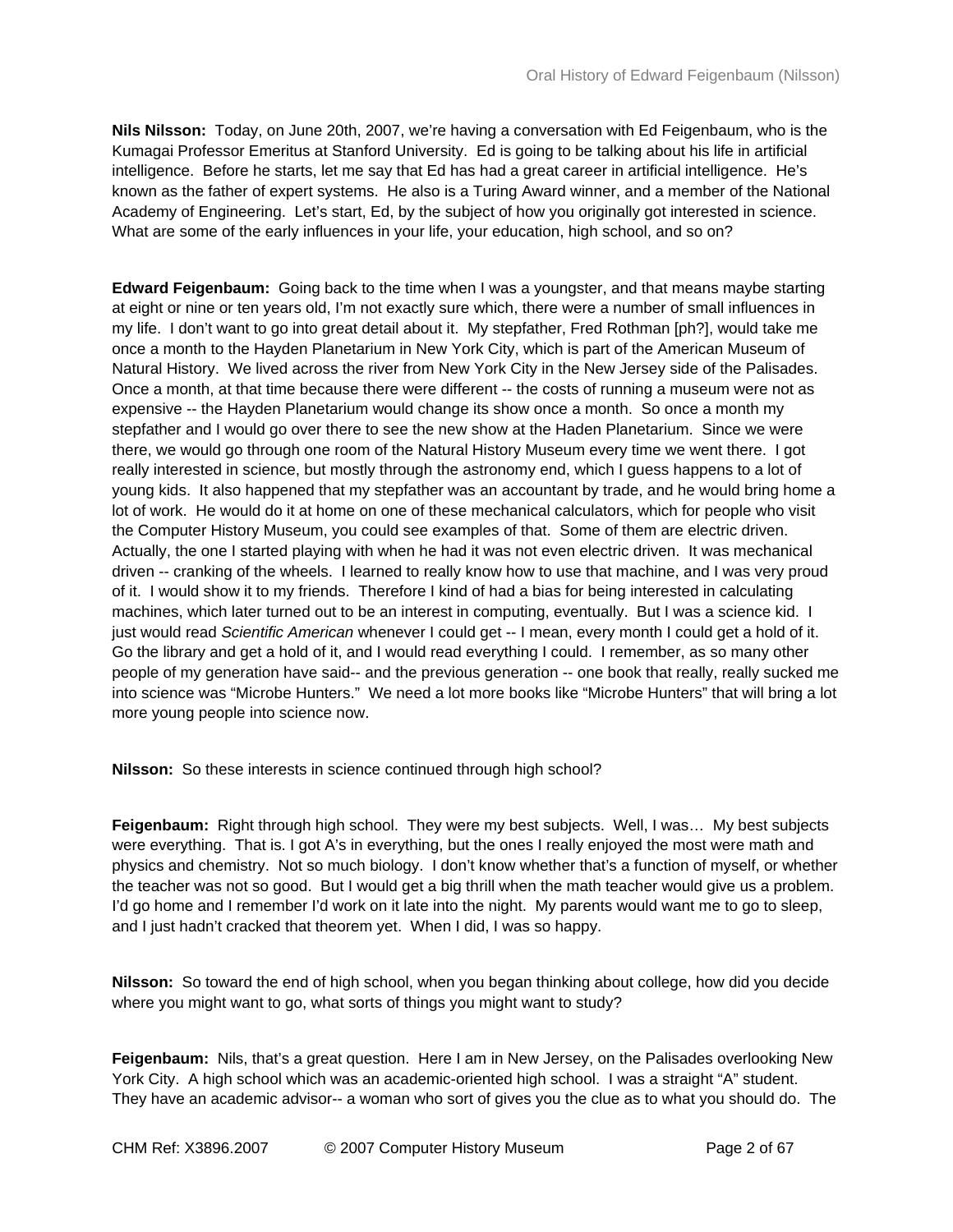initials MIT never came up. Not once in any conversation. You would think that a kid like me would normally gravitate toward MIT and apply for a scholarship or something like that. Wasn't even mentioned. I happened to see an advertisement for what were called at the time the "Westinghouse Scholarships" being offered by an engineering school in Pittsburgh called Carnegie Institute of Technology. Since I really needed money to go to school, I applied for one of those scholarships. It turns out that I got a Carnegie Tech scholarship, not a Westinghouse Scholarship, to go to Carnegie Tech - four year scholarship -- so that's what I did. But nobody mentioned Harvard, no one mentioned MIT, no one mentioned Columbia, no one mentioned anything. The only other alternative that I thought of seriously was Stevens Tech in Hoboken, because then I could live at home and go to school.

**Nilsson:** So you went to Carnegie Institute of Technology in Pittsburgh. What year was that, and what did you decide that you wanted to study?

**Feigenbaum:** The year was 1952. September of 1952. The choice of subject matter was electrical engineering. Now, the question is: why was it electrical engineering? Why did I decide to do that, as opposed to going into physics? Well, first of all, around my family, no one ever heard of a thing called a physicist. It just wasn't-- the word never came up. Secondly, my parents knew that engineers could go out and get jobs and make money. What did I like best? Well, I really didn't like puttering around with mechanical things, so I wasn't a mechanical engineer. I wasn't really too interested in chemistry, so I wasn't a chemical engineer. Well, electrical things -- that was a lot of fun. That I could do sort of clean hands on the table. Turns out, that isn't quite accurate when you get to college, but I decided to be an electrical engineer.

**Nilsson:** As I remember from my days as an electrical engineer, you take a lot of courses in circuit theory. You have labs in which you test things with oscilloscopes. All of those things happened at Carnegie Tech?

**Feigenbaum:** Yes.

**Nilsson:** And you enjoyed those sorts of courses?

**Feigenbaum:** Yes, I really did. But there's a calibration we need. And that is that at Carnegie Tech, yes we did circuits, yes we did what you might call abstract electrical engineering, mathematical electrical engineering. But when you got into labs, it was almost entirely power electrical engineering. These were still the days when generating power was a big deal, transmitting power was a big deal, and that's where I said that the hands dirty thing breaks down. Because you had to go into labs and you had to stick giant prongs into big boards. And those prongs were handling tremendous amounts of amperage and voltage, and it was really scary. I didn't really want to do that. I sort of got my friends to go stick things in these big boards.

**Nilsson:** Lots of rotating machinery.

**Feigenbaum:** Yes, lots of rotating machinery.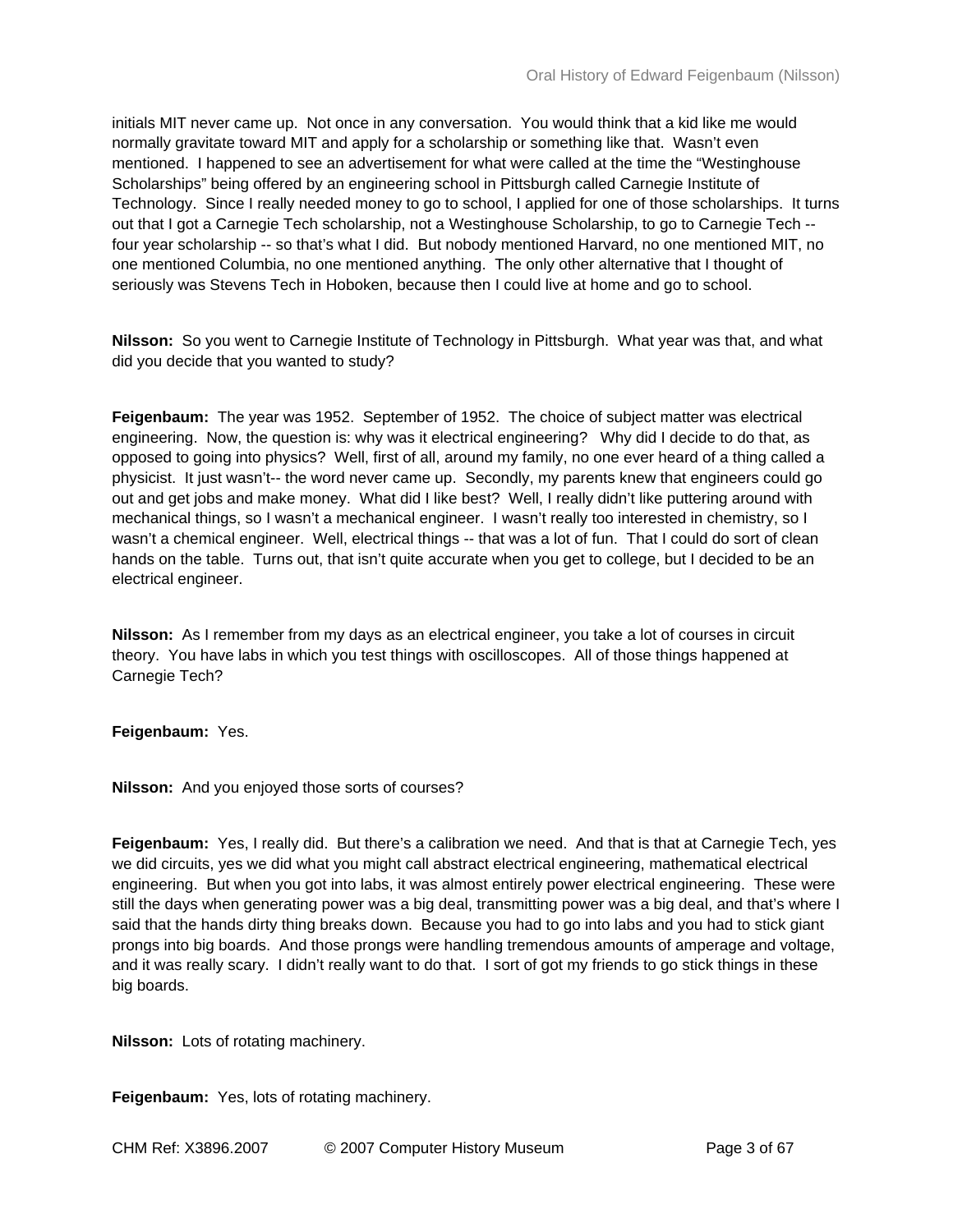**Nilsson:** Power transformers.

**Feigenbaum:** They didn't have electronics until one course given in two semesters of the senior year with a relatively old textbook, and it was vacuum tube electronics. Transistors hadn't really come in much -- they had been invented but they hadn't come much into the teaching of the discipline. So it was pretty much power engineering.

**Nilsson:** There were probably some mathematics courses, differential equations...

**Feigenbaum:** Yes.

**Nilsson:** …courses like that, too, as part of the EE curriculum.

**Feigenbaum:** The standard ones, yes.

**Nilsson:** Now I know that, eventually, you ran into Herb Simon while you were an undergraduate. How did that all happen?

**Feigenbaum:** I cruised through my freshman year. Interesting stuff. Got all "A's", but there was something missing. You're supposed to be going to a university for something other than the craftsmanship of calculus or of engineering. I felt something lacking. I asked my advisor if I could do something else. Can I just pick a course and do something else? Like, Carnegie Tech happened to have one of the world's best drama schools in the art school. They had a whole college of arts. Or they had a design school. They had a very good English department. Anyway, there were other things to take. I looked through the catalog and I found a really interesting listing called "Ideas and Social Change." Wow. Except it was being taught at a place I never heard of, which was on the other side of campus, called the Graduate School of Industrial Administration. And I was going to be a sophomore. It was being taught by a new instructor. Nils, you know him now from Stanford. He's now at Stanford, James March. I decided to go over there and take that, and my advisor said, "Sure, go ahead and see." March let me into the course even though I was an undergraduate. First thing he did was to expose us to Von Neuman and Morgenstern's Theory of Games. Wow! This is mind-blowing! I couldn't believe this. Then we had a series of things like that, in ideas in social change, including modeling of behavior. I got really interested in that. March was the one who, first of all, employed me in the summer of my sophomore year to do experiments in social psychology. In fact, my first published paper was a paper with March in social psychology, on the decision-making of small groups. Secondly, he introduced me to a more senior and famous professor who was working with him on a book which, of course as you know, was March and Simon's "Organizations". Herbert Simon. That's how I got to know Simon. Simon took an interest in me, helped me get a summer student fellowship in the summer of my junior year. That led to my taking a course from Simon in the first semester of my senior year which was called Mathematical Models in the Social Sciences. Herb Simon had done many things in his career. And after that, of course, he did spectacular things in his career. But he had accumulated a bunch of modeling exercises in social science which he published around 1956 called "Models of Man". It included differential equations, models of social behavior, economic models, decision-making models, including two very famous papers that influenced the early days of AI. One of them was a behavioral theory of rational choice, which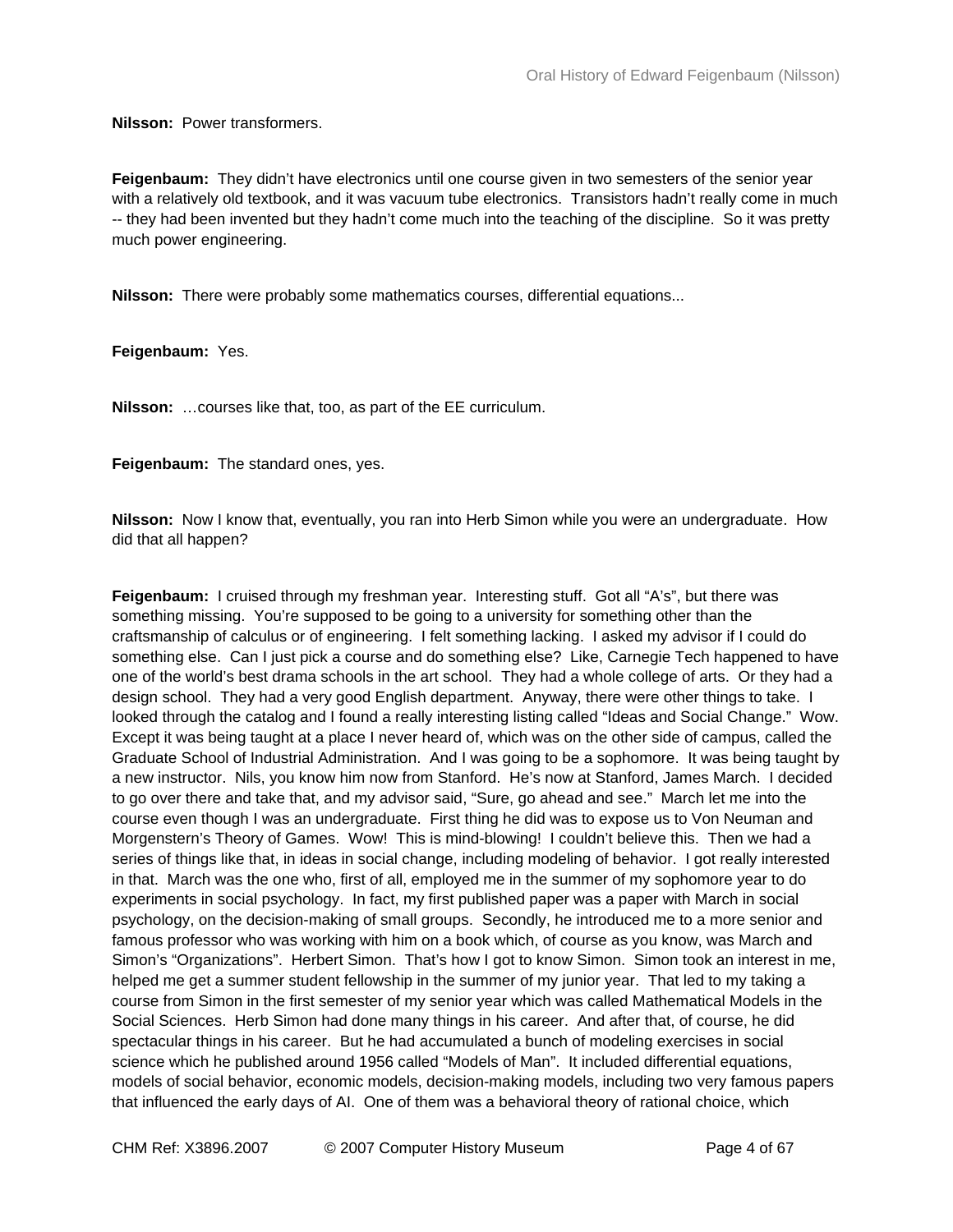introduced the ideas of search and heuristics. Then the second one was "Rational Choice and the Structure of the Environment" which introduced-- it basically was the prelude to Simon's famous analogy, a metaphor, of the ant on the beach. The environment shapes a great deal of behavior. Those two papers were in that book. And stochastic models were the last third of the course and part of Simon's book. So Simon was teaching these modeling methods and modeling motivations -- techniques and so on -- to this small group of students. I've been trying to remember who exactly was in that group. I have a feeling that my later colleague, Julian Feldman, was in that group, and also perhaps Fred Tong [ph?] was in that group. But it was about six graduate students. Not me, I'm sorry; five graduate students and myself making six -- I was a senior -- making six students in the class. That was the particular class that I tell the famous story about, where Herb Simon comes in and, right after New Year's-- it's a semester kind of course, so it continues on after Christmas-New Year's for awhile. And he comes in and says, "Over Christmas, Alan Newell, and I invented a thinking machine."

## **Nilsson:** This was in January '56?

**Feigenbaum:** It's January '56. It turns out Herb dates the particular date as the peak of his career was December 15th, 1955. In his autobiography, he says that's where he hit the top of the hill. He and Newell had formulated the Logic Theorist on December 15th, 1955. Then they did a quick bunch of hand simulations, and a little bit of non-machine programming -- paper-level programming -- and by the time we got back after the New Year's holiday, he mentioned that he and Newell had invented a thinking machine. And that just… What could he possibly mean by that? First of all, what did he mean by a machine? And then, what could he mean by that machine doing thinking?

**Nilsson:** So was it about that time that you had your first experiences with computers? How did your contact and introduction to computers happen?

**Feigenbaum:** It's a pair of events. As an undergraduate, I had been what you might call a science journalist for an undergraduate publication called *The Carnegie Technical.* By the time I was a senior I was editor of *The Carnegie Technical*. Or maybe when I was a junior I was editor of *The Carnegie Technical.* In any case, in the course of putting together some issues of this undergraduate publication, one of the issues concerned a new thing called a computer-- what that might be like. But that didn't have much impression on me. Where the impression came in was when we asked Herb in that class, "What do you mean by a machine?" and he handed us an IBM 701 manual, an early IBM vacuum tube computer. It was their first scientific computer product. They of course had a lot of commercial computer products in the punch card area-- punch card calculators. But at one point, they introduced a binary machine for scientific calculation and a character-oriented machine for commercial calculation. The 701, 702. They were both vacuum tube computers. Herb gave us a manual, and that was a born-again experience. That was, taking that manual home, reading it all night long. By the dawn, I was a bornagain -- or I shouldn't say born-again -- I was just hooked on computers and decided what I had to do was, first of all, got to learn more about these things. Carnegie Tech did not have any computers at that time. So I got a job at IBM for the summer of 1956 in New York. Had to earn some money for graduate school. But where was I going to do graduate school? Well, I was going to do graduate school with Herb Simon. Oh, and his colleague, Alan Newell, who-- I'll tell you a little bit about that. But, I was going to stay with Simon and get my PhD at Carnegie in the Graduate School of Industrial Administration.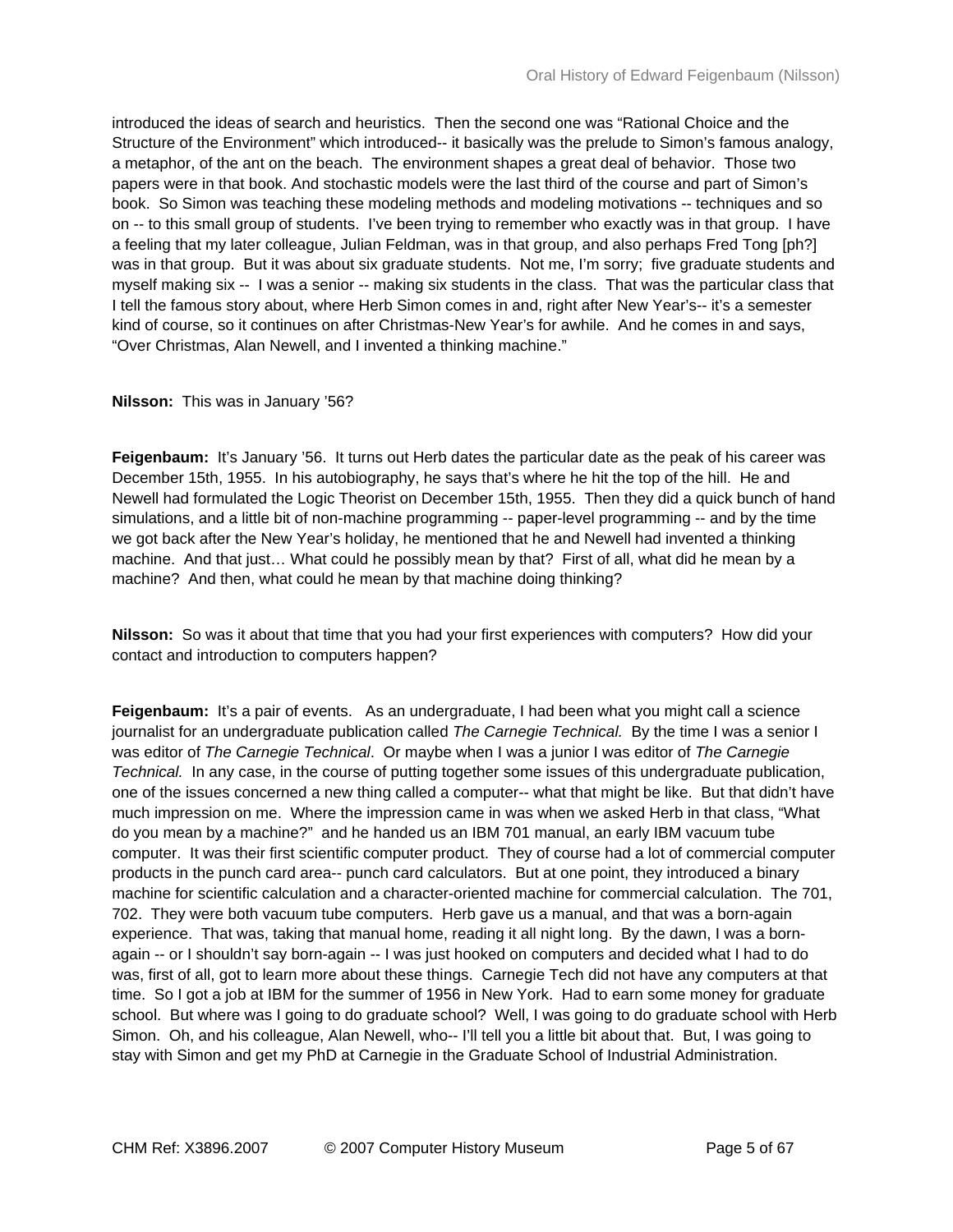**Nilsson:** Was getting a PhD on the horizon for quite a long time while you were an undergraduate, or was this is a sudden decision as a senior?

**Feigenbaum:** Completely sudden decision. A tremendous shock to my parents. They had never heard of this idea, and anyway, engineers could get a job and earn money, and why were you going after a PhD when all that was was just a fellowship that keeps you in school? That was a kind of bizarre idea for my family. It just sprung up at the time when I got involved with Herb in this AI work. Or maybe a little bit before when I got involved with March and Simon on various social science things, and the idea that if you wanted to continue to do that, you'd better get a PhD. But it certainly wasn't a long-term plan. During the winter and spring of my senior year, I was actually doing interviews. I actually came out here to Palo Alto to do an interview at a place called, I believe it was Raytheon at the time had a Palo Alto location. But that was just to be an engineer.

**Nilsson:** So then in the summer between your undergraduate and undergraduate work, you were at IBM having a summer job?

**Feigenbaum:** Yes.

**Nilsson:** How did you do that?

**Feigenbaum:** I went to New York. I could live at home then. IBM sent me to the Watson Laboratory at Columbia where they had a 650. And at Watson Lab, I learned how to program the 650. Oh, because by that time it became known that Carnegie Tech was going to get a 650 in the summer, so I better learn the 650 so I can go back and be a user of it. Secondly, they taught me, believe it or not, wired board programming. I'll bet almost no one hearing this question and answer session knows what a wired board program thing is. But it had 16 registers and a lot of wires that transferred signals from register to another. You had 16 instructions and you could manipulate [punched] cards. They taught me that. Then they took me back to downtown, near 590 Madison Avenue, around the corner in a brownstone, where the graduate students were for the summer, and taught me the IBM 704, which was a successor machine to the 701, which was good because its architecture was virtually identical to the 701. I think maybe there was an introduction of index registers to the 704 that the 701 didn't have, but other than that, it was easy for me to program that. Then I did work for them in the summer.

**Nilsson:** How did you get interested in programming other than these wired boards and so on? What was your first programming language, and when did you start getting more involved with the sorts of programming languages used in AI?

**Feigenbaum:** There were two things essentially going on in parallel that constituted my first important programming experiences other than the summer job at IBM. When I got back to Carnegie Tech in September 1956 and began my graduate work, there was a 650 there, and there was a lot more than that. There was Alan Perlis, a wonderful computer genius. Later, I think the first Turing Award winner was Alan Perlis. And two other people who were assisting Al Perlis in setting up this IBM 650 for Carnegie Tech, Joe Smith and Hal Van Zorn. Later they were joined by Art Evans, who a lot of us know as one of the big contributor to early computer science at Carnegie Tech. Perlis was finishing up an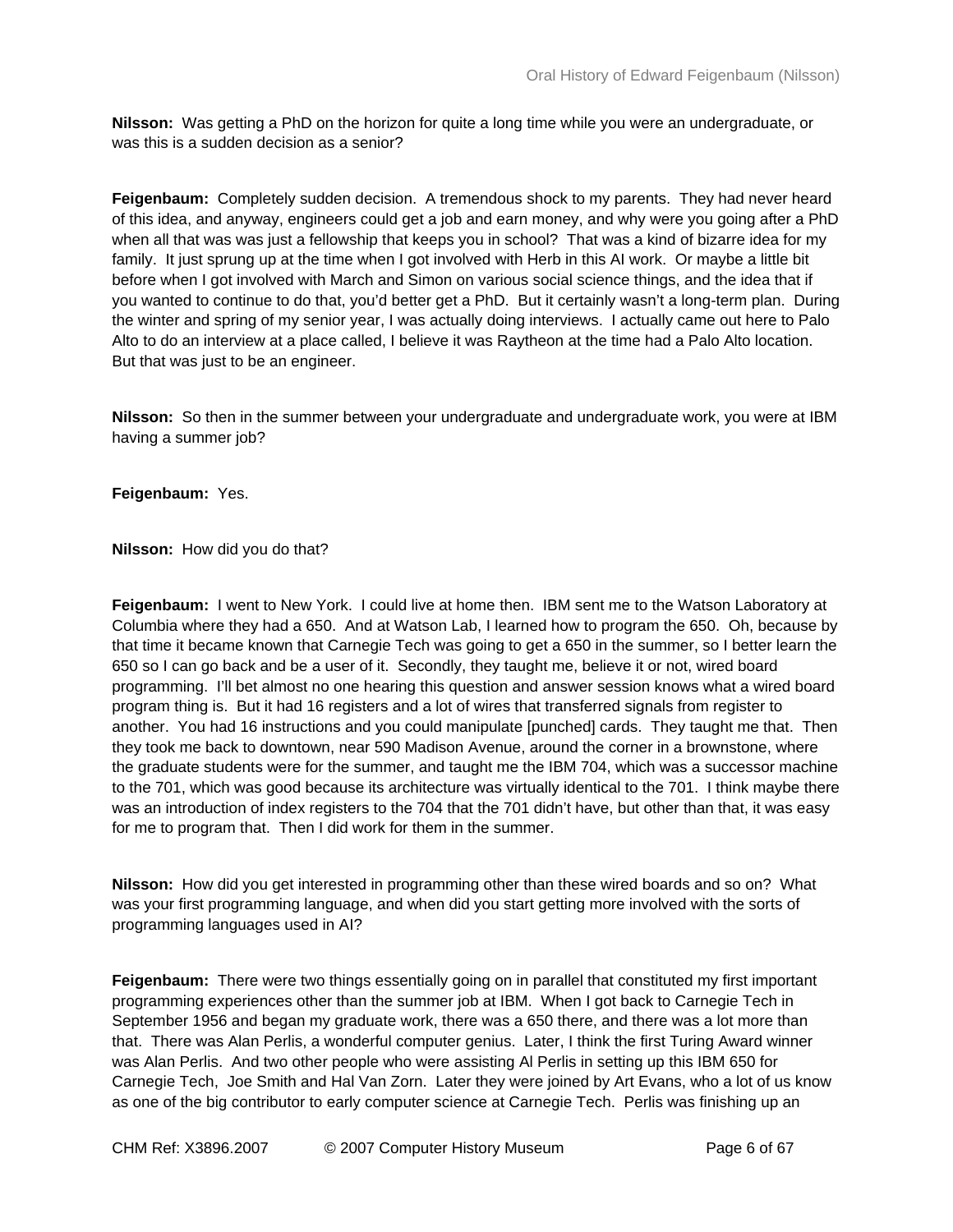amazing thing called a compiler, which was IT-- Internal Translator. It actually preceded Fortran out into the user space by about nine months. It was just about done. It occupied 1998 words on a 2000-word IBM 650 drum. So there were two spaces left, and lots of bugs to fix that needed fixing, and they couldn't because they only had two spaces left on the drum. It was an algebraic language, and you could write complex algebraic things in it. I had known about this idea because, at the brownstone in the summer at IBM, a guy had come down from the fourth floor of this brownstone to talk to the graduate students and tell them about a new thing that had just hit the scene. They were doing it upstairs. You didn't have to write these "CLA" for "clear and add", and you didn't have to write "OO5" for add. You could actually write algebraic things, and it was a formula. And there's a program that would translate that formula into machine language: FOR-TRAN. And that was John Backus who had come downstairs to talk to us. So I actually knew about this idea. But Perlis actually had one up and running. So I was able to write a rather complicated, for that time -- now it would seem like a freshman/undergraduate exercise, but at that time, it seemed to be complicated -- a simulation of two companies engaged in a duopolistic decision-making dual about pricing of tin cans in the can industry. Why did I get involved with that? Because if I were going to get a PhD in the Graduate School of Industrial Administration, I sure had to pass some exams. One of the exams I had to pass, I knew, was going to be an exam in economics, which includes micro and macroeconomics. I figured I'd better take a course in this. I was taking a course from Dick Cyert. Cyert was teaching, I think at that time, microeconomics.

**Nilsson:** Cyert later became president.

**Feigenbaum:** Cyert later became president of Carnegie Mellon. Simon's ideas were blooming at Carnegie, including the earlier paper on behavioral theory of rational choice. Then it was blooming into a model of human decision-making, individual human decision-making and problem solving. I needed to do a paper, and I talked to Cyert about what kind of term paper I should do for this course. We decided to try to do one of these Simon-like satisficing models, search and satisficing models for the decisionmaking behavior of companies, not just individuals. Since that's complicated for lots of companies, let's just do two companies. That's a duopoly. There were some famous duopolies that economists at the time knew about, where there was data involved in how they behaved. In particular for our thing, pricing behavior. So I did one of those. Of course, I stumbled through it, not knowing a lot of economics. Cyert was a very fine advisor, but he quickly got Jim March involved with it. So the three of us were doing this modeling piece of work. In that case, it led to the first paper that I actually delivered at a scientific conference. It was in the fall of 1958. Cyert and March asked me if I wanted to deliver the paper on this at the American Economic Association annual meetings in December. So I actually went there and delivered a real professional paper on this piece of work. The piece of work was published in 1959 in the journal *Behavioral Science*. It had gotten rejected from *The American Economic Association Journal* in '58 because it was about a subject that was not considered to be economics, namely simulation. Simulation was not a way to do economics. By '59, they had already decided to publish a special issue on simulation. So that was the first big programming job I did in non-AI formats. Then go back to the AI question, remember IPL-I was a paper language, the language in which the logic theory program of December 15th, 1955 and thereafter…

**Nilsson:** That was the computer that thought. That was the thinking machine.

**Feigenbaum:** That was the thinking machine that Simon was referring to. The Logic Theorist, essentially the first heuristic program. Newell and his colleague, Cliff Shaw, at the RAND Corporation,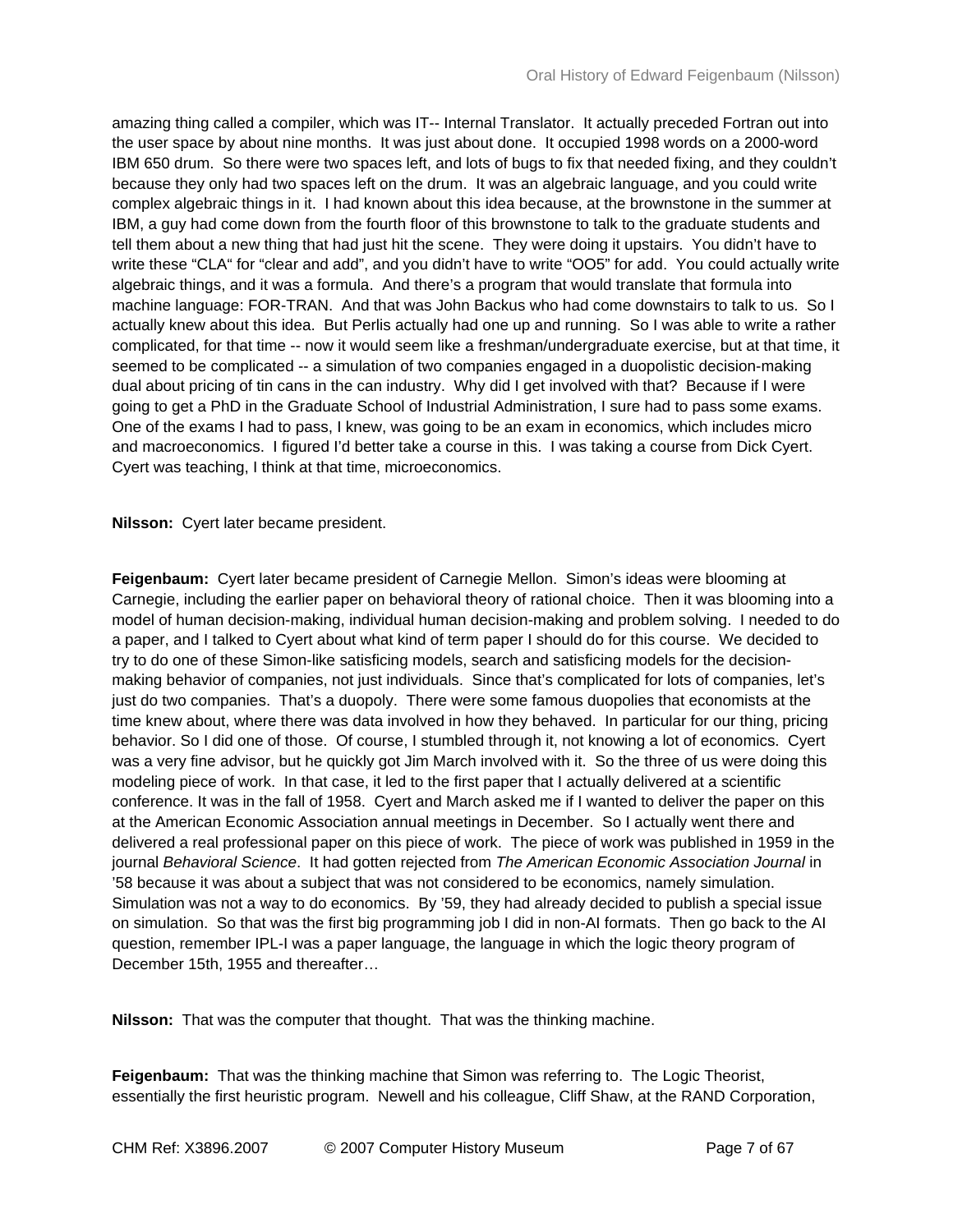quickly began to implement IPL-I in a real computer. That was the Johnniac computer. Johnniac computer is actually on display at the Computer History Museum. They've redone it beautifully.

**Nilsson:** So what does IPL stand for?

**Feigenbaum:** Information Processing Language. It was the first language that was dedicated to symbolic manipulation, as opposed to numerical calculation. It didn't use algebra as it's metaphor, with plus, minus, times, and divide. It used symbols and lists of symbols as its metaphor. In later papers, Newell and Simon actually tried to make more than metaphoric use of this in trying to describe how the human memory would be organized. I'm not sure that was a convincing metaphor. But these languages were oriented toward comparing symbols, organizing them into serial lists, organizing them into… Since every list had a symbolic name itself, therefore it was natural to have lists of lists which, of course, led immediately to the recursion idea. Programs themselves were symbols, so you could just execute these lists of symbols by throwing the name of the program into the interpreter. It was an interpretive language. You could have things called description lists, which were pairs of attributes and values. The attribute was a symbolic entity, and the value itself didn't need to be one symbolic entity, it could be a list of symbolic entities. So you could have an attribute of color and then you could have a value which is a list of the different of colors a thing could be: blue or red or purple or something like that. Eventually, the attribute-value list idea became very important in not only list processing, but that particular version of it became very important in objected-oriented programming.

**Nilsson:** Now these ideas, both the Logical Theorist and IPL, both of them made quite a hit at the Dartmouth Conference in the summer of '56. Were you involved at all in Newell and Simon's going up there, and what are your recollections about their ideas from that conference?

**Feigenbaum:** I was not involved. I didn't know about it. I only heard about it after they got back from actually a pair of conferences of which the Dartmouth conference was one. They talked a lot about it. I found out then that they had basically taken the Logic Theorist to the conference, with the IPL idea. They spoke of some of the reactions of some of the other people, particularly Herb Gelernter, who got very excited about this. Herb Gelernter of IBM got very excited about all these ideas and quickly proceeded to implement both a language, which was a list processing language in Fortran, and an application of it to Euclidean geometry. So they talked about that. They also talked about what they thought was a spectacular paper. They gave another paper at a conference of the IEEE -- the IEEE Information Theory Proceedings, or something conference in September of '56 -- and they heard a spectacular paper by Chomsky. That was Chomsky's original paper on trying to frame computation linguistics. So the answer is: I didn't know anything about it. I had no information prior. Afterwards, just a small glow but nothing more than a few days worth of discussion about it in around Carnegie and then it disappeared into the void.

**Nilsson:** So here you are, a graduate student in the Graduate School of Industrial Administration at Carnegie Tech. And of course, one of the things that one does as a graduate is settle on research and a dissertation topic. Can you say a little bit about how you decided on what to do about all of that?

**Feigenbaum:** So, I got back in September of 1956 to start the new year, and I walk into Herb Simon's office saying, "I'm here. I have this fellowship What do I do?" He opens up the current issue of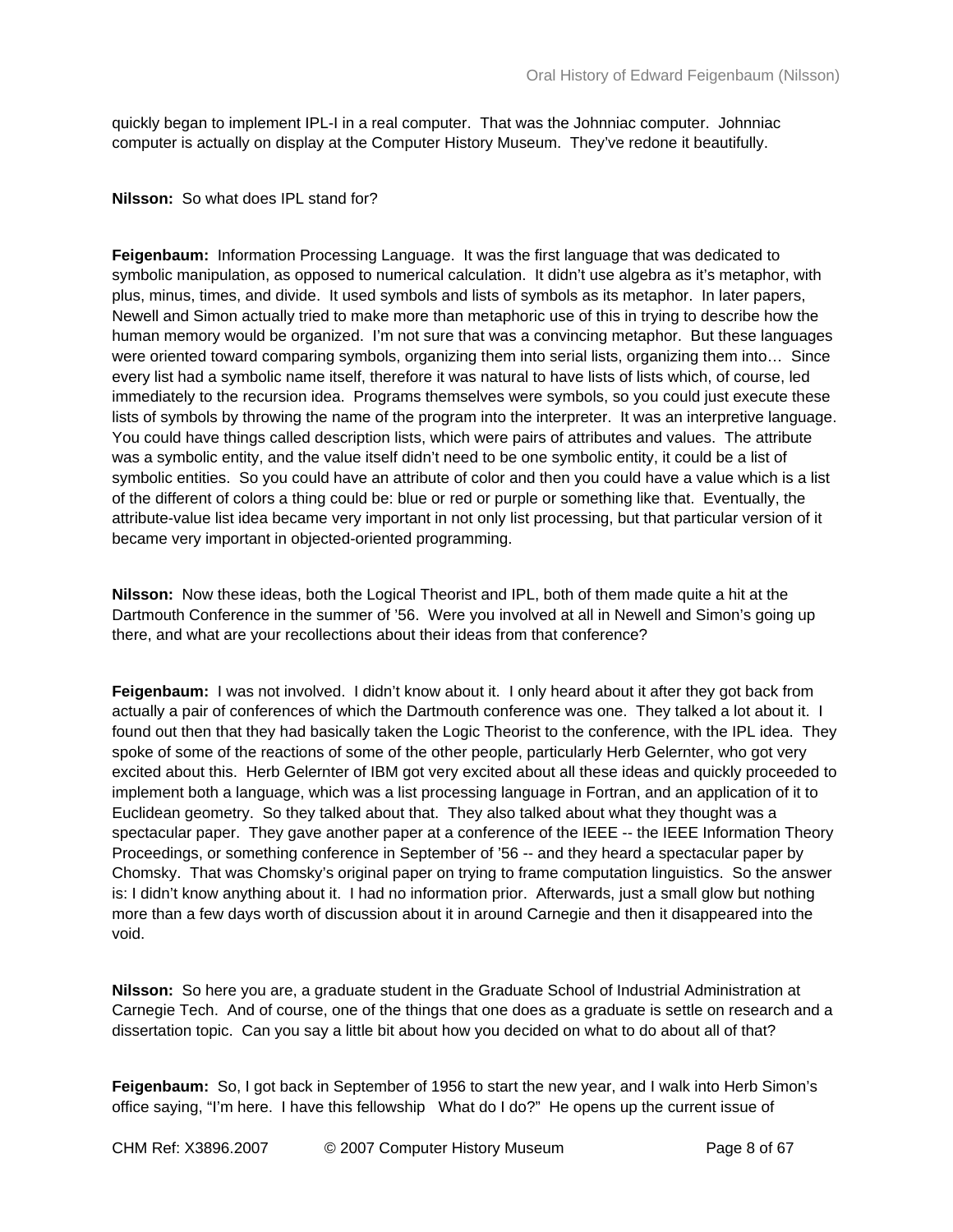*Scientific American* or maybe the issue before last or something like that. And he shows me an article about human learning. It was specifically about human serial learning, and it was about a thing called the serial position effect. It had to do with learning of nonsense human syllables, that is, trigrams which had a vowel in the middle and two consonants on the ends, and otherwise made no sense at all, except that the psychologists had carefully, over the decades, graded them in terms of meaningfulness.

## **Nilsson:** Were they pronounceable?

**Feigenbaum:** Yes, they were pronounceable. Like the ones that I use a lot in my book, in my articles, is DAX, D-A-X, and JIR, J-I-R. But otherwise, had no meaning. There were, it turns out, quite a set of phenomena associated with this part of human psychology called human verbal learning, verbal meaning word-like things, especially human nonsense syllable learning. The experiments went back to a guy named Ebbinghaus back in the late 19th century, and continued through the particular moment we're talking about, 1956, with massive amounts of results. An article in the "Handbook of Experimental Psychology", I think by Carl Hovland, famous psychologist from Yale. And Simon said, "Okay, let's make sense of this. Here's the data. This is elementary learning. We can't ask for anything simpler than this. This doesn't have meaning associated with it. It must have something to do with memory structures. Let's see if we can construct an information processing model, basically as simple as we can, to explain this data". By "explain" he meant numerically explain -- predict these numbers that the psychologists felt were stabilized numbers. That is, they would talk about them in terms of something like the serial position curve, was a real curve. It had real numbers at each end and it varied with the meaningfulness of the syllables.

**Nilsson:** By explaining it, did he have in mind that the model that explained it would be the model of the way the brain actually does this?

**Feigenbaum:** No, not the brain. That's a very important thing, Nils, to mention. Never, ever was the brain brought up. This was totally a model of mind, a model of human information processing with symbols at the lowest levels. Now this shows up, in very great elaboration, in the 1972 book by Newell and Simon called "Human Problem Solving", where they go into great detail about what they call elementary information processes, EIPs. But it also comes up in their Turing Award speech in which they focus on the level of symbolic manipulation as a level of explanation for what's going on in the mind. There never was any discussion about brain theory, even though there were books at the time like, I think, it was Ed Berkeley's book called "Giant Brains." The metaphor was running around, but it never cluttered the scientific air at Carnegie. I've not only lived with that metaphor, I've adopted that -- I'm sorry, not that metaphor, that level of explanation of human problem solving activity -- over my whole career. There's now a new book out. And that's become common among most AI -- no I shouldn't say most, what you would call the mainstream of AI thought for three decades or so, has been at that level of explanation. There has been a bit of work starting in '78 or so, where people were looking at what does the brain really do. They looked at what's a model of neuron, and how do neurons connect. Then came the neural networks approach. But the symbolic processing level of explanation of human intelligence, namely the mind explanation of human intelligence, has dominated.

There's a very recent book -- for those of you who are watching this fifty years from now, I'm talking about 2007 -- by Doug Hofstadter called "I Am a Strange Loop", in which his main point is to emphasize the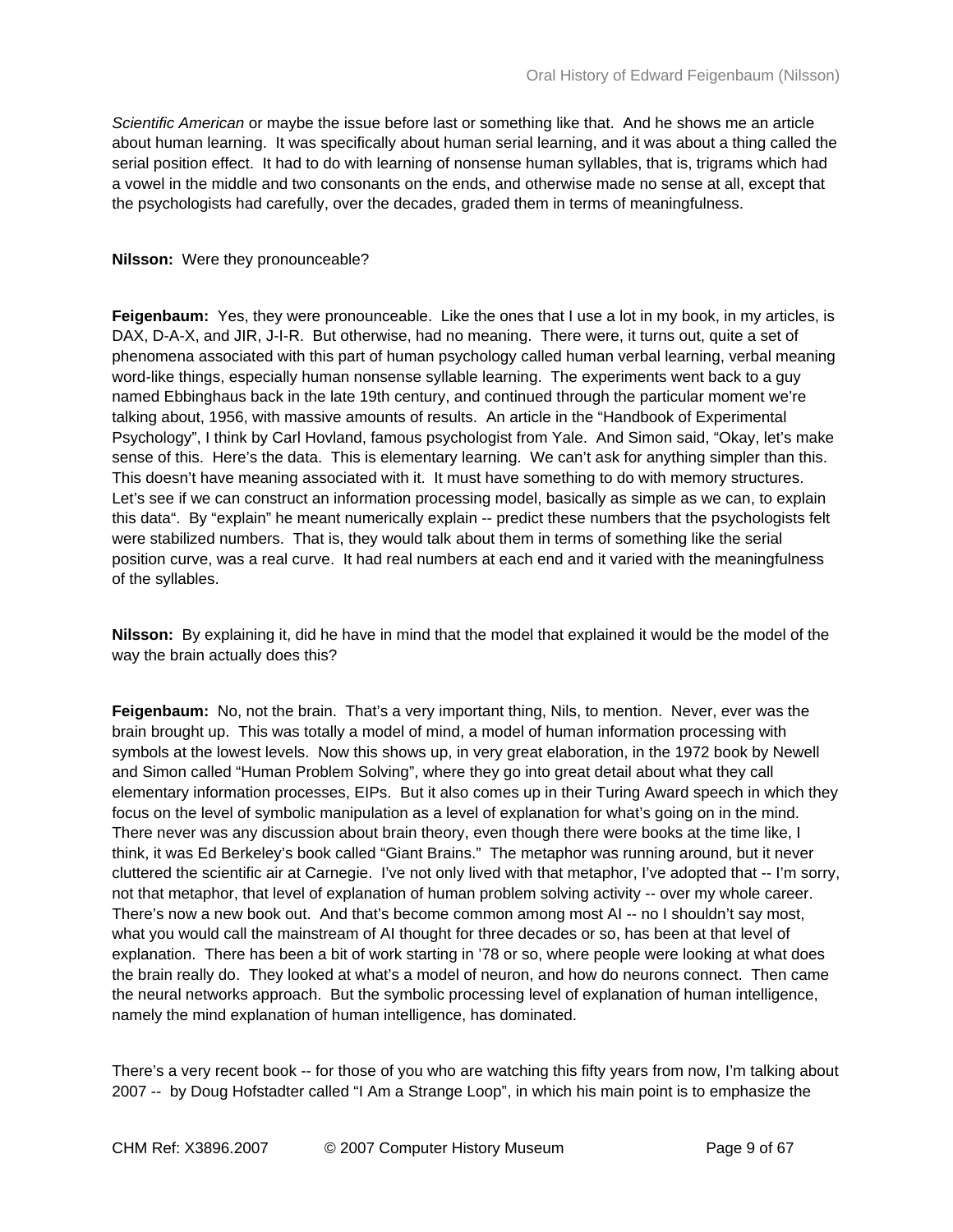symbolic level of explanation. He uses as a metaphor a view that many of us have been using over decades, which is that it's a lot different to explain pressure in physical terms, let's say at the macro level where we do PV=nRT, than.... It's a different level of explanation than the statistical mechanics where you look at individual molecules hitting up against the wall of a container. And that, for now, the level of explanation of symbolic manipulation is the right level of explanation. Not that it can't be informed by brain research, but that level of communication between neurophysiological work and psychological work hasn't been, up till now, very productive.

**Nilsson:** So your work then, after talking with Simon about attempting to build this kind of a model - what happened next?

**Feigenbaum:** A model called EPAM1. EPAM incidentally is a name of a program or a sequence or programs, stands for Elementary Perceiver and Memorizer. Hence indicating that we were looking both at the question of how is a symbol perceived, and then how does it, on the basis of that perception, retrieve memories, stored memories. EPAM1 was a simplistic-- no, sorry. Back off that. It was a simple model of why the serial position effect, which is the numerical curve that indicates people paying attention to symbols at the ends of lists first, rather than the symbols in the middle of the list. And it has a very replicatable shape. What's the mathematical model that predicts that? And also, what's the computer model that is equivalent to that mathematical model that predicts that? That was EPAM1. But that didn't say anything about the details of the perception and memorization of the individual nonsense syllable. So EPAM2…

**Nilsson:** It was more a description and not a simulation?

**Feigenbaum:** No, it was a simulation actually. In fact, the appendix to the paper we published in *Psychological Review*, which is a main theoretical journal of psychology, the appendix to that paper actually gave the mathematical model that predicted the same as the simulation model. The simulation model,I don't remember what language it was written in. I didn't finish my story of the IPLs, I can see. But it may have been written in IPL-II at the time. I'm not sure. I have to go back to the paper and look. But anyway, I have to go back to the IPL story after this. I then took up real lists, not just positions of things in lists, but actually syllables, and at that point--

**Nilsson:** Perhaps we ought to continue that on the next tape.

## END OF TAPE 1

**Nilsson:** Let's continue our conversation by going back to talking about the IPL languages. I think you had mentioned something about IPL-I, that was a kind of a paper language. There were actual languages, too, so how did that all go?

**Feigenbaum:** To actually implement the logic theory program, Newell and Simon and their colleague Shaw at the Rand Corporation did an interpretive language for the Johnniac computer. The Johnniac computer had a relatively small amount of memory, I think maybe 4K at the time. They did a language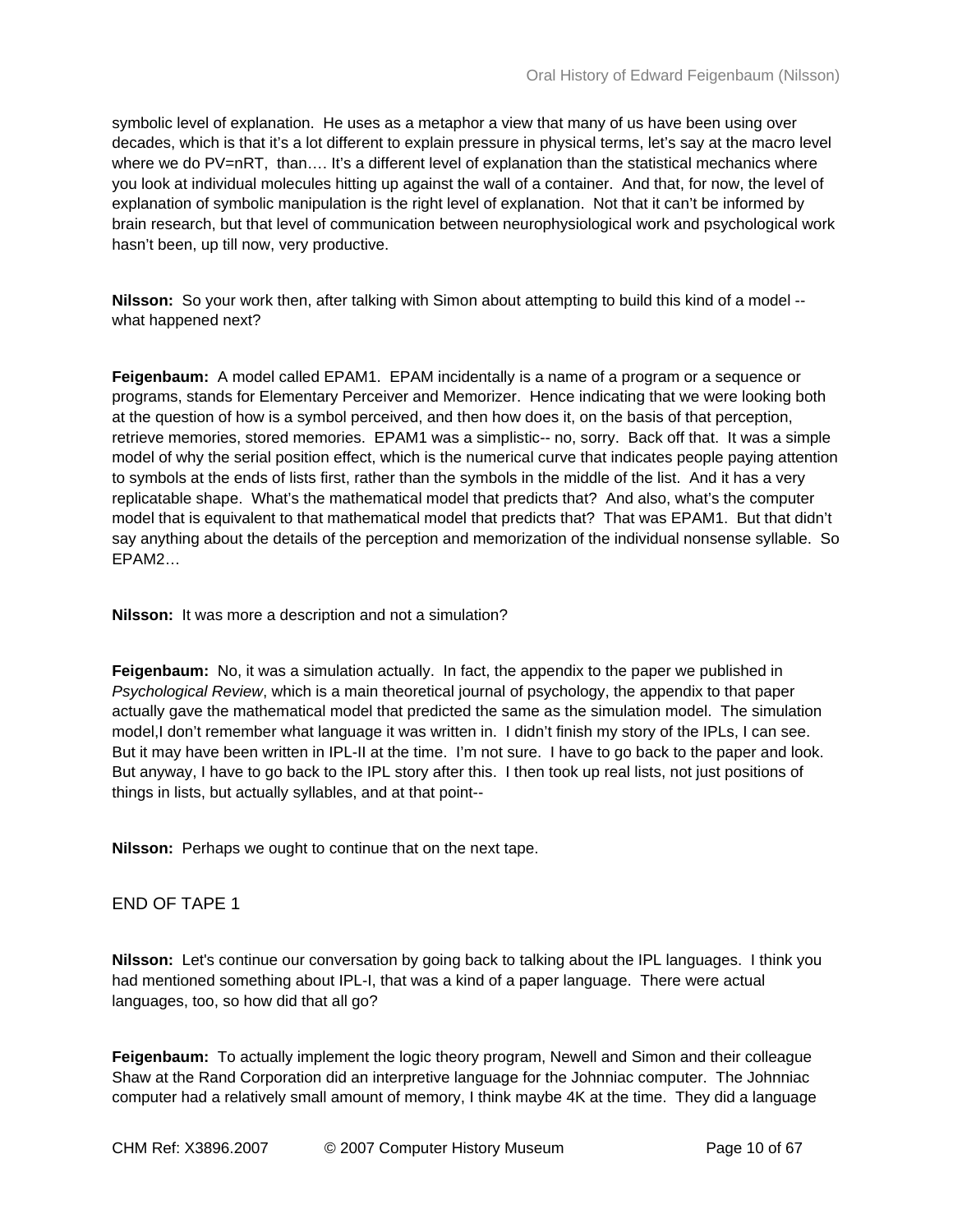which was very much symbolic-manipulation oriented, with lists and list structures and attribute-value lists, but it had very much of a serial programming flavor to it of the typical variety of the path on which computing had come. And that worked fine. They actually had a running program that proved theorems interestingly in propositional logic. But Newell and Shaw were very dynamic about changing the language and morphing the language. In other words, they viewed language construction as an area of scientific and engineering discovery. It just wasn't a tool, it was something to look into. The next thing to look into was IPL-III, which changed the mode rather amazingly. That is, it took an extremum, and that was essentially trying to do everything by nested subroutines and recursion. Now, recursion was possible in the old IPL-II structure, but it was not convenient, and you didn't think of it a lot. In IPL-III, you didn't think of… there was no other way to do it.

**Nilsson:** Was that the beginning of pushdown stacks? Was that?

**Feigenbaum:** I don't remember if it was IPL-III or IPL-II that had the first pushdown stacks.

**Nilsson:** Which is basic to recursion.

**Feigenbaum:** Yeah, but I think it was in IPL-II, because recursion was possible in IPL-II. But anyway, IPL-III made a big deal of it. That was going to be the central element of this. Well, as with all -- not all, many -- experiments, you can push a thing to an extreme, and it gets to be awkward, and it's beautiful, but not convenient and practical. IPL-III really was beautiful, but who the heck can make sense of these kind of programs? You see this whole thing replayed during LISP. LISP, when McCarthy got around to writing an elegant notation for all of this in LISP, McCarthy's view was you've got to write this out in recursive form. This is exactly why I did it, John would say. Then you've got this rebellion about, "We can't do this. We can't think that way. We've got to have a PROG function, which enables us to think serially like a programmer. So you find in the LISP world the same tensions going on that went on the IPL-III days. Well, it came time, during all this IPL-III work, to think about a public version of IPLs, because it was all on Johnniac. There was only one Johnniac in the world, and there was a copy of it-- I mean, Johnniac was a copy of the Institute for Advanced Study machine in Princeton, but that was it. So IPL-IV got born. IPL-IV was really backing off from IPL-III, in the direction of giving the programmer more flexibility. But it was still a programming language. It wasn't like an elegant high-level notation. So, I got the job... Newell asked me if I wanted to... I'd worked in the summer at the Rand Corporation in California, where Newell was still an employee of the Rand Corporation at that time. He hadn't yet taken an offer from Carnegie Tech.

**Nilsson:** So this is while you were a PhD student, you worked at Rand?

**Feigenbaum:** Yeah.

**Nilsson:** In the summers?

**Feigenbaum:** In the summers. And Newell asked me if I wanted to be the programmer for IPL-IV. And sure, that was fun. I was a good programmer.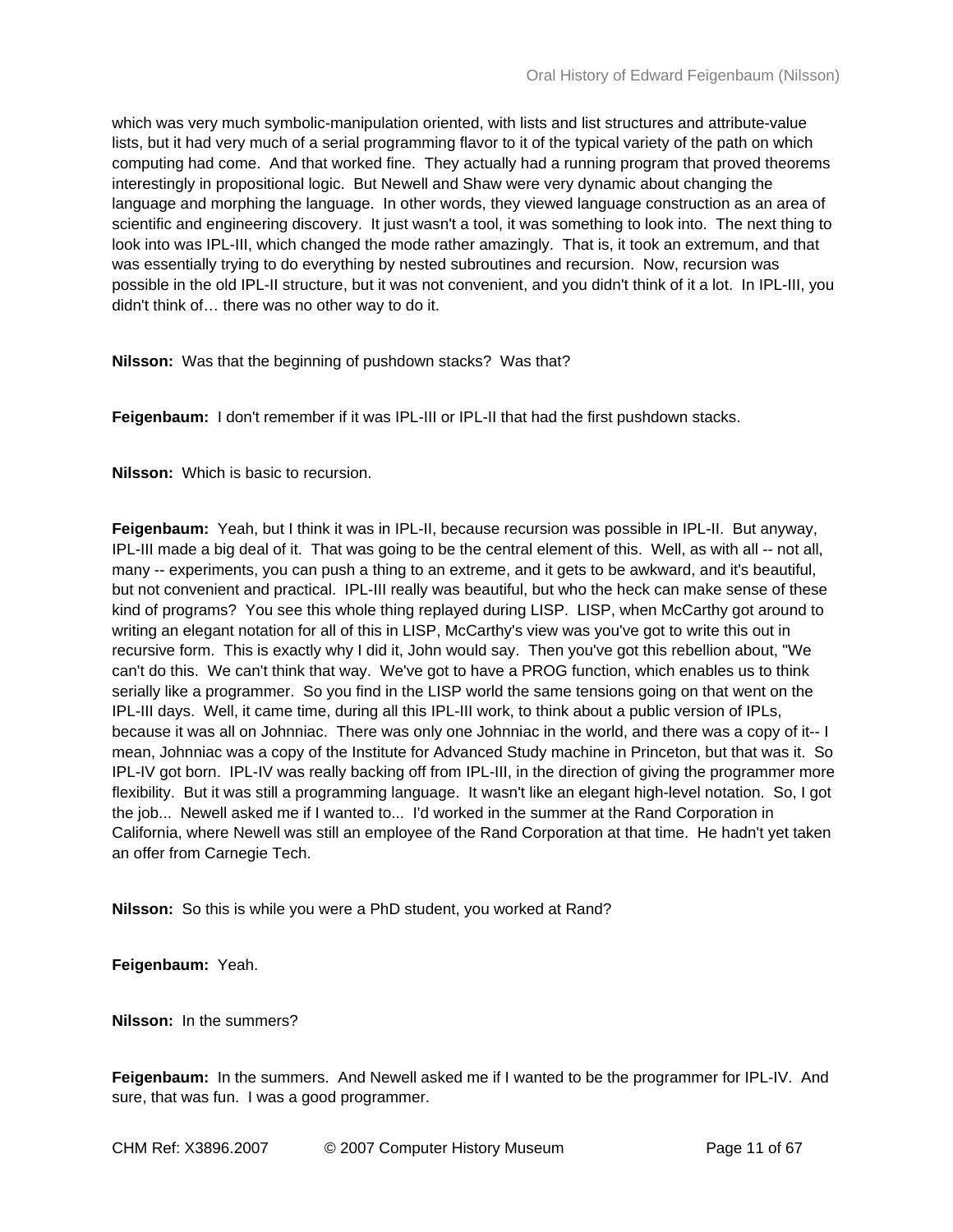**Nilsson:** You were in the middle of working on EPAM at the time?

**Feigenbaum:** Yeah, I was in the middle of working on EPAM. To be part of a project, it was a big deal, to do this IPL stuff and working with Newell and so on. We actually did the manual first, just so that we wouldn't have a moving target while we were doing a language. We had a crystal clear idea of what we wanted to do and then...

**Nilsson:** Those were the specs, the manual.

**Feigenbaum:** The manual essentially became the specs. But it was actually a manual. It was actually published. It was the first time I ever got my name on the cover of a book. It was Newell, I don't know, Newell, Shaw, Feigenbaum and Meely, or something like that. George Meely was a programmer at Bell Labs who did the I/O for the system. I believe this was a 709. I believe by the time we got it done, it was a 709 or 7090 implementation. But I never was very good at I/O, so George Meely did the I/O and I did the rest of the programming. And IPL-IV became a public language. Then, of course, LISP was born right around that time, roughly speaking, 1959.

**Nilsson:** So you were writing EPAM in some combination of IPL-II, IPL-III, IPL-IV?

**Feigenbaum:** Yeah. But, no, not IPL-III. I think I skipped IPL-III because I think it was really hard to program in that language. So, back to EPAM. EPAM-I was a relatively straightforward model without going into the details of how individual memory items are stored. EPAM-II dealt with real lists, serial lists of nonsense syllables and the other favorite paradigm of psychologists, nonsense syllables in associate pairs, where one is called a stimulus and the other is called a response. The order of the associate pairs are randomized for the subject's learning, just so the subject… so you don't confound serial learning with the learning of the pairs. You might think of serial learning as a degenerate case of stimulus-response, and the response becomes a stimulus for the next one, and so on. That's a subcase of paired associate learning. What makes one nonsense syllable different from another? Well, they have different letters. And what makes one letter different from another is they have different shapes. If we had a coding of the shapes in a method similar to what the computer vision people would have done two or three years from then, in the late '50s, early '60s, namely loops and lines and things like that, if we code up the shapes, then we can make a test that tests that one thing is different from another. If they are different… Let's say these two nonsense syllables have different first letters. There's, for example, no need to discriminate further… If no other nonsense syllables in the list have overlapping first letters, there's no need to make anything more than one test that discriminates some feature of one from some feature of another.

**Nilsson:** That's how an engineer would do it.

**Feigenbaum:** Yeah. It turns out that first of all… Because we had IPLs, that was the first time that it was absolutely natural to conceptualize that as a growing list structure. You have nothing at the beginning. The memory is not structured at the beginning, and all of a sudden it has a branch.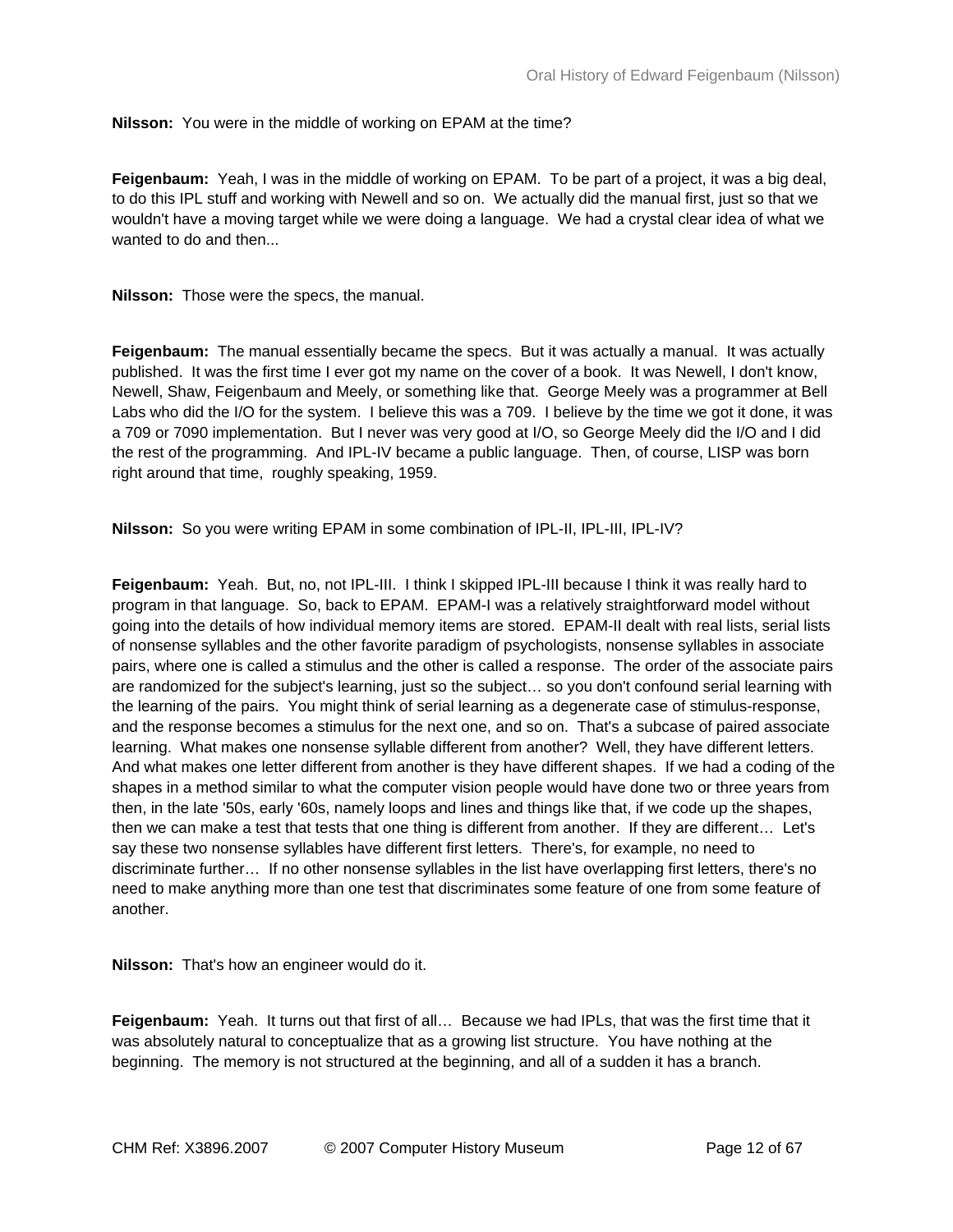**Nilsson:** First letter.

**Feigenbaum:** That node has a symbol. And that symbol can become a branch, and that symbol can become a branch. It happens that we initially used binary trees. I initially grew binary trees, but binary was not essential. These lists can be more than two long. So, ternary trees are okay, and N-ary trees are okay. Then at the very bottom of these trees, you actually have the place where you can store the real information about this nonsense syllable, namely, the information you need to give it out through the mouth through the experimenter. You have to have it all. You can't just know that the first letter has a loop. You have to actually memorize the material.

**Nilsson:** Or to the printer if you're <inaudible>?

**Feigenbaum:** Or to the printer, yeah. And memorizing all the material, Simon and I calculated over a very large number of experiments done in psychology, it's roughly speaking 30 seconds per nonsense syllable that the subject has to spend on, it in repeated trials through the list. If you don't give them 30 seconds, you're going to have to go through another trial and another trial and another trial and another trial.

**Nilsson:** Until it adds up to that.

**Feigenbaum:** Until it adds up to about 30 seconds per nonsense syllable. There's a big difference between recognition and recall, as psychologists knew by that time, knew very well. Of course, in EPAM the difference is that for recognition you only have to have as many branches as it takes to discriminate the small number of syllables you have. But for recall, you have to have it all, in order to output it. That was, as far as I can tell, that's the first instance in computer science of adaptive growing trees. Now, what I didn't do was to explore that as a subject of scientific discovery. Trees were not interesting to me except as an organization of human memory to model some psychological experiments. To put it another way, Simon and I were sitting there, and doing EPAM, we were behaving like psychologists. We weren't behaving like computer scientists. Now, on the other side, there was Newell working on, what you might say, both. He was working on human problem solving, but he was also working… He really sort of had an AI idea in mind, leading to more general things for AI. He also had a list processing idea in mind. But for me it was psychology and I was doing my thesis, so I didn't explore trees. Of course, trees became a very important subject in computer science.

**Nilsson:** Especially these decision trees, as they later were called, in machine learning, right?

**Feigenbaum:** Yes. It would have been good to have some of the early publications in trees. Ed Fredkin at MI-- at BBN or something, not MIT, but I think BBN, also <phone ringing> also discovered.... So Fredkin at, I think he was at BBN at the time, packaged up this. He also reinvented this idea and put it in another context, and he published a paper on it called "Trie memory." But there were several other computer science oriented approaches to growing trees that got published in the next several years. But none of those were by me, except insofar as it influenced psychological modeling and early AI. AI people picked up on it because I was publishing in the AI literature. So that was good.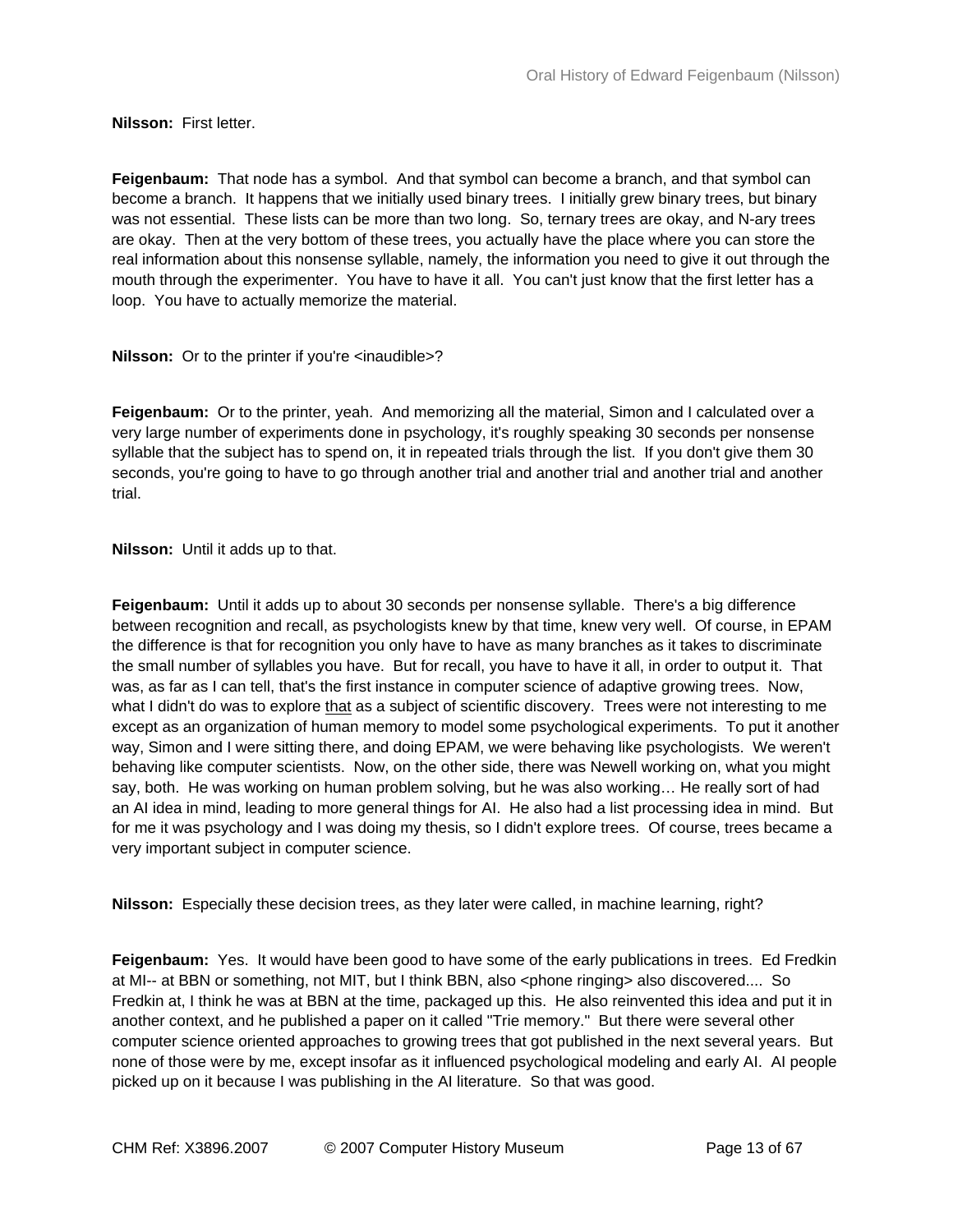**Nilsson:** So here we are with EPAM, and you're getting toward the end of your graduate career, and EPAM became the main work for your dissertation; is that right?

**Feigenbaum:** Well, that was my dissertation.

**Nilsson:** That was your dissertation.

**Feigenbaum:** Yeah. It started out the moment I arrived at the graduate school in September of '56 and it just flowed right through until the point it was time to write it up.

**Nilsson:** And you wrote it up.

**Feigenbaum:** I wrote it up and took my oral exams. It was a thesis type exam, on the thesis, in September of 1959, in the morning of the day that I was supposed to get to New York by the afternoon and get on the S.S. United States for my Fulbright scholarship.

**Nilsson:** I see. So after your graduate work at Carnegie Tech, and well, during that time, you applied for a Fulbright and ended up getting a Fulbright or a Fulbright was awarded in some way?

**Feigenbaum:** Yeah. In 1958, I got married, and my wife and I decided that it would be interesting to spend a year in Europe. So during that time I applied for a Fulbright scholarship, which was the only quick way I knew of getting to Europe was to get a fellowship of some sort to do postdoctoral work. I didn't know much about where I should go in Europe to do this. But in 1958, the National Physical Laboratory had held what amounts to the first big AI conference, the Mechanization of Thought Processes conference in the London area. I had the name of the guy who organized that conference.

**Nilsson:** The National Physical Laboratory was a unit of the British scientific establishment?

**Feigenbaum:** It played the same role in Britain as our National Bureau of Standards did in Washington, now called NIST, National Institute of Science-- what is it? National...

**Nilsson:** Institute of Science and Technology.

**Feigenbaum:** Is that what it is? Anyway, it was like the National Bureau of Standards at the time. So it was a government institution. Turing had gone there after the war to follow up on some of his insights into how to build computers and what to do with them. Turing, of course, had died in the early '50s, so by the time I got there in '59, there were still people working on that line of work, and there was still a machine there called the Pilot Ace.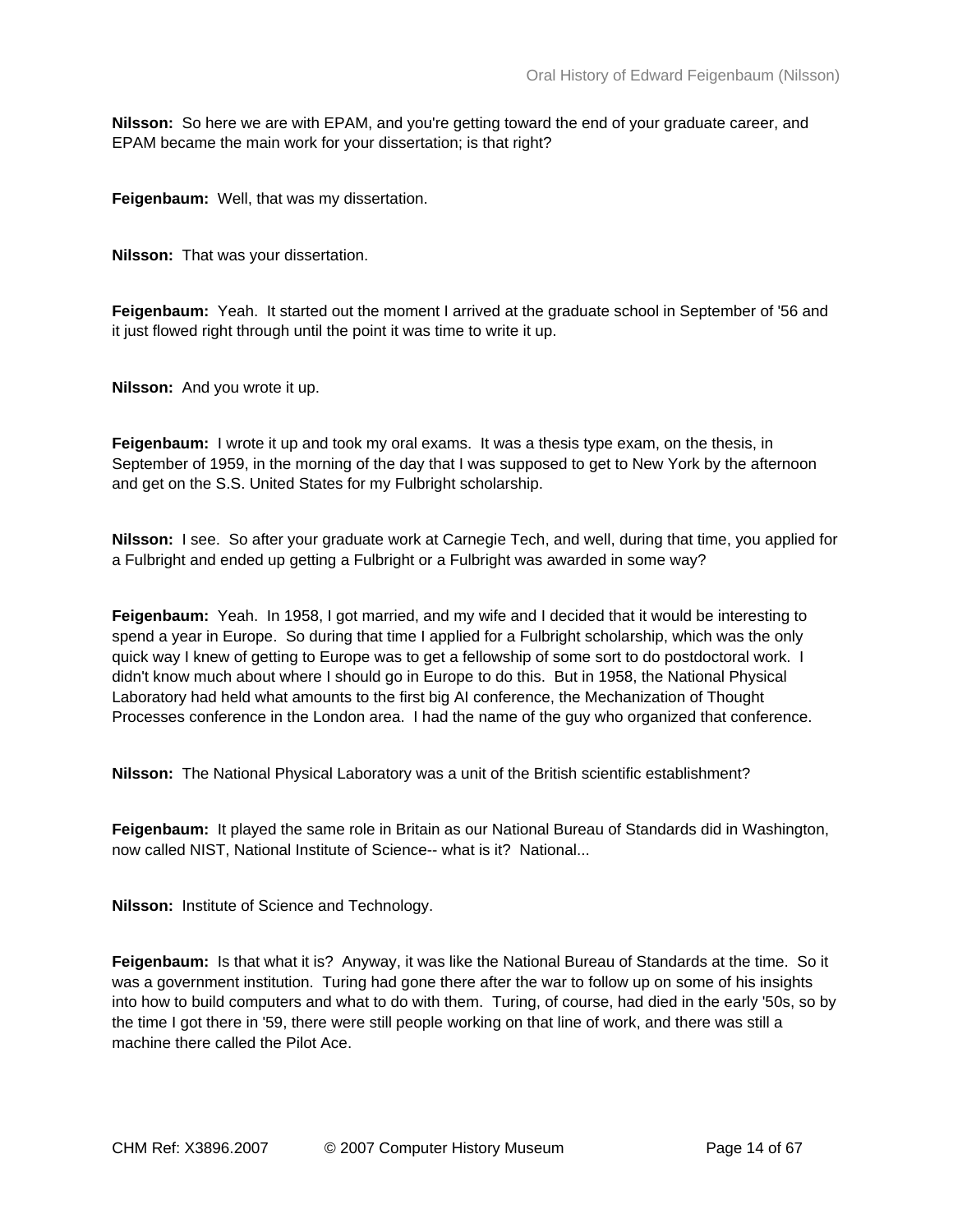**Nilsson:** By the way, before going on and talking a little bit about what you did on your Fulbright at the National Physical Laboratory, the subject, the name Turing came up. Did you read Turing's 1950 paper, and did it have any influence on what you decided to do?

**Feigenbaum:** Yes.

**Nilsson:** This is the paper which Turing wrote on computing machinery and intelligence.

**Feigenbaum:** Sure. I sure did. So did we all. Its influence was nothing like the a-ha experience of having the actual thing that Simon and Newell were doing. But it was kind of inspirational that someone was talking about the big picture. And it was very interesting that he was talking about the big picture in the sense of experimental-- an empirical approach to intelligent behavior. Which is, "intelligence is as intelligence does", not some big theoretical view of intelligence. So, that was shaping.

**Nilsson:** Back to the Fulbright year. What happened during that year? What sorts of work were you doing?

**Feigenbaum:** In the Fulbright year, I had no reason to expect, honestly speaking, from if I had done a good empirical study, that anything exciting would be going on at the National Physical Laboratory. And indeed, nothing really was. But it turned out that there were other places in Britain where there were very good people pursuing very good ideas, and one of them was… In Cambridge I met two such people. They also happened to be husband and wife. Roger Needham and Karen Spark Jones. Karen was working with Margaret Masterman on computational linguistics. That was a very hot group at the time. There weren't too many of those in the world, and Margaret was a really good leader of that group. Karen was very young, but she was also very good. Roger was a young person working in what was then called, I believe, the computation center. I'm not sure exactly what it was called, but Roger eventually became "the professor" in that area. But he was interested in the chain of intellectual events and the detail that led to what the Americans were doing in compilers, particularly in the list processing area. He wanted to know more about that. Although we hadn't done a compiler; we had done an interpreter. He wanted to know exactly how that would work. He was really coming into it from a computer science point of view, rather than an AI point of view, which is what Karen was doing. So I met the two of them, and we traded lots of ideas. They came down to NPL sometimes; I would go up to Cambridge sometimes. It was actually a lot more fun to go to Cambridge, because there was a big group of people working up there. That became more or less the best thing that happened on my Fulbright.

**Nilsson:** Now, wasn't Seymour Papert at NPL around those days?

**Feigenbaum:** That's right. There's a sort of a long and funny story involved with me meeting Papert, but I won't waste the time here to tell that funny story. Papert showed up exactly at the same time that I was showing up, from South Africa via Europe to the National Physical Lab. Papert was a leading mathematician in South Africa and I think I once… Papert's wife, who he was not living with at the time, but whom I met several times, it was said that she was South Africa's second best mathematician, and Papert was South Africa's fifth best mathematician. So he was really a mathematician. But he had been interested in complex models of behavior. He went to Europe to work on that with, I believe, with Piaget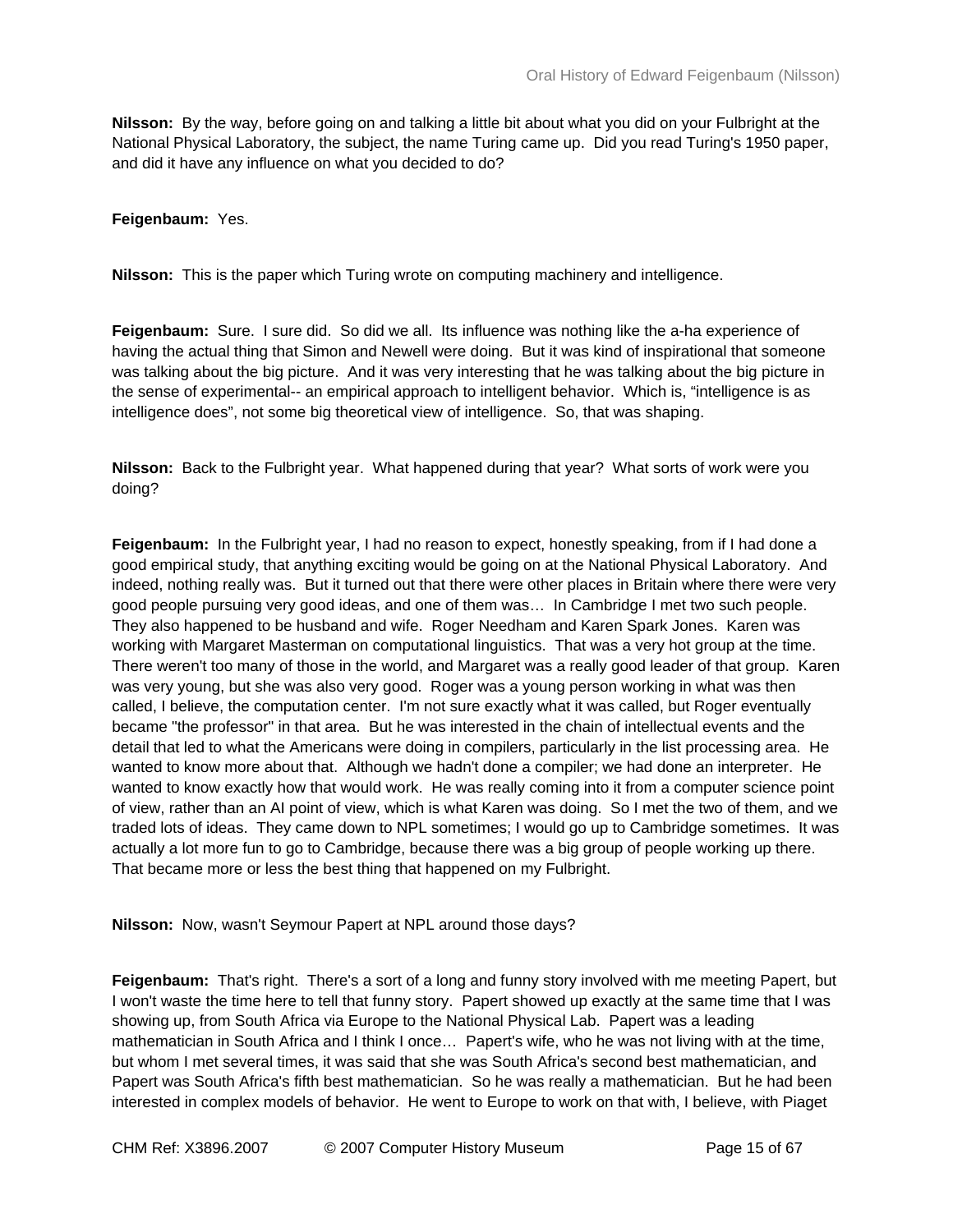and he spent some time. When I knew him, he had just come out of experimental work with a psychologist named Kerler who worked on perception in the situation where the perceiver has been wearing glasses, eyeglasses, to change the world, like upside down or right/left confusion. Indeed it led to some hairy episodes with driving with Papert in London when he would drive into a roundabout, and he would have to stop and think about whether he was going to go left or right, and what indeed was left.

**Nilsson:** Then while you were in England, you were probably thinking a little bit about, okay, what do I do next, and what kind of career do I have?

**Feigenbaum:** Yeah, I already had a job before I left Carnegie. In typical fashion, as we know today even, if you're the supervisor of a graduate student, one of your responsibilities is to help place the graduate student in a proper job, hopefully academic job somewhere. Since I was working with Herb Simon on basically psychology, I was a card-carrying psychologist, member of the American Psychological Association. It seemed reasonable to go to a place that had a really good psychology department and was doing sort of cutting edge working in modeling, psychological modeling. And that was Stanford University. Dick Atkinson was here, Pat Suppes was here. Gordon Bower was at Stanford. So Herb approached Pat Suppes to try to get an in for me to get a job, and basically the answer was no.

**Nilsson:** They weren't hiring that year?

**Feigenbaum:** Or maybe they didn't want to hire in computer simulation, or maybe Pat didn't like the work, or whatever. I've mentioned this numerous times to Pat and he chuckles all the time, doesn't remember any of this. But where it was easy to get a job was in a school of business administration, because that's where I had a union card, and a union card signed by one of the best in the area, namely Herb Simon. So that turned out to be… I had wanted to come to the West Coast to particularly the San Francisco area. Berkeley was excited about getting me, and about getting Julian Feldman. Both of us left Carnegie at roughly the same time. Julian got to Berkeley a year before I did because I went on a Fulbright. I got there in September of 1960, then the two of us started to teach essentially two things. One was organization theory a la March and Simon, which we both knew from our graduate work, and this new discipline called artificial intelligence or in some variations of it computer simulation of cognitive processes. We were teaching that to Berkeley students in '61 and '62. That's when we were having a lot of trouble getting… I mean, what would we do? There were no books on the subject. But there were some excellent papers, and we would send the kids over to the library, and we'd have photocopies of the papers. I don't even know if Xerox machines existed at the time. But we had photocopies of the papers.

## **Nilsson:** Thermofax.

**Feigenbaum:** Thermofax or something. We just decided that we needed to do a collection. It wasn't just our students who were interested in this. There was a whole nation, or maybe an international need, for such a thing. So we took the papers that we had collected up, plus a few more that we asked people to write, and put together a collection called Computers and Thought, published in 1963. Interesting story about that is, tried to get it published. Herb Simon happened to be the business publications editor for Prentice-Hall. So of course we went to Herb and said, "Herb, here's this book." He advised Prentice-Hall not to publish it because it wouldn't sell enough copies. He later told me that was one of the big mistakes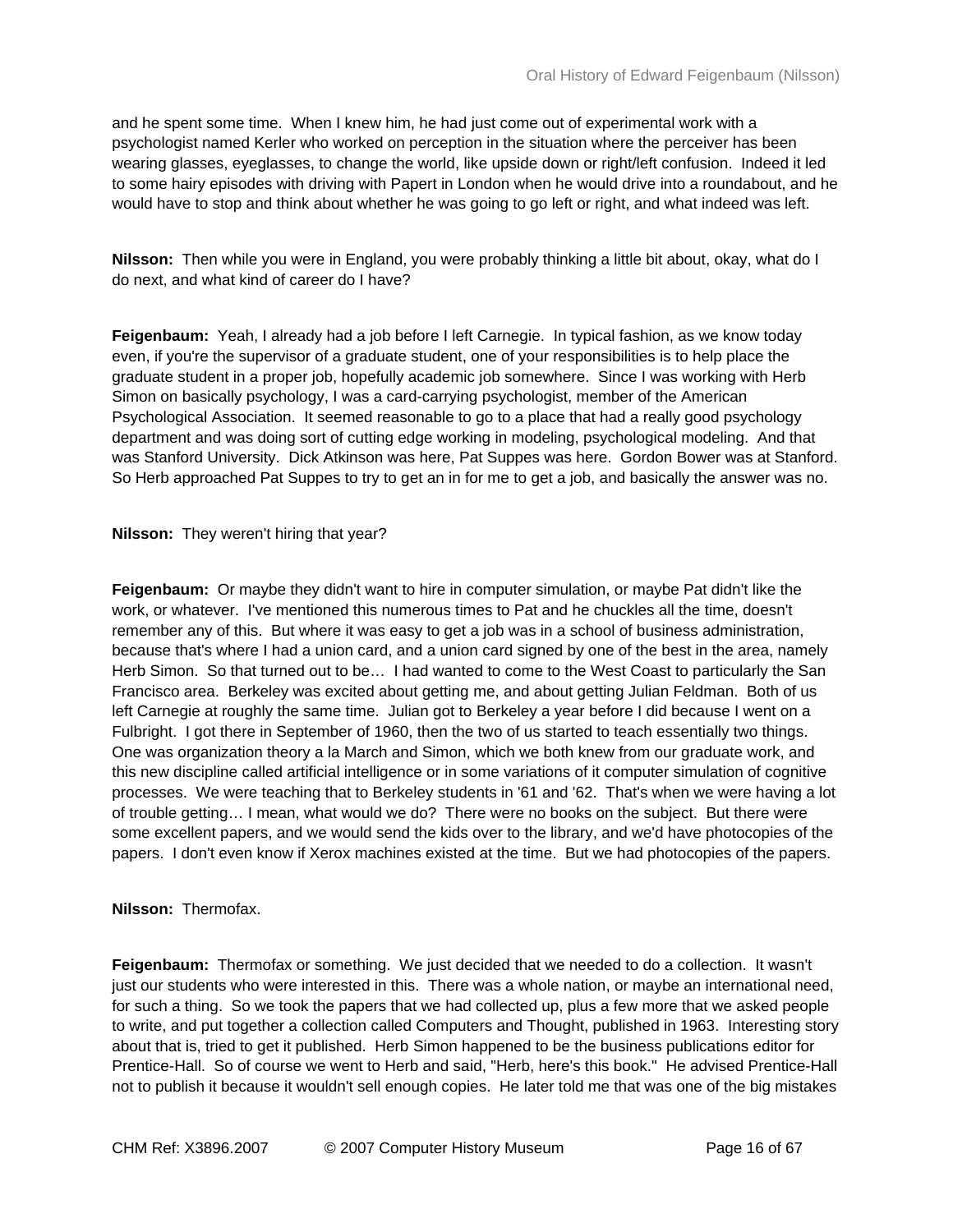of his career. It did sell a lot of copies. And it really helped to… As I say, there weren't very many books in AI at the time, so it really helped to launch the field.

**Nilsson:** It had papers both in cognitive science and in what later became more AI.

**Feigenbaum:** That's what we decided to do. I don't think we sort of made that up. I think that was a kind of a thing that was going on in the culture at the time, namely, there were a group of people who were behaving like psychologists and thinking of their work as computer models of cognitive processes using simulation as a technique. And there were other people who were interested in the problem of making smart machines, whether or not the processes were like what people were doing. The kind of sentence that went around and lots of us used it, and I notice it's still being used routinely is, we don't make airplanes by modeling the feathered wings of birds that flip up and down. For engineering purposes we have different kinds of wings.

**Nilsson:** But right about that time, maybe in the late '50s, the phrase cognitive science first appeared, didn't it? People were actually thinking of "the discipline" called cognitive science.

**Feigenbaum:** Boy. Let me give you my impression of that. I could be very wrong, and I'm not a history buff in that sense, like you are. It's my impression that the phrase being used at that time was cognitive psychology, not cognitive science. And that the people that were practicing the simulation part were using the term "information processing models". In fact, I think Newell and Simon's working paper series had that kind of a phrasing to it. They weren't called "computer simulation of cognition working papers" or "AI working papers". They were called something like "information processing working papers". It's my impression that the term cognitive science arose when, in the late '70s, the AI community was trying to get organized into a society, as opposed to the confusion -- that everyone-doing-their-own-thing confusion.

**Nilsson:** I think you're right about that.

**Feigenbaum:** I was strongly arguing that the term "artificial intelligence" really wasn't the right term to use, because it just hit the wrong nerve in the public at large. It gave some hint of hubris and anyway, who wants something that's artificial? I had been proposing that we AI people change our name to cognitive science, which makes a lot of sense. That's what we do. Well, that really got people upset in that other community, that cognitive psychology community, examples being Don Norman as being one of the people who got upset. But there was a whole bunch -- I think Roger Schenck may have been another one -- but they quickly assembled themselves into a thing called the Cognitive Science Society, and having sort of sewn up that name, that was something we couldn't use for what society we were trying to form.

**Nilsson:** They had a founding meeting, I think, didn't they, in San Diego or maybe UCLA in 1979 or '80, something like that?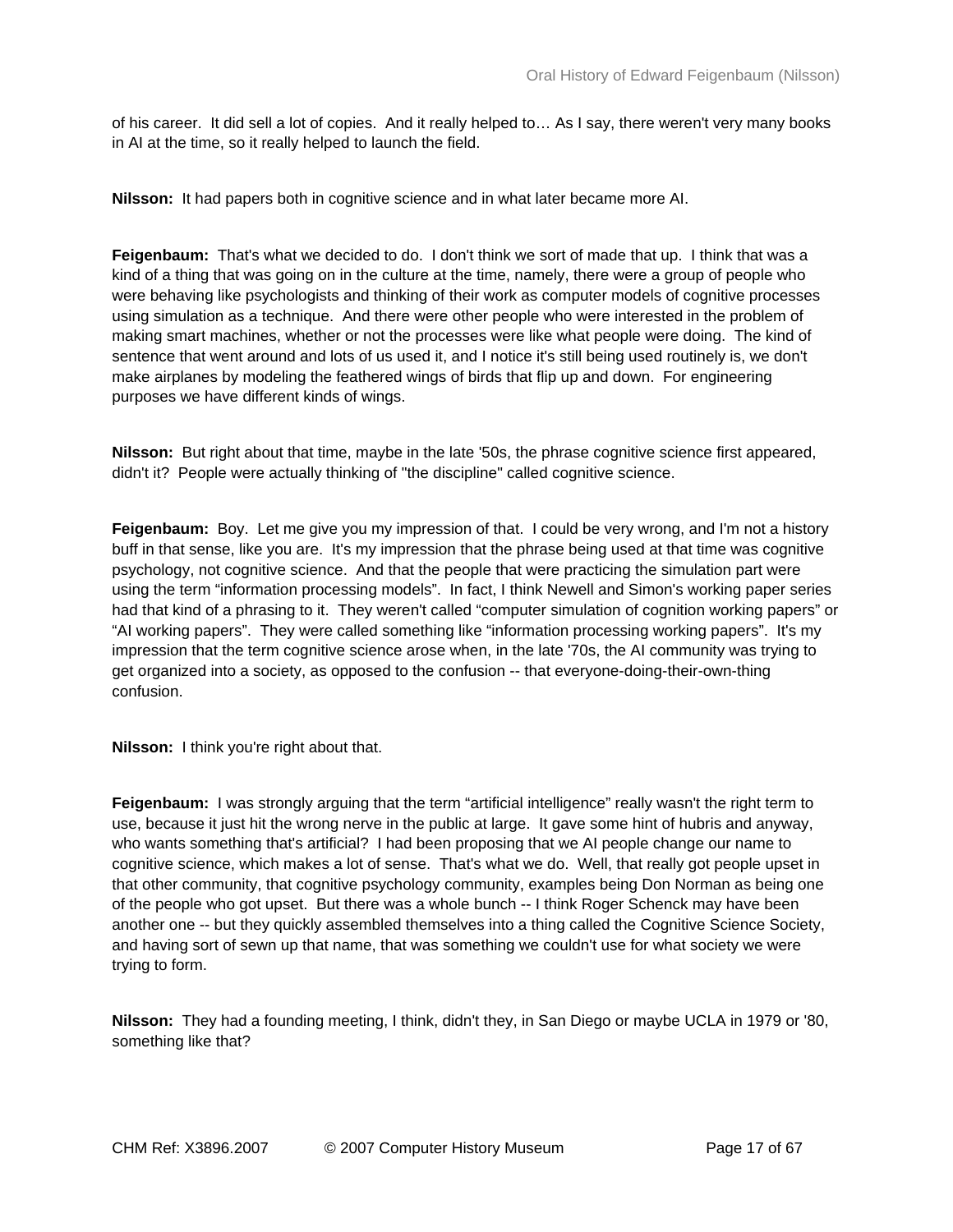**Feigenbaum:** Yeah. It was '79, in August of '79, was when the group that had been working on the AI society, which ended up being the American Association for Artificial Intelligence, AAAI, met in August of '79 at the IJCAI, Tokyo, meeting to plan our next step -- what we were actually going to do. Then Newell was asked to be the first president of the new society. I was asked to be the second president. Raj Reddy was really organizing the whole thing. By that time the cognitive science people had actually incorporated as the Cognitive Science Society, and indeed, they did have their first meeting about the same time the AAAI was having its first meeting.

**Nilsson:** Now, back to Computers and Thought for a moment. You and Julian did a very generous thing, I think, with the royalties there. Do you want to say something about that?

**Feigenbaum:** Oh, that worked out wonderfully. We were in a situation where we had many, many papers, maybe 20, from different people, and we didn't-- how would we distribute the royalties? We didn't know that the book was going to sell many copies anyway. Herb Simon certainly thought it wasn't going to. What, we were going to distribute the royalties in dribs and drabs to individuals? So we just wrote to everyone and said, "How about if we just set up a prize with these royalties? We'll call it "The Computers And Thought Award." It was a prize for young people, not like we see these days where the older, more mature people who have had a long career get big prizes toward the end of their career. This would be for, like, the best thesis of the year in AI, or if not the thesis, then the best contribution of a very young person in their maybe first years of their academic career. So that was the Computers and Thought Award. I don't know exactly when IJCAI came into existence, but we put it in the hands of IJCAI -- International Joint Conference on Artificial Intelligence, which was just popping up around that time -- to make the award and give out the word at their biannual conference.

**Nilsson:** Back to research at Berkeley. We've talked a little bit about your teaching a course, and putting together this collection of papers in Computers and Thought. How was your research life going during those days at Berkeley?

**Feigenbaum:** It was, I would say, very frustrating for actually several reasons. But the ones that jump to mind are, first of all, it does matter what department you're in in a university. It's not a casual matter. If you are a professor in the school of business administration, you're going to get the PhD students who have come by that graduate school. If you're not in the place where what we would now think of as the right kind of person for computer science, or even psychology, if you're not at that place, they're not going to flow by you. I was not in the psychology department. I was a member of the thing called "The Center for Human Learning" which had its own frustrations, which I will tell you about in a minute, but I didn't get that flow of graduate students. I didn't get the flow of graduate students that were coming by Harry Huskey in EE, and I didn't get the ones that were coming by the mathematics department oriented computer science students. Berkeley was a big mess at the time in terms of where computer science was located. They eventually ended up with two departments, which had to be then later welded into one department. But I didn't get any of those graduate students. That was a problem. I had not a very good set of graduate students. Secondly, I was really not very happy doing models in psychology. It was great to do a thesis in that area, because I had both the interest and the support of Herb Simon as I was doing it, and I learned a great deal. But at the very heart of things, I was really interested in artificial intelligence, not in exactly how to formulate models that would replicate the results of particular kinds of psychological experiments. In other words, I wasn't too interested in my union card in psychology. I really liked AI.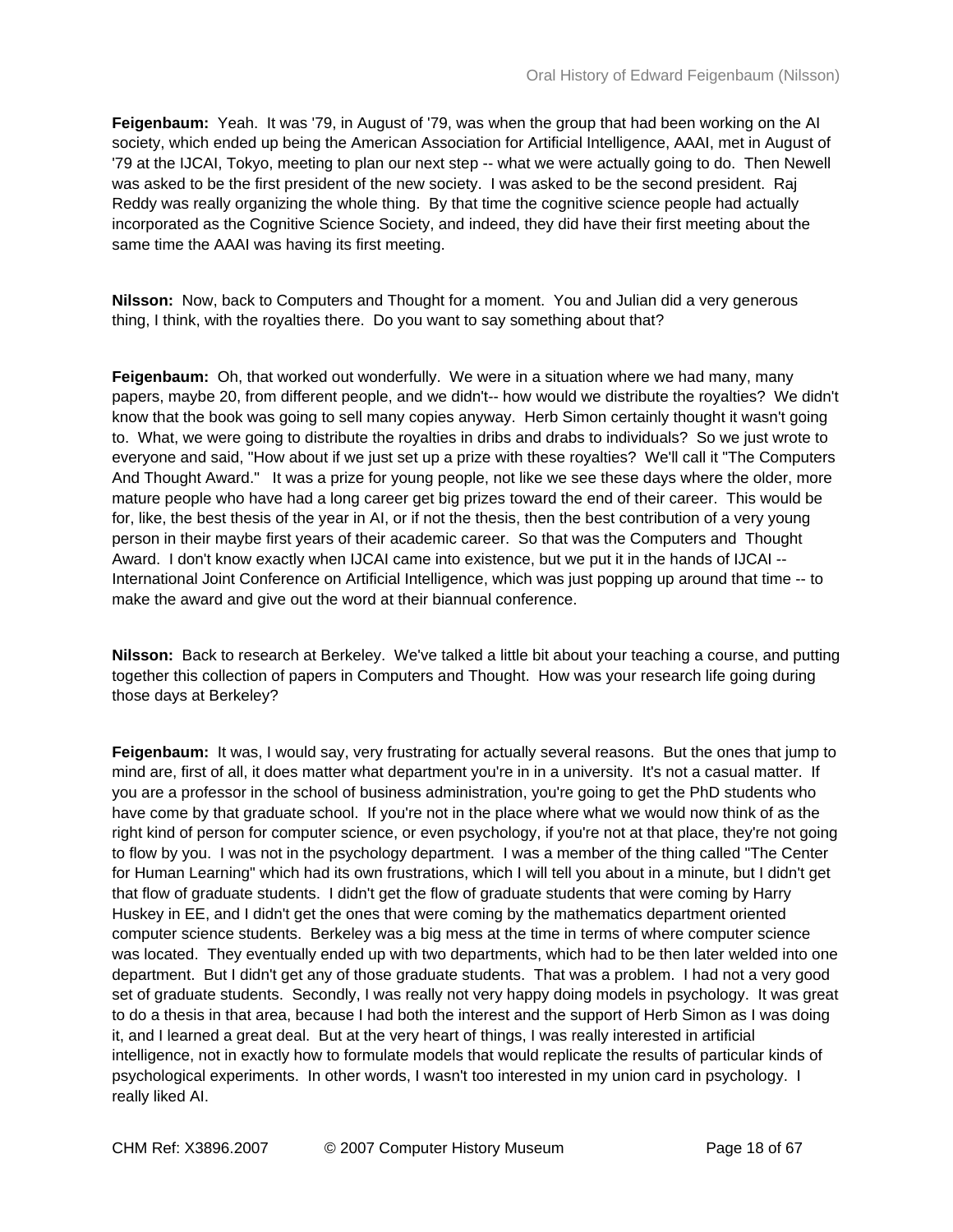**Nilsson:** You didn't want to be constrained by having to have feathers on the wings.

**Feigenbaum:** Yes. And in the culture that I came from, the feathers on the wings were taken very seriously. If you look at Newell and Simon's book, *Human Problem Solving*, you will see hundreds of pages of direct matching of what GPS was able to do with exactly what human protocols were doing in the same experiment. Newell and Simon took that stuff really seriously. Similarly with the EPAM work, we took that really seriously. I was not interested in doing the psychological research myself to validate certain aspects of EPAM. The Center for Human Learning at Berkeley was not interested in doing it. They were very experimental people, but they were not interested in anybody's particular theory. They were interested in 82 variations of the same experiment by turning the knobs in all these different directions. That was very discouraging.

**Nilsson:** You did finish EPAM. Didn't you do another version of EPAM?

**Feigenbaum:** Yeah, I did. I did another version of EPAM long distance with Herb Simon, EPAM III. We had a bunch of things to pursue at the end of my thesis. Every thesis is that way. It leaves open questions. You want to finish them off. We did that. We published a paper in, I think, 1965 about EPAM III. I think I wrote a couple of surveyish kind of articles which summarized all of that research and then essentially I got out of that field, although Herb stayed with it. Herb was publishing EPAM papers right up until the time he died, back in the early years of this century. I don't remember exactly -- 2002 or something like that. He was publishing papers on EPAM right up until that time, and he went through various versions of EPAM with a student of his, Howard Richmond. I think they may have gone up through EPAM VII or VIII or IX in various variations of the model. I did occasionally publish a paper with Herb along the way, maybe one per decade, on some aspect of EPAM that Herb was interested in and invited me to be a coauthor on, but essentially I gave that up.

**Nilsson:** Did you have research support when you were at Berkeley?

**Feigenbaum:** Yeah, I did.

**Nilsson:** You had some research contracts?

**Feigenbaum:** Initially, I got a foundation grant. I'm blocking on the name of what foundation it was. It was a relatively small grant, but it was enough to keep Julian and me going, and it came with no government strings attached. Herb Simon had recommended, to a foundation that was beginning to make grants in this area, that we were good people to give money to. Then we had a wonderful event, which is that JCR Licklider came by. He had taken over… He had started a new office for ARPA, not DARPA at the time, ARPA, Advanced Research Projects Agency, in information processing techniques. He had picked up the word that there were some good people at Berkeley in AI, but also some good computing people at Berkeley, Harry Huskey in particular, a pioneer in computer architecture. So he came out to discuss ARPA contracts. We weren't, of course, the only ones. He was doing a big one at MIT with project MAC, and a big one at Carnegie Tech or maybe Carnegie Mellon by that time, called a Center of Excellence grant for the work that Newell and Simon and Perlis were doing. At Stanford, he was interested in funding John McCarthy. I believe he was funding John for AI work, not timesharing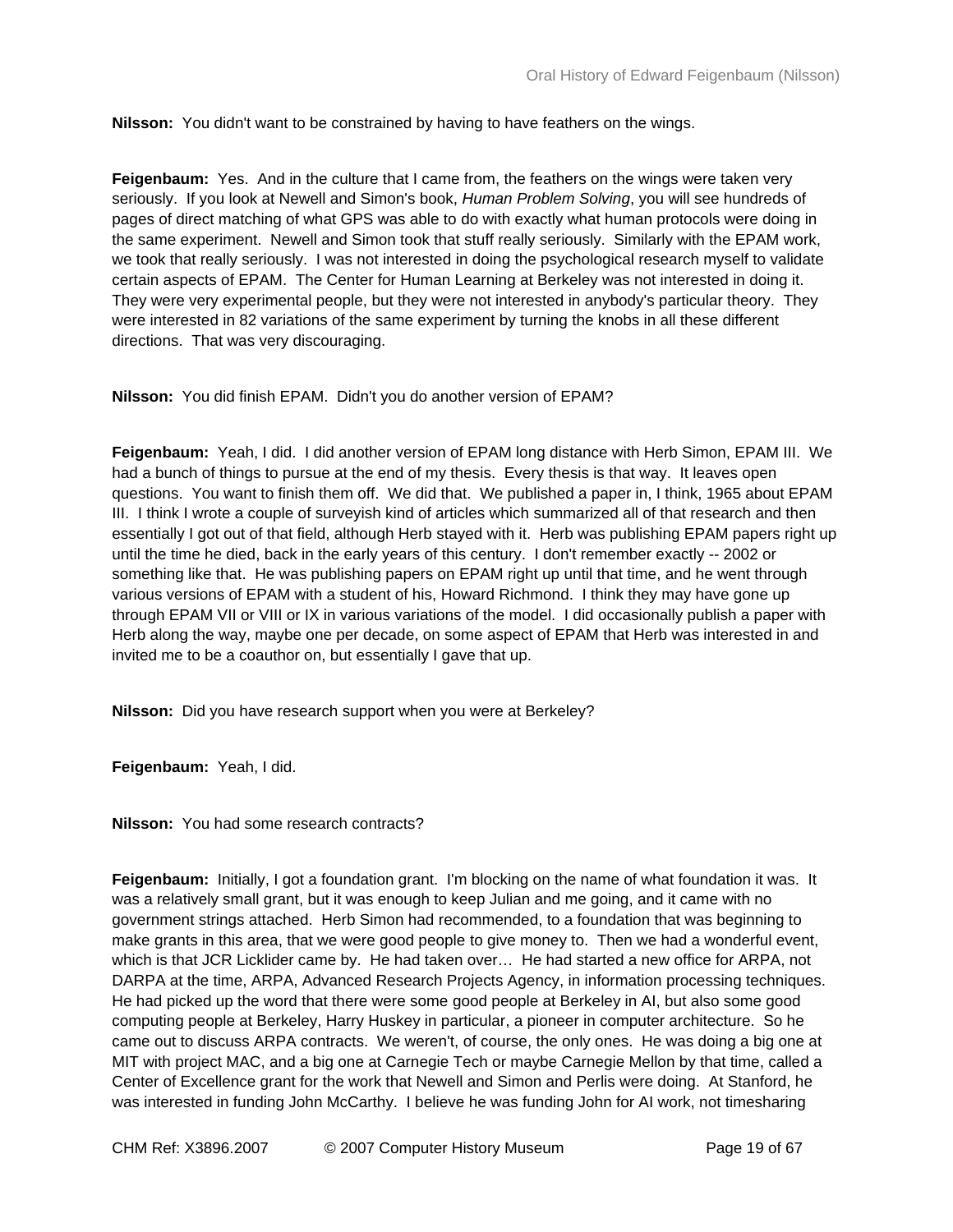work, but I'm not positive of that. At Berkeley, he wanted Julian and myself to do AI work, and he wanted Harry Huskey and an EE team to build a medium-sized timesharing system, which we eventually did. I was co-PI of a contract that had two branches. It had one branch doing EPAM and other related AI things that I might be interested in, not too definite, because you didn't have to be very definite with ARPA at that time. And another branch that was supposed to do something halfway between the PDP-1 type timesharing system that McCarthy had pioneered, and the project MAC timesharing system, which was huge, that they were doing at MIT. That was actually a very, very interesting experience, not on the AI side but on the computer side, because Harry Huskey took a sabbatical in India, and the guy who substituted for him as PI was a superb computer engineer: Dave Evans, the designer of some of the Bendix early computers and later cofounder of Evans and Sutherland. I really learned a heck of a lot about how computers are designed from Dave as we were selecting a machine to modify that later on would become the SDS 940 timesharing system. But anyway, that was the grant support that I had.

**Nilsson:** That's great. Maybe we'll go on to the next tape.

## END OF TAPE 2

**Nilsson:** Ed, we had talked about you and Harry Huskey having the first ARPA grant at Berkeley, and under that grant you had done some work finishing EPAM 3. What sort of intellectual ideas were you interested in at that time?

**Feigenbaum:** Actually, for me, it was a period of kind of an intellectual turmoil, or a searching, or a lack of direction, because I hadn't quite settled yet on where I wanted to go. I had pretty much decided that I wasn't going to go down the psychology route, and as I mentioned, I was more interested in building intelligent machines than in building models that had a great verisimilitude with the human data that the psychologists had. But when I look back on it, I have a feeling that it was not that bland. I had a feeling that there was a much deeper component to it, and I only get this feeling looking back in time, that for reasons that are not totally clear to me, I really, really wanted smart machines. Or I should put the really in another place. I really wanted really smart machines.

## **Nilsson:** Super smart machines?

**Feigenbaum:** Yeah. I remember very clearly a paper by I.J. Good on the ultra-intelligent computer. In fact I.J. Good published two versions of it, one in '56 and one maybe in the early '60s. But, yes, that's what I wanted, the ultra intelligent computer. I wasn't going to get there by either walking down the road that I was doing with EPAMs, which is models of verbal learning, or doing what I then considered wonderfully inventive puzzle solving tasks, like Newell's. He was doing trigonometric identities, cryptarithmetic, those kind of things. "Donald plus Gerald equals Robert." You know, come on, that really is not it. That's not where we're going. For him that was where we were going, because he was interested in detailed models of human thinking. But I wanted really big stuff. Big fish. You had a name for it recently in one of your papers, "going after the dream" or something like that. What was it called?

**Nilsson:** Eye on the prize.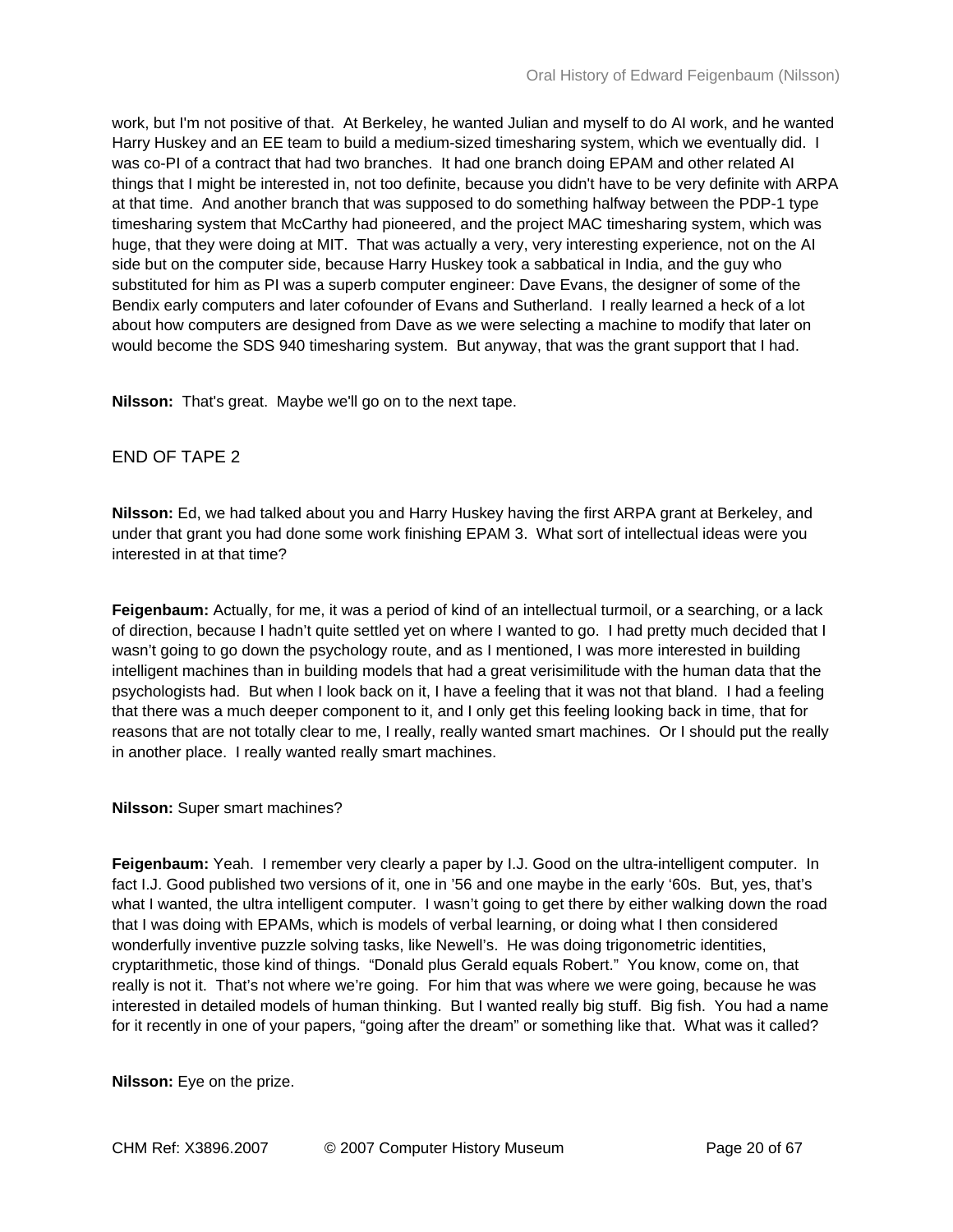**Feigenbaum:** Yeah, "eye on the prize". So, yeah, the big idea. For Newell and Simon the big idea was to do the best psychological models that had ever been done. And in fact, they both did win the equivalent of the Turing Award in the American Psychological Association, as well as winning the Turing Award. So, they succeeded, at least in recognition. But I wanted something bigger. When I thought of something bigger, I couldn't think of anything bigger, and I really still can't, than induction. That is, induction is what we are doing almost every moment of almost all the time.

**Nilsson:** Both informally and as scientists.

**Feigenbaum:** Yeah, that's right, and that time I was thinking informally. That is, we're taking in a lot of data and we're building a model of the world, and we're constantly testing that model of the world and revising it. So I wrote a couple paragraphs on this that were the end of the introduction to Computers and Thought. Not a section introduction, but the main introduction, was about induction and why I thought that was the way we were going, that's what was going to carry forward into the future. Maybe that's a good strategic plan, but it wasn't a tactical plan. I didn't have any plan for how to do it. I thought hard about it, and during those years you were talking about, I was kind of in the middle of thinking about it. I had thought and picked up several, what Newell and Simon would call task environments, and had rejected them for one reason or another as not being the right ones.

**Nilsson:** What's a task environment again?

**Feigenbaum:** It's a sandbox in which to specifically work out your ideas. It's a domain in which you can experiment. You have actual problems. You have actual knowledge. You have actual procedures that can work in that domain. For example, for Newell and Simon it started out being propositional calculus. The next one was chess. For GPS they chose lots of puzzles. Galernter had the geometry theorem prover. Jim Slagle had calculus. Everybody had some task domain in which they were working. I think it's very important to emphasize, to this generation and every other generation of AI researchers, how important experimental AI is. AI is not much of theoretical discipline. It needs to work in specific task environments. I used to tell McCarthy and others -- I think I may have even written it down -- that I'm much better at discovering than inventing. If you're in an experimental environment, you put yourself in the situation where you can discover things about AI. You don't have to create them de novo out of your head. I have a feeling that my colleague John McCarthy is more of an inventor than he is a discoverer. He doesn't play around with his ideas a lot in experimental task domains. But I'm from the experimental AI school. So I was looking for a task environment, or a complex sandbox, to discover induction methods, induction ideas, induction problem solving. It had occurred to me that scientists were a good place to look. The reason is that if you look back at, let's say, the early chess machines, Simon spent a heck of a lot of time examining books on chess -- openings, end games, tactics for the middle game. Alex Bernstein, who worked on one of the early chess programs, was himself a chess master. It seemed like that we in AI were respecting expertise in those areas. So, who are the experts in induction? Well, scientists get paid to do that, or at least according to the stereotypic model, they get paid to do that. They have a lot of data, laboratory data. They form hypothesis, they make predictions, they revise their hypothesis.

**Nilsson:** So, the forming hypothesis part was what you were interested in?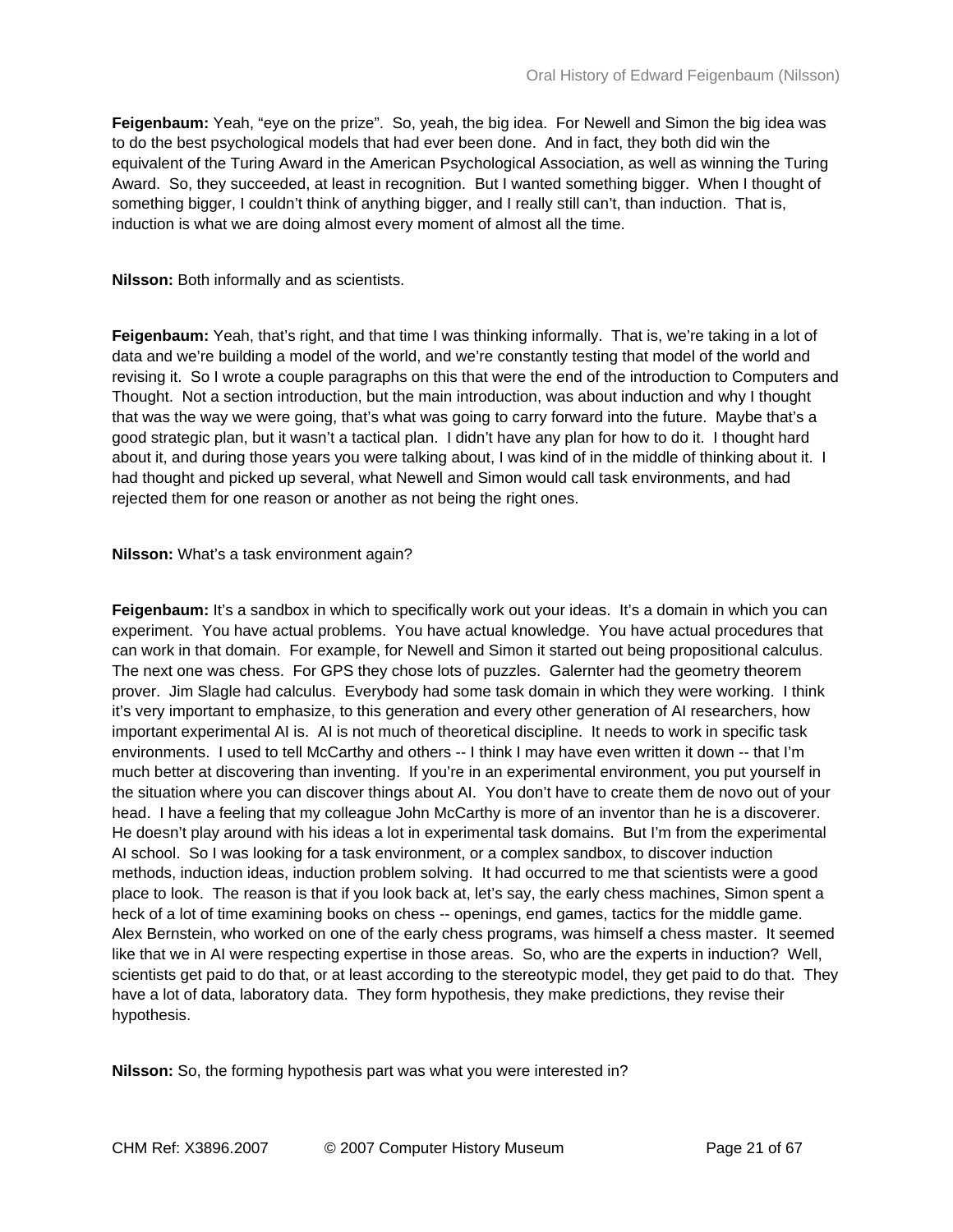**Feigenbaum:** That's right, and actually, theory formation -- I don't want to go into the difference right now between what I was regarding as hypothesis formation and theory formation -- but theory formation was the next step along the inductive process. I happened to be saying this, expressing it during conversations at Saturday morning sessions being run by a Stanford Professor in psychology, called [Karl] Pribram at the Center for Advanced Study in the Behavioral Sciences. It was on, basically, minds and machines, what we would now call minds and machines. I don't know what Karl called it at the time.

**Nilsson:** How did you happen to find out about that and go down there?

**Feigenbaum:** I have no idea. I was at Berkeley. It was happening at Stanford. Maybe I was just in touch with Karl. In fact, I think it was, because Karl was running-- that's right, Karl was running a series of annual workshops sponsored by the New York Academy of Sciences, being held at Princeton, called "Remembering, Learning and Forgetting." And Karl Pribram was in intrigued with EPAM. So he had invited me to a series of these things. I was in touch with Karl Pribram, so it must have been directly through Karl that I found out about this. Drove down the old Bayshore Freeway, the two lanes on each side thing. One of the other people who showed up there because he just was interested in the topic, but I have no idea how he knew about it, was Joshua Lederberg. Maybe McCarthy told him about it. Josh showed up because he was being reintroduced to computers. In the early days of his scientific career, he had been involved with computers from a card-punch calculator point of view. Now he was learning the Burroughs machine, learning ALGOL from Forsythe. He wanted to test his knowledge out on some complex problems, so he was writing an algorithm that elucidated chemical structures, and he was working on a mass spectrometer project, he was working on an entire instrumentation platform that would fly to Mars and look for life. I was mentioning this to Josh and he got interested in the subject. By that time I think I had decided, or at least I was in the process of deciding, to go to Stanford. I may have already decided. Josh said to get in touch with him and we'll work on it, so I did. First thing I did when I got to Stanford, other than find my way to the bathroom, was to go talk to Josh about this. Josh had a specific suggestion. When I told him exactly what I wanted, about the induction process, it wasn't any old scientific reasoning I was interested in, he said, "Yeah, I have just the one for you, and we're working on it in our lab." His lab was doing the mass spectrometry of amino acids, because their planet probe was going to look for amino acids as part of the method for discovering whether life-like forms existed on Mars. The question was, how do you go from looking at a spectrum of an amino acid to the actual structure of the amino acid, the chemical structure of the amino acid? That's how we started in with the DENDRAL Project. I was good at heuristic search. He had an algorithm, which was good at space generation. Namely something like, you know, I suppose there's a guy who's good at mastering chess because he knows thousands of good things to do on a chessboard, but you still have to have the movegenerating algorithm.

**Nilsson:** So he had the legal move generator?

**Feigenbaum:** He had the legal move generator.

**Nilsson:** And you thought you could come up with the heuristics.

**Feigenbaum:** Yeah, so the legal move generator was called DENDRAL, and the AI program was Heuristic DENDRAL.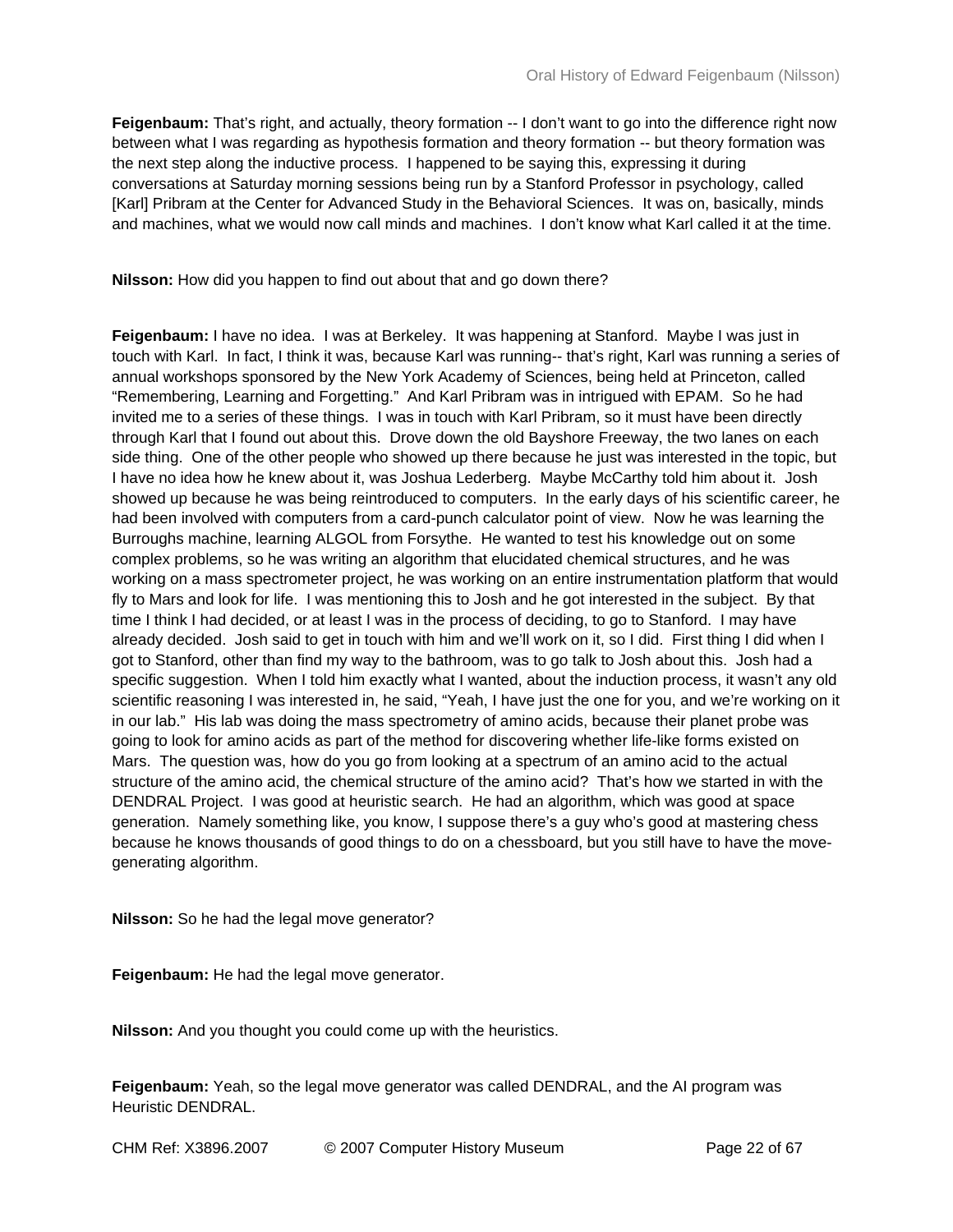**Nilsson:** When you left Berkeley to go to Stanford, how did that go? Did Berkeley try to keep you, Stanford try to hire you? How did that work out?

**Feigenbaum:** Good question. Okay, so I've already told you that being a professor, untenured or tenured, at a business school wasn't really quite the happiest environment for a person who had the kind of goals I had, and interests. But in any case, some tenure is better than none, and Berkeley's a really nice place, and we had a beautiful house in the hills. Berkeley started, believe it or not, quite early in my career, they started in on the tenure process. I say quite early because I got there in 1960 but they started in on this tenure process from in the '63 through '64 year, because they had given me an acceleration at the front end of my assistant professorship in order to get the salary level up right. In the University of California system, the two are locked together, or at least at that time they were. So I was being evaluated for tenure a little bit early, and the business school really couldn't quite make up its mind as to whether it wanted this weird guy who basically talked about artificial intelligence. What's that? It's not accounting. It's not marketing. It's not finance. That kind of opened up my thoughts. It's not easy to open up your thoughts to searching around when you bought this beautiful house in the hills, and you're settled in and all that. But I began to search around, and I must have made it known to McCarthy that I was doing that, because John took the idea to Forsythe. In fact, I think, with a very positive recommendation said, "Let's hire him," and Forsythe said, "Great, let's hire him."

**Nilsson:** Those were the days when you could do it that easily.

**Feigenbaum:** Yeah, and a similar thing went on with Klaus Wirth. Harry Huskey was Klaus's main advisor, but I was an advisor on Klaus's thesis as well, so I knew Klaus Wirth. George hired Klaus to come down as an assistant professor in '64. I was off on a sabbatical or something in the last semester. The September through December period in '64, I traveled to Russia as a guest of the Academy of Sciences and then got back to Berkeley during all the turmoil with the Free Speech Movement, and Mario Savio, and all that. Anyway, left on December  $31<sup>st</sup>$ . Came to Stanford on January  $1<sup>st</sup>$ .

**Nilsson:** Now, you left someone at Berkeley--

**Feigenbaum:** So, I had this money and we were going to build an AI group. I was hiring the best AIers I could get. One of the best was one of Minsky's students, Bert Raphael. Terrific guy. By the time Bert actually showed up in Berkeley, in fact he showed up not only as a research staffer in AI at Berkeley, but also rented my house while I was off in Russia, he and Anne. But I was leaving, so that was not a great thing. I mean, Bert made a career move and then it turned out, there wasn't any AI at Berkeley except for me and Julian, and Julian was going to Irvine, and I was going to Stanford.

**Nilsson:** So there was Bert, high and dry.

**Feigenbaum:** Bert, "come down to SRI".

**Nilsson:** Yeah, good for us.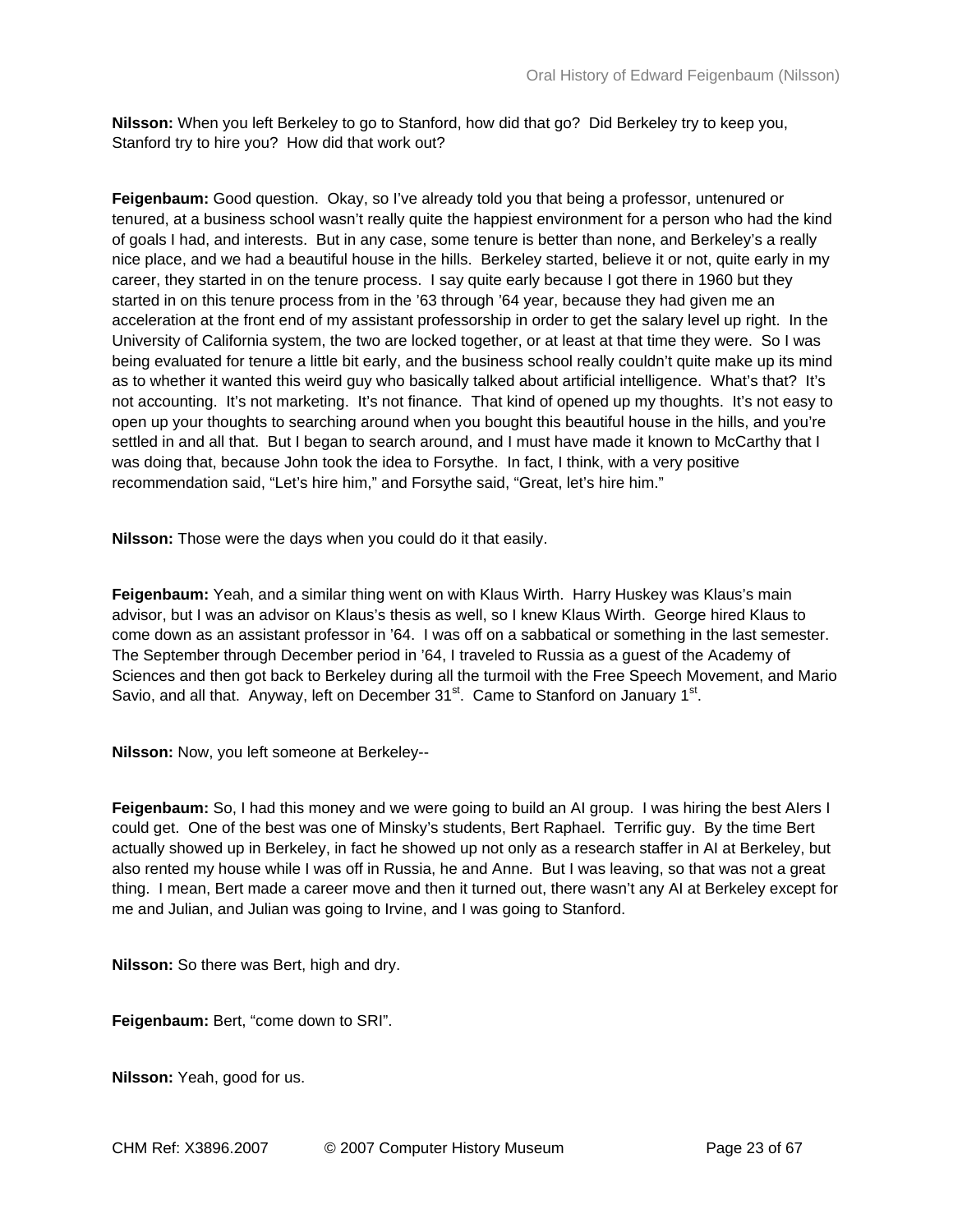**Feigenbaum:** Good for SRI.

**Nilsson:** By the way, when he wound up teaching, he was teaching us how to do list programming and insisted that we recursion. No PROGs were allowed.

**Feigenbaum:** [laughs] Where did you get that?

**Nilsson:** When he was at SRI teaching us about LISP, it had to be recursion. One of the guys who was trying to learn LISP at the time thought, "Aha, this is like programming under water. You need scuba gear." Anyway, now you're at Stanford.

**Feigenbaum:** I'm at Stanford. Josh and I kind of framed up this project, what we were going to do, and I did a working paper with Dick Watson, who was another student of mine at Berkeley. I had been on his thesis committee. He was another system engineering guy, but he wanted to work in AI, he decided. Came down to Stanford. Left soon thereafter.

**Nilsson:** Went to SRI.

**Feigenbaum:** Went to SRI, yeah, and then Livermore, I think. Dick and I wrote a paper called Opportunities for Graduate Research, and it laid out… this was the first paper ever published in the DENDRAL project, but it was a kind of overall glossy view of the DENDRAL project. As a result… We didn't get any doctoral students who were interested in doing that. That's a good story in itself, as to why doctoral students in AI or computer science shy away from things like that. But we did get two Master's students, one of whom you know very well because she worked at SRI later, Georgia Sutherland, an. absolutely fabulous knowledge engineer. And Bill White, also terrific. So we got these two wonderful Master's students to work on the project, and in a way that was way better than getting PhD students, because Georgia and Bill were totally dedicated to the idea of getting these programs running, as opposed to PhD students who kind of wander all over the map.

**Nilsson:** Wanted to do their own thing?

**Feigenbaum:** Yeah.

**Nilsson:** What computer were you using?

**Feigenbaum:** We started out using the PDP, whatever PDP John [McCarthy] had in the AI lab. PDP-6 at the time, maybe. Maybe it morphed into a PDP-10 at some point. We started using that, and using it under timesharing. We ran into some problems there. I'll tell you what they were, but we moved back onto campus using the IBM 360.

**Nilsson:** You were out at the AI lab?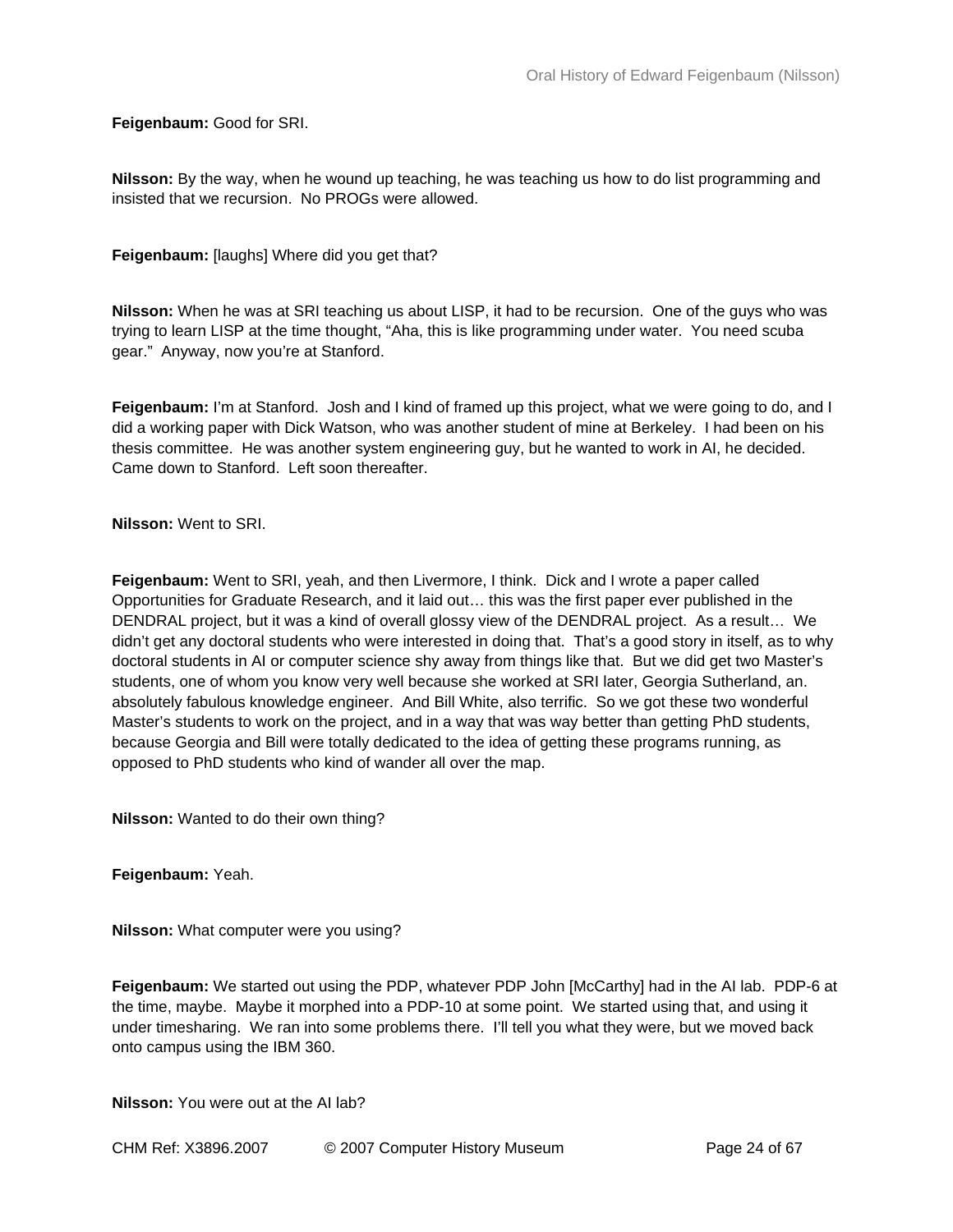**Feigenbaum:** Well, Bruce was, Bruce Buchannan. That was like our office. On campus, we had our sort of "thinking" office with Lederberg and myself, but the actual experimental work was going on on terminals in Stanford AI lab.

**Nilsson:** Out on Arastradero Road?

**Feigenbaum:** Arastradero Road, yeah. The problems there were partly that the machine -- it was just a wonderful timesharing system, one of the best in the world at the time -- and therefore it was tremendously overloaded. Everyone wanted to use it, number one. Number two, one of the people who wanted to use it the most was John Chowning, inventing these FM synthesis ideas for computer music.

**Nilsson:** Which made a lot of money for Stanford.

**Feigenbaum:** It made a huge amount of money for Stanford, but you can't believe how much computer resources that soaked up. John was on it all the time, heavily loading the machine. The other thing was Jerry Feldman was doing the SAIL language, and that was heavily loading up the machine. Plus, there was robotic experiments and other things going on.

**Nilsson:** And then they take the machine down every now and then?

**Feigenbaum:** That's normal, yeah. Then the other problem was that we were working with chemists doing what later was called knowledge engineering, or knowledge mining, out of the heads of these professionals, these experts. They would have a long drive. Like, Alan Duffield we were working with, he'd have to drive from the chemistry department down here on campus all the way out to Arastradero Road. That's about a 20 minute drive, 20 minutes back. Things would have to be very scheduled in order to do that. So we decided to move down to campus, and that means that we needed extra money in our budget to buy computer time at the 360 computation center. But DARPA was very nice about that, and they said, "Okay, sure, if that's the way you have to do it." So, we had a semi-interactive experience. It's sort of a remote job submission by terminal.

**Nilsson:** Was that Licklider at that time? Probably not, huh?

**Feigenbaum:** No, Ivan Sutherland had taken over, and then Bob Taylor. Lick was already gone. But things were still wonderful at DARPA. I mean, Ivan and Bob -- it couldn't have been better. Nobody asked us, in any respect at all, not even detail, whether the stuff we were doing in mass spectrometry had anything to do with the military. They didn't even ask in any detail what it had to do with AI. If you thought it was a good idea, we'll do it.

**Nilsson:** We're sponsoring good ideas, that's what we do here.

**Feigenbaum:** Yeah, that's what we do here. And at Carnegie MellonI it was called "Center of Excellence". They didn't even have to tell them what they were doing with the money. They were just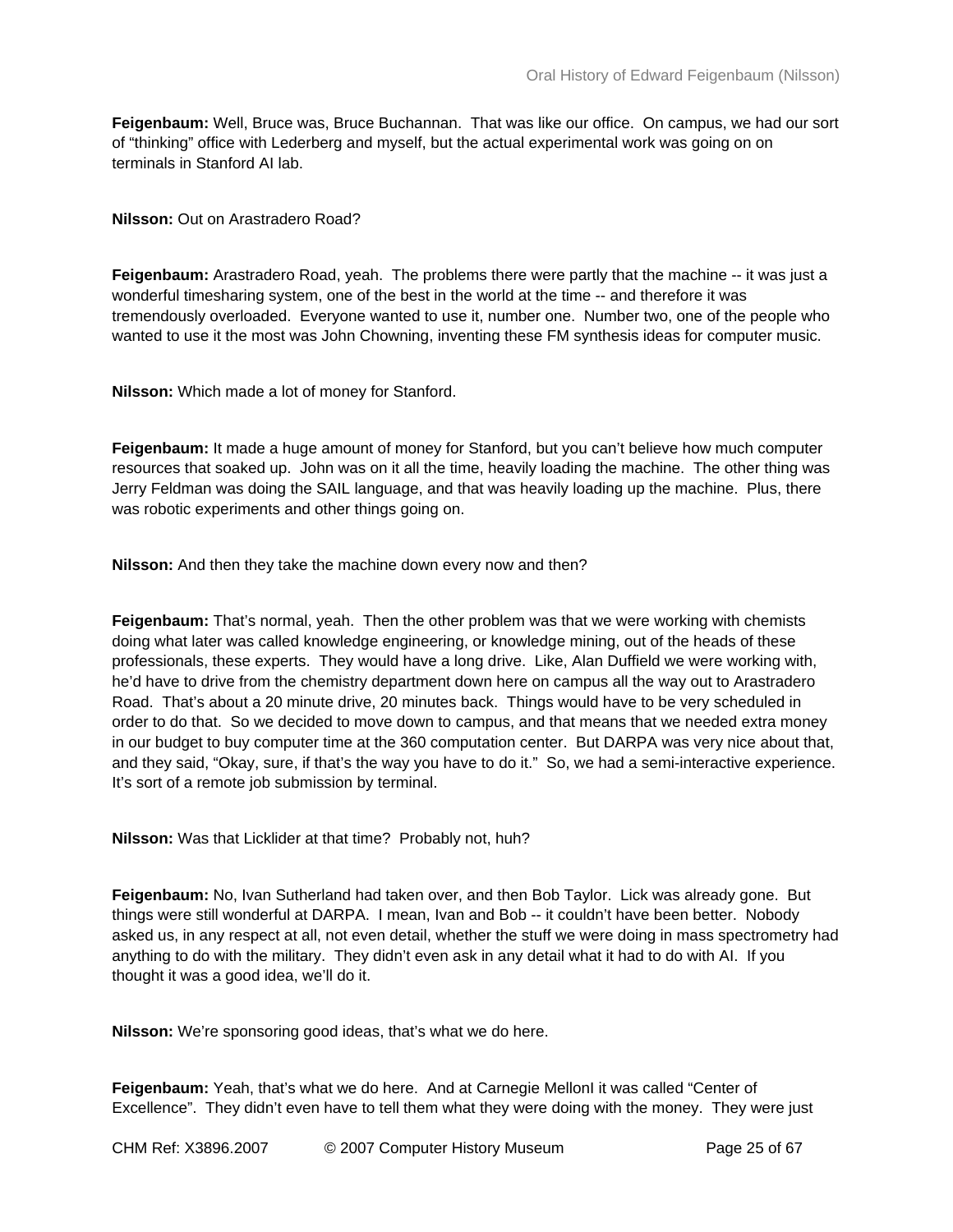being excellent. So we moved back onto campus, to answer your question. Then as things matured and we were really, by a little bit later on… Oh, Lederberg and I were participating -- he was PI and I was director of the project -- building a computer center for the medical school, which was called ACME, A Computer for Medical Research. ACME was an excellent timesharing system for its time. It was designed by Gio. Wiederhold. ACME had its day in the sun. By the time ACME was ready to essentially fold up as a project, either the medical school would support it or it wouldn't, but NIH had paid for its development and they were going to move on. We moved on to say, okay, what we need is now a computer center for biomedical AI, which included the DENDRAL project. It also included the work that we were starting to do with the doctors on MYCIN and other medically related investigations we were doing. We also wanted to enliven a national community of interest who didn't have timesharing, but who did have access, through Licklider's good offices, to the ARPANET through TIPs [Terminal Interface Processors] at their location. We applied to NIH for money to get a computing machine to do all this. Well, what was a computing machine? It was basically the same as McCarthy had, except eventually we just wanted to use the Tenex operating system. I think we used TOPS-10 or TOPS-20 at the beginning. McCarthy was using some other operating system, but basically the same machine.

**Nilsson:** Now, there was a time when you were using the Q-32?

**Feigenbaum:** Oh, yeah. That was Licklider's doing.

**Nilsson:** That was while you were doing the DENDRAL work?

**Feigenbaum:** That was right at the beginning, as soon as I got to Stanford. Licklider was still in office. His big projects were Project MAC on the east coast, and converting an air defense computer called the AN/FSQ-32 at System Development Corporation…

**Nilsson:** That had come from Lincoln Labs initially? Maybe not.

**Feigenbaum:** Hmm. It was one of the prototype machines for an upgrade of SAGE System, I believe, and SDC was programming the software for the SAGE system. So this computer was now surplus or something. He wanted it converted into a timesharing system and got SDC -- well, paid SDC -- to do it. But there had to be a user community. So kind of he strong-armed a bunch of us to be users of that Q-32. Well, it turned out in our case, it was okay. I strong-armed a psychology graduate student that was working with Gordon Bauer and myself, John Anderson, to use that as the means of writing his thesis, HAM, Human Associative Memory, which is another kind of memory model similar to EPAM, but more extensive. He did in on the Q-32 in a little converted closet up in Serra House, that old building that we--

**Nilsson:** So your work on the Q-32, then, was before you used the PDP-6 at the AI lab, or overlapped?

**Feigenbaum:** Well, they overlapped, but DENDRAL was not runing on the Q-32. If I remember right, it was only Anderson's work. I think. I could be wrong. Georgia Sutherland would know.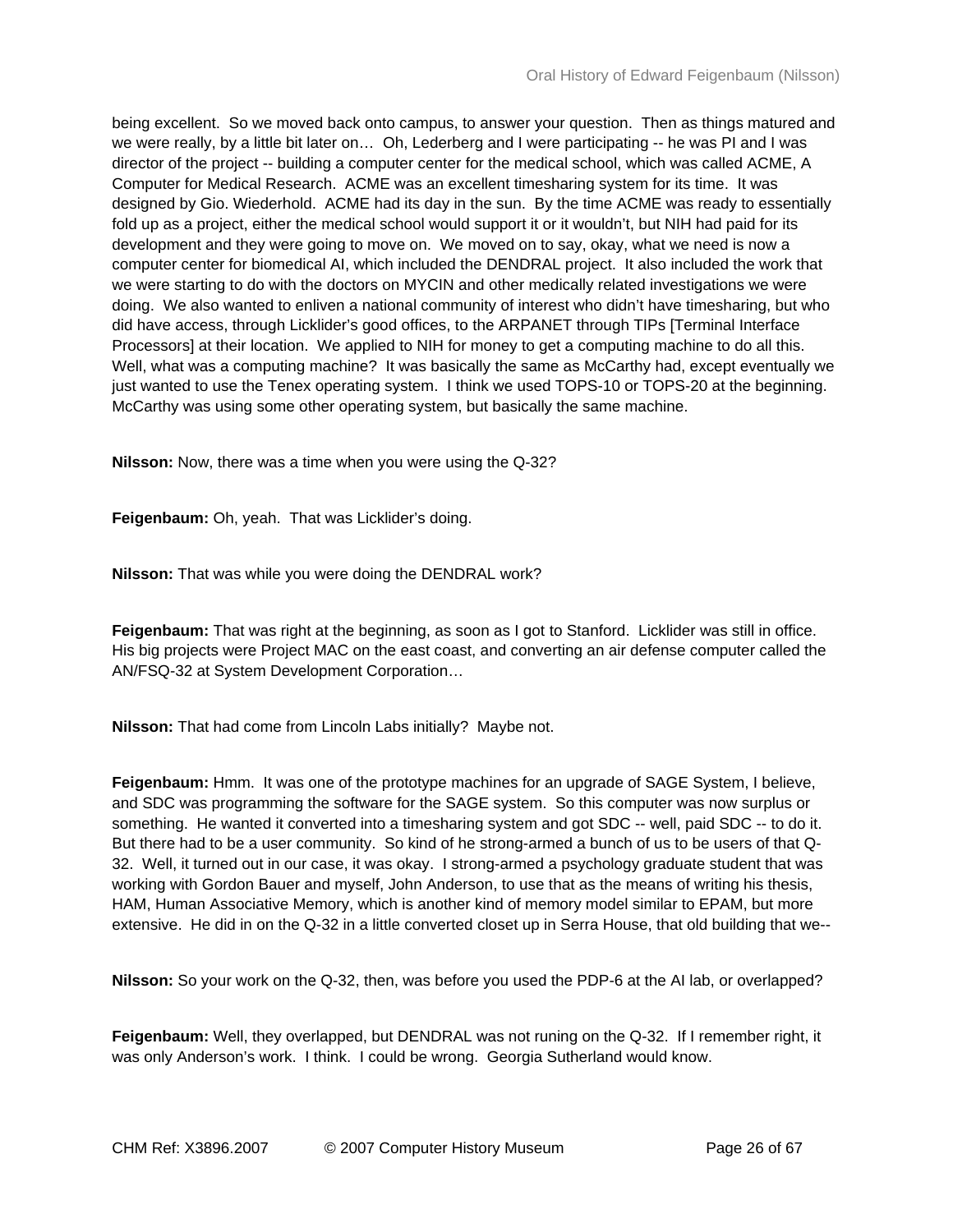**Nilsson:** Before we get on to the business about the big computer for the medical center and that community, with the DENDRAL work, sometime during this time, Bruce Buchanan came. How did that come about?

**Feigenbaum:** Bruce was a student in the philosophy department at Michigan State, particularly doing philosophy of science work as a PhD candidate. He was working on, to use words that came out of the title of his thesis, the logics of scientific discovery. Those words were the kind of words -- I didn't think of them -- but they were the kind of words that could have described exactly what was on my mind in '64 when I was thinking about this, talking to Lederberg at the Pribram meetings and so on. Geez, isn't that a wonderful way to express it? Bruce had read writings of Newell, Shaw, and Simon, and had realized that these had emerged as Rand Corporation publications, and Bruce needed a job in the summer. So he wrote to Paul Armer, the head of the department [at RAND]. It wasn't called computer science, it was called numerical analysis department. He wrote to Paul, or wrote to RAND, and said, "Do you have a summer job for me?" Paul sent it on to me and said, "Do you want this guy for the summer?" When I looked at what he was doing, I said, "Sure, that looks like it's great. Couldn't be better." So, hired Bruce in the summer of '64. We exchanged a lot of ideas about scientific discovery, and how you would model it.

Then Bruce needed a job when he finished his thesis in the spring of '65. Bruce wanted a letter of recommendation to get an assistant professorship in philosophy somewhere. I said, "Bruce, you don't want to do that. We have this wonderful project that's just exactly described by your thesis, logic for scientific discovery." I told him about it, and we arranged for that. We were actually in a bridge period, bridging off of some funding that we got from NASA, which happened to be located in Berkeley. So Bruce showed up at Berkeley for a while to kind of satisfy that bridge obligation. Then in 1966, one year later, he made the transition to Stanford and started work on the campus.

**Nilsson:** Got right involved with the DENDRAL project.

**Feigenbaum:** Well, he was working on the DENDRAL project all along. It's just that he--

**Nilsson:** Now, he was doing it at Stanford. Why don't you tell me a little bit about DENDRAL, what it was really trying to do, some of the techniques you used, and having it do what it did.

**Feigenbaum:** The first thing I got to say, I will tell you in AI terms, try to keep it short, use AI terms as a shorthand, which may be not too good for people way out in the future there who don't know these AI terms. But what can I do except point you to references, lots of things, like a book on the DENDRAL project published by McGraw-Hill. Robert Lindsay, Buchanan, myself, Lederberg, I think are the main authors. Published in the '70s. I want to start out by saying that we did not have a grandiose vision. This was bottom up. This was really bottom up. We started with the DENDRAL algorithm, which was the legal move generator, and we started generating some chemical molecules that contained carbon atoms, hydrogen atoms.

**Nilsson:** These chemical molecules that you generated, these were in the form of what, sort of graphs?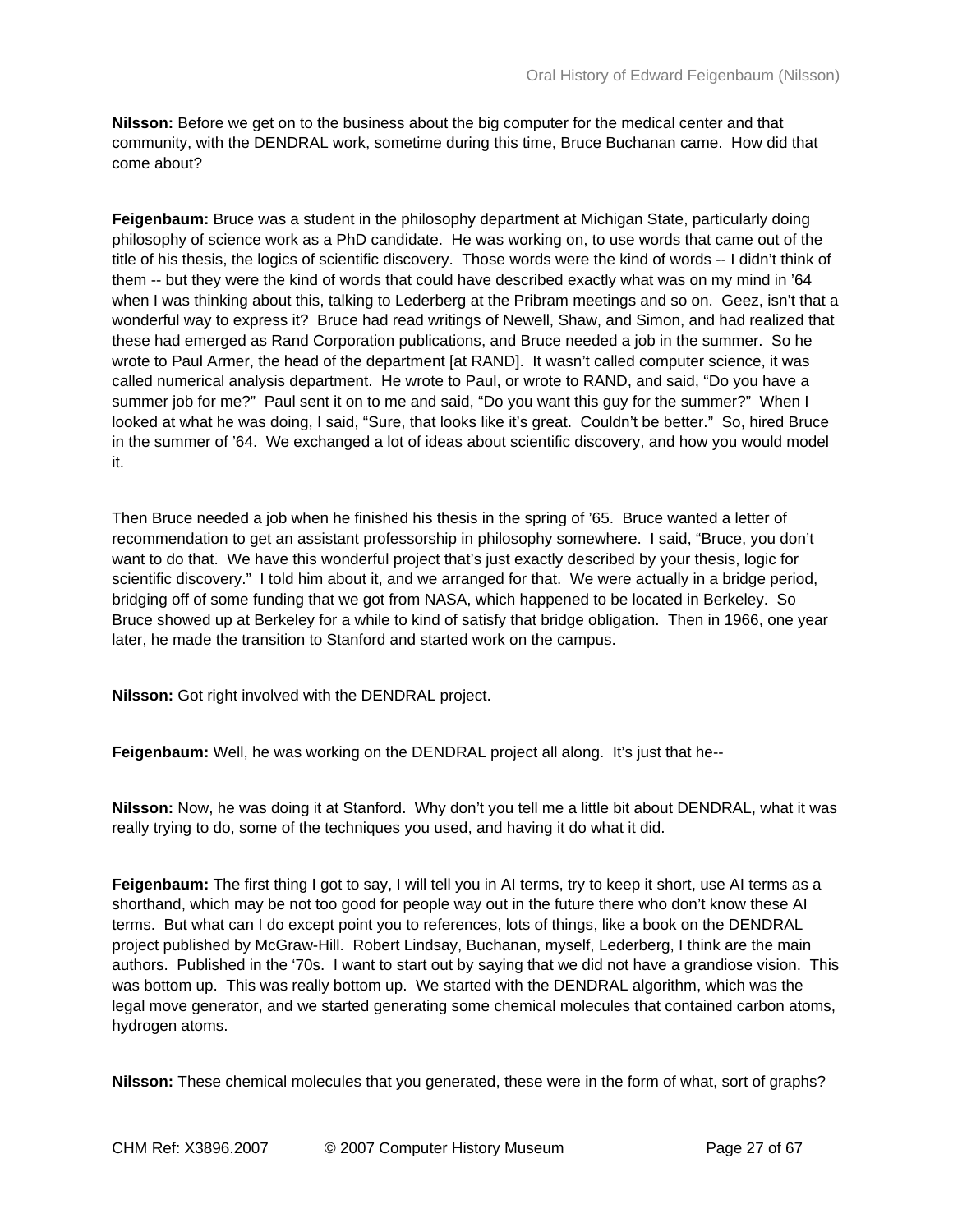**Feigenbaum:** Chemical graphs.

**Nilsson:** Chemical graphs with atoms in the nodes--

**Feigenbaum:** Topology but not geometry. We just didn't deal with 3D geometry, and never did. It was connectivity.

**Nilsson:** Like the graphs, you might see in a chemistry course?

**Feigenbaum:** Yeah. Carbon has a valence of four, so it's a four connected thing, and oxygen is a two connected thing, and hydrogen is a one connected thing. We started out with the DENDRAL algorithm, and one of the interesting things that we discovered -- almost on day two of the project, not literally, but just after we got Lederberg's algorithm running in LISP and ran off a few tests -- was that even for the second simplest amino acid, Threonine, there were structural isomers of Threonine that we generated simply. There were only 32 of them, I think, the number was, and therefore it's not a big deal. But a whole bunch of them were not present in the Beilstein Handbook of Known Organic Structures. The reason is, no one ever thought of them. No one ever thought of…

**Nilsson:** They were structurally possible.

**Feigenbaum:** They were makeable by any graduate student in any laboratory. No one had done it. It was not in the Beilstein Handbook. So that was an interesting thought: that even without intelligence, we were able to "discover" some things that weren't in the literature. But then the spaces… I said Threonine, second simplest amino acid, was 32 things, but as soon as you start adding some more carbon atoms with branching factor of four, some more nitrogens with three, and so on, you start adding atoms -- you start getting up into huge spaces. Well, AI people are comfortable with huge spaces.

**Nilsson:** Huge, meaning what, tens of thousands?

**Feigenbaum:** No, not tens of thousands. Ten to the something-or-other. Huge, exponential, big spaces. But that doesn't scare AI people. AI people come out of a background where legal moves in chess are ten to the hundred and twentieth for a game, roughly speaking, plus or minus a few orders of magnitude, maybe ten orders of magnitude. We know what to do with that. What we do is prune the space and we steer our search through the space. So that's what we began to look for: how can you prune, how can you steer? Well, the pruning and steering, to make a long story short, comes from knowing a lot about chemistry. And you can either know about chemistry in general, like, for example if you string out two oxygens together you're going to make a peroxide, and peroxides are just inherently unstable. So, you'll blow up the instrument if you do that. If you start juggling these atoms in the structures, if you get an oxygen connected to an oxygen, don't bother.

**Nilsson:** Throw it out. The machine would have blown up, and it didn't blow up, so throw it out.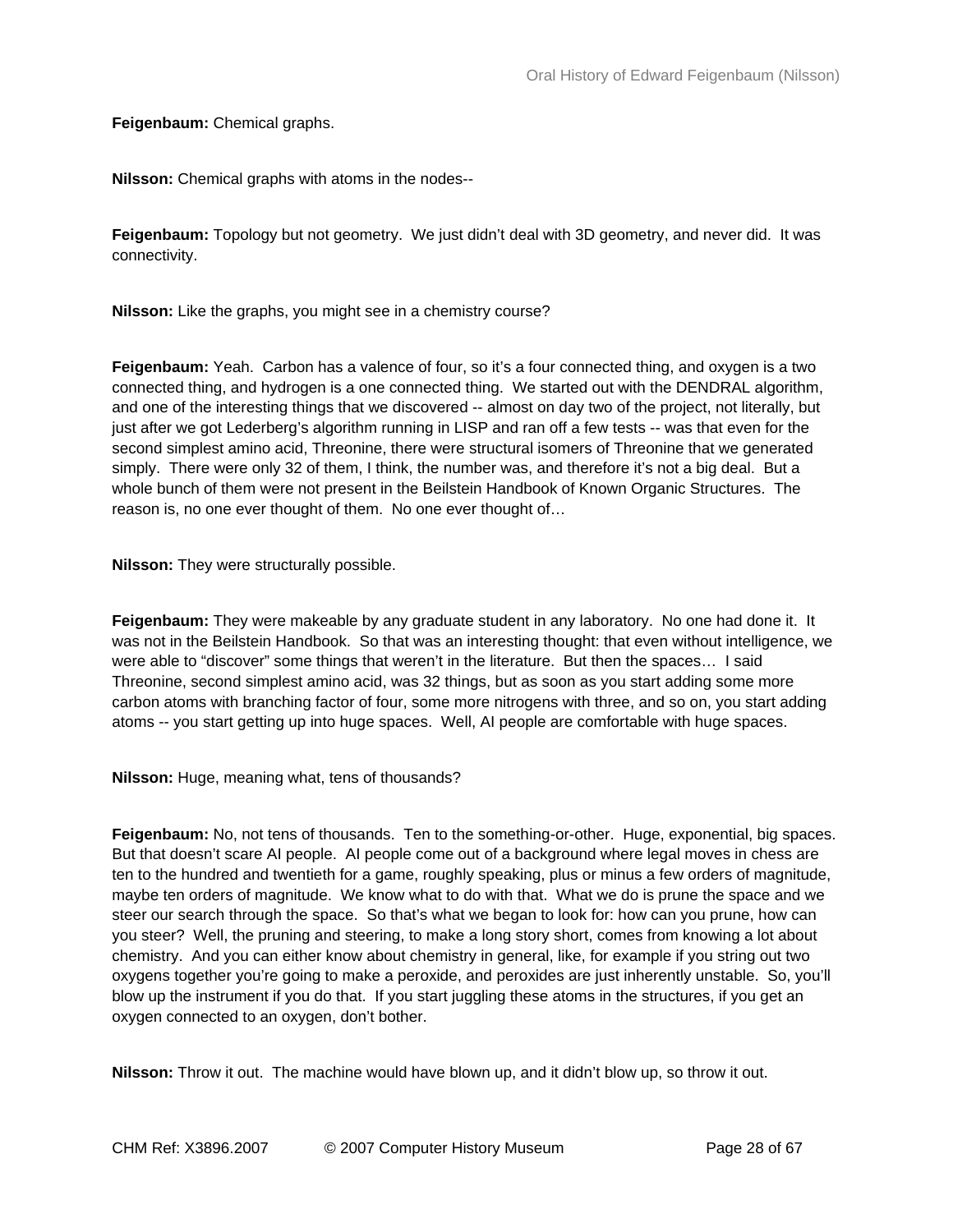**Feigenbaum:** Yeah, exactly. So what you do is you get rid of not just that one, you get rid of a whole subtree, just like you do in chess. And then the other has to do with knowledge that's specific to the empirical discipline of mass spectrometry. Some things break up in certain ways and not in other ways, and you got data, and the data can be used to--

**Nilsson:** And chemists know how they break up.

**Feigenbaum:** Our chemists did. Our chemists were -- that's another interesting story -- our chemists were Carl Djerassi, a famous man, inventor of the chemical behind the birth control pill. Later one of the world's most respected mass spectrometrists, which is the phase he was in when we knew him. He was also doing commercial adventures along the side. I think he was the founding CEO of Syntex or close to it, maybe the CEO when Syntex moved to Palo Alto, to Stanford Industrial Park. And then he started another company. Anyway, a renaissance guy. He was a leading mass spectrometrist of the time and the author, or the editor, of a big handbook of empirical mass spectrometry. What I mean by that, it's not theoretical. Not looking at the quantum theory and deciding what will break inside an atom, but looking at what did break when you bombarded this thing. So Carl and his team knew a huge amount about mass spectrometry. By deliberate strategy, we began to show them -- when I say them, I mean Carl particularly -- the early "results", by which I mean really poor results, by intention. We didn't want to make this very good. We wanted to show Carl something really poor. And Carl would say, "That is really stupid." Our answer, already planned is, "Carl, what is it you know about mass spectrometry that we don't?" That was it. So we got Carl to work. Carl got hooked on the project, and he laid out a series of what you might call knowledge adventures. Maybe he opened up the minds, maybe that's a better metaphor, for ketones, and ethers, and sulfur-bearing compounds, and a whole bunch of them that he laid out for us. We systematically worked our way through that, while elaborating the underlying AI method, which is simply a generate and test method. It was generate and test with a prediction -- we had a thing called a predictor, which would predict for those molecules that passed the test, what mass spectra would result from those molecules, and what did we actually have.

**Nilsson:** Oh, you had a model of what the mass spectrogram would do.

**Feigenbaum:** That's right, we had a virtual mass spectrometer.

**Nilsson:** Now, were these during the days in which DENDRAL was only handling the acyclic?

**Feigenbaum:** Yes, so all of this was acyclic molecules. The original DENDRAL algorithm by Lederberg was a tree-generating algorithm. Cycles were really hard, because cycles brought in all kinds of mathematics that we didn't--

**Nilsson:** Cycles, like, for example, a benzene ring would be a cycle?

**Feigenbaum:** Yeah, that's right, closed rings. Computer scientists are, or were at the time, pretty good at tree structures, pretty bad at cyclic graphs, although there were a few people that were great at it, like Bob Tarjan, who was on the faculty here. Now, the discipline is way ahead of where it was then. We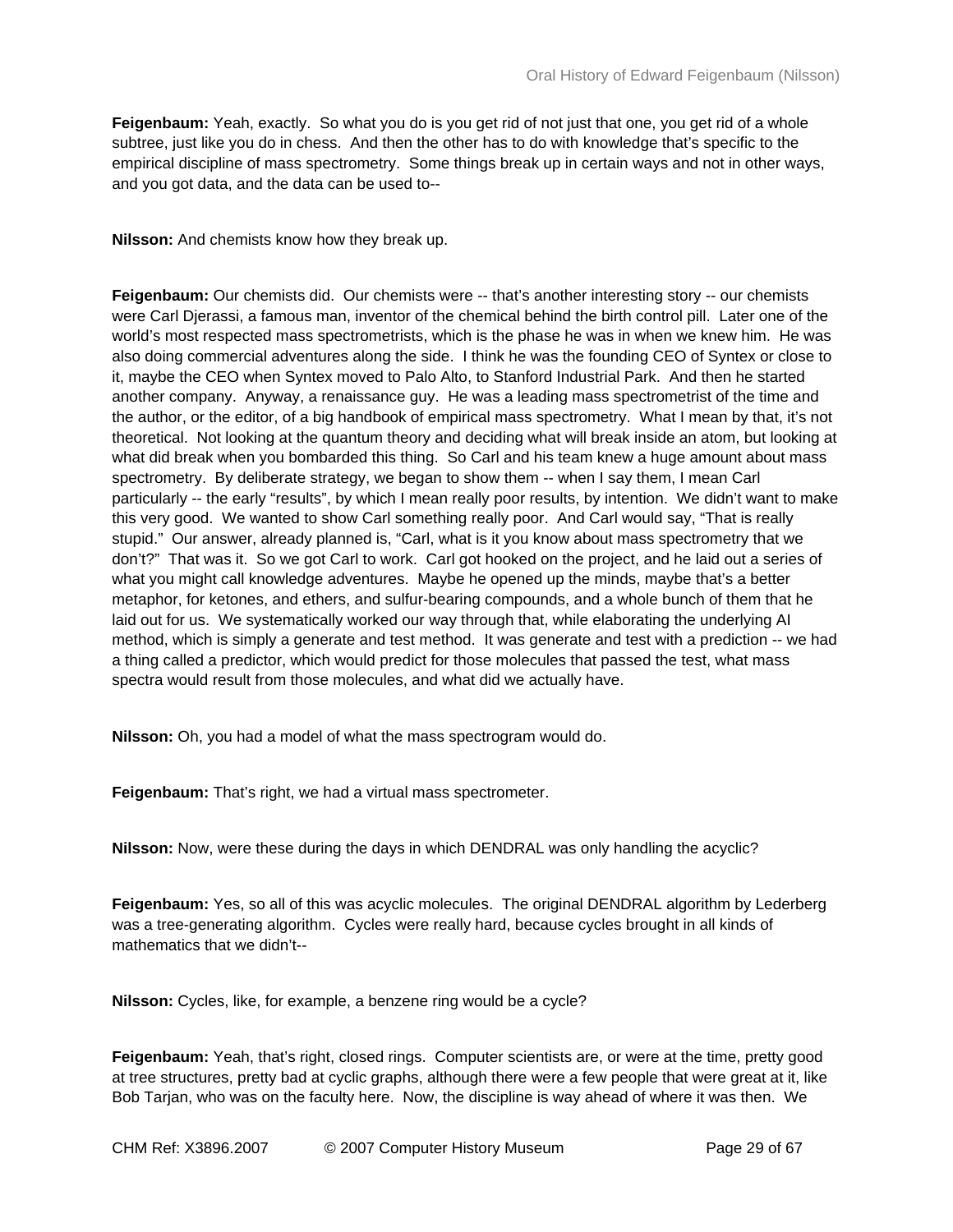actually hired a mathematician on sabbatical at the time, but he liked the project so much he just stayed, that was Harold Brown, tenured professor at Ohio State. Came and worked with us, along with some graduate students, Larry Masinter and a couple other graduate students, and Georgia Sutherland doing the programming. We worked out the cyclic generation strategy. Georgia actually did one that was… Well, let me go back. The Lederberg acyclic algorithm generated the space completely but irredundantly, and that's magnificent. That says that every candidate that could possibly be in that space was in that space, and it never occurred twice. Georgia did one for cyclic molecules, which didn't have that nice property. We could accidentally ignore some, and we could accidentally duplicate the generation of some. The duplication wasn't as bad as the ignoring. But Harold, and Larry, and the others, worked out the details of the other algorithm. Then we were back to the property, the coverage property that we wanted. [We] kept adding in the chemical knowledge. We did a series of experiments. For me, the critical series of experiments started around 1966. I reflected on it in the, roughly speaking, the spring of 1968, trying to ask myself, what did we really do? This was because Donald Michie was having a conference in Edinburgh: Machine Intelligence Workshop something-or-other.

**Nilsson:** One of his series?

**Feigenbaum:** One of his series. He had heard about DENDRAL from me or somebody.

**Nilsson:** He had been to Stanford visiting.

**Feigenbaum:** Maybe that's why. He wanted a paper on it. We hadn't really published in the AI literature up until that time, although we had given a talk to AI people at Carnegie Mellon. Josh Lederberg and I flew back to Carnegie Mellon at Herb Simon's invitation to give a talk in '67. I thought, gee, we better make this a good paper. So, what had we really done?

**Nilsson:** We'll get to that next.

**Feigenbaum:** Yeah, we'll get to that.

END OF TAPE 3

**Feigenbaum:** The question was: what is it that we had really done? Well, I put together... essentially laid out the experimental evidence starting sometime around '66 and ending around the time I mentioned, early '68, going from the first of the chemical molecules where we began to add in Djerassi's knowledge, all the way to the most complicated ones that we were doing at the time. I also wanted to make sure that the AI community read the details of this. Not just a high level gloss, but I wanted to give them the actual structures and the actual detailed data. So the 1968 paper in Donald's volume is, historically, for me, a very important paper, but I'm not sure how much the AI community was able to get through it because it was just full of what looked like a lot of chemistry. These experiments amounted to titrating in more and more and more and more and more and more and more knowledge. The more you did that, the smarter the program became. That is, in terms of smart, I mean the more relevant became the answers, the right answer showing up. We didn't often -- in fact, probably never -- gave the chemist only one answer. We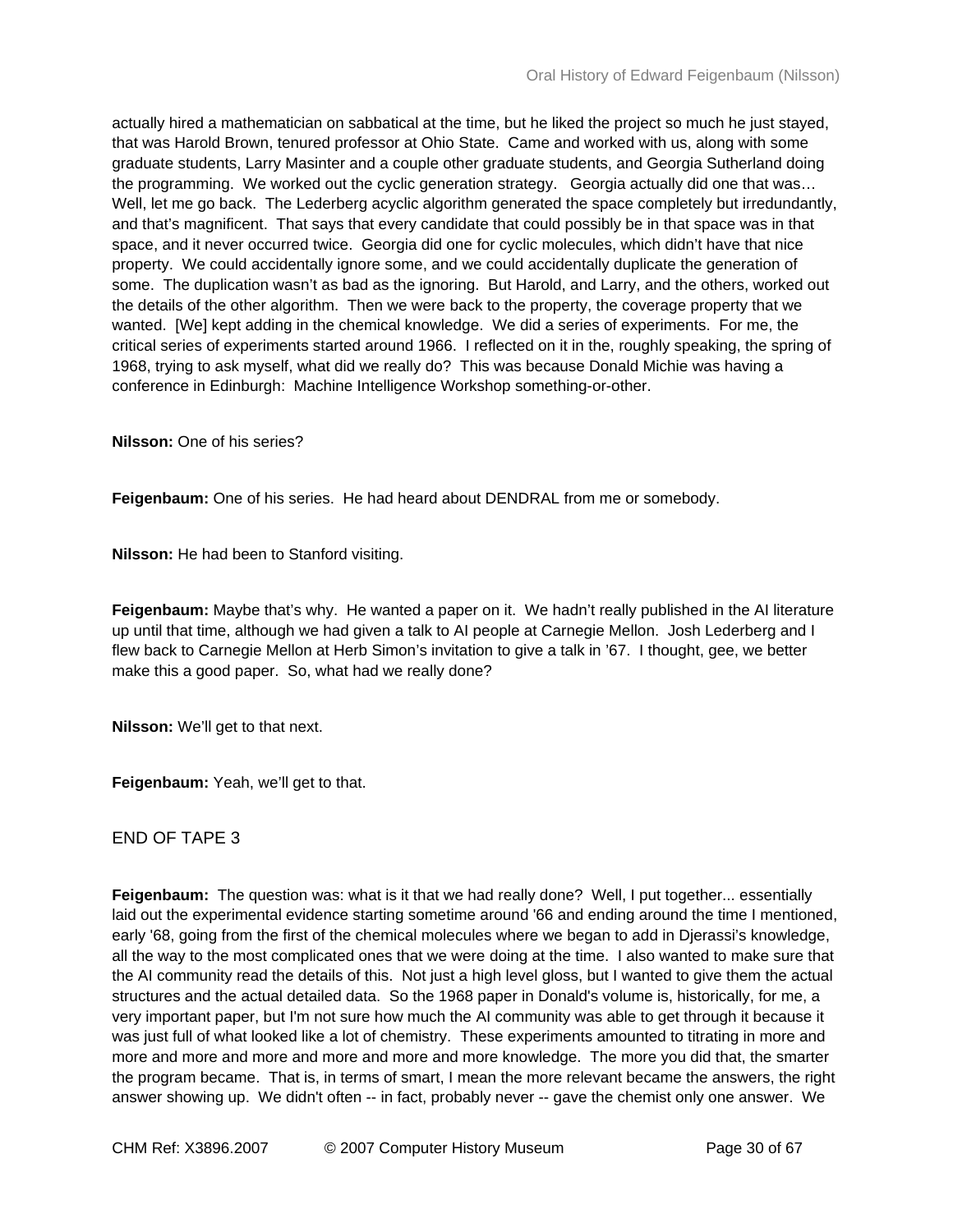gave the chemist a few answers. But the better the answers got over time from titrating in a lot of knowledge.

The message of that paper was: "in the knowledge lies the power." I knew I was using Bacon's words, but I didn't really mean the same orientation as Bacon. Bacon was talking about political power, but I was just using the phrase as a catch phrase. "In the knowledge lies the power." Which means we had pretty much of a vanilla flavored generate-and-test process, not that much different from what had come out of the first decade of AI's work. That didn't bother me at all. I'm a person who believes in building on the scientific results of the past, rather than having to reinvent everything new in your generation. So I was pretty happy with that. Gee, those old ideas really work, and we just had to tune them a little bit, like with the predictor, to get it to work a little better. But I was very happy with that. The difference was, we were learning how to represent the knowledge of chemistry. And we were learning how to represent it in a very nice way, a very high level symbolic way, where you could actually see exactly what the knowledge was. It was: if the molecule was in this shape, that implies meaning the mass spectrometer will do this, and it will break it up into these pieces. Or, if the molecule contains O-bond-O, then throw away those candidates because they're unstable.

**Nilsson:** So you noticed a kind of a monotonic increase in the quality of the results as the experiments went along and you added more knowledge. More chemical knowledge.

**Feigenbaum:** Yes.

**Nilsson:** Not more search...

**Feigenbaum:** No, not more search. That's right. We didn't have any fancy search things at all, except the pruning and steering. Steering meaning, if I have some left, what do I look at first? What are the priorities for looking at things?

**Nilsson:** So this "in the knowledge is the power" then informed subsequently AI research that you and your group did?

**Feigenbaum:** Yeah. That was the big idea. In my career, that is the huge, "Ah ha". "Oh, my God, that's what it is." That wasn't the way AI was being done previously. If you looked at GPS, for example -- which was the hot project of, I don't know, the early '60s or something, for AI people -- it was a brilliant piece of work. But, when it got to the knowledge part, Newell and Simon had allocated it to a relatively small operator difference table which had maybe in it, I don't know, depending on the domain, two dozen facts, or something like that, in the table.

**Nilsson:** But in the "Donald plus Gerald equals Robert" problem, the cryptarithmetic problem, they didn't go out and interview experts on solving cryptarithmetic to find out any particular heuristics that they used.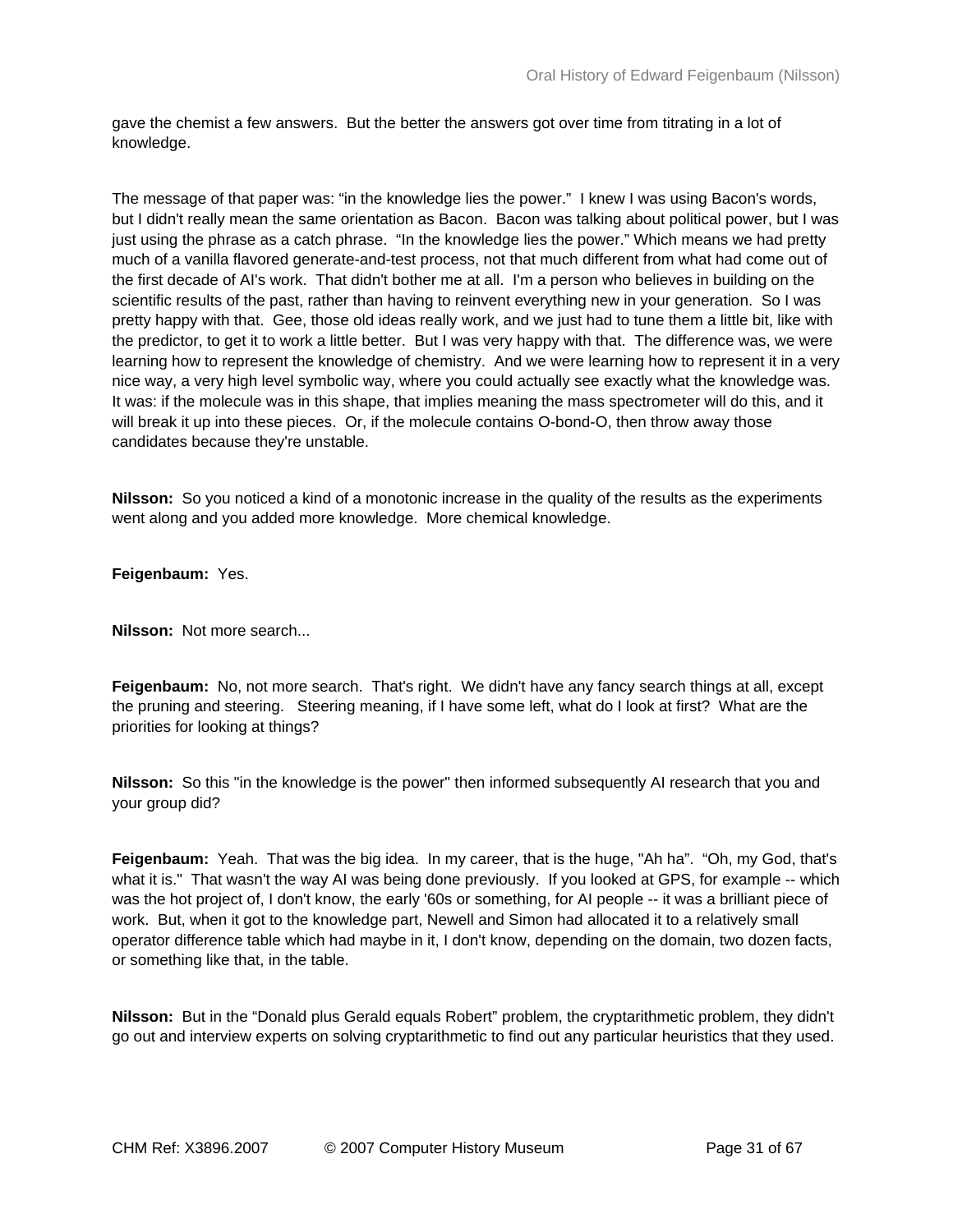**Feigenbaum:** No, they didn't. But it is true that Herb Simon read enormously in chess while Newell and Shaw were programming up the chess model. I sometimes think of Herb Simon sitting there at his desk, with all of his books, as the first knowledge engineer. He was mining it out of these books, which is fun. Alex Bernstein was mining it out of his own head for the chess program.

**Nilsson:** To get a little more information on DENDRAL: the input would then be, typically, a mass spectrogram and perhaps the chemical formula?

**Feigenbaum:** Yes. No. The input-- yes. Uh huh.

**Nilsson:** And then the output would be some structure, or maybe a group of structures. And usually the structure that an expert chemist would come up with for that mass spectrogram and that formula would be among that small list...

**Feigenbaum:** That's correct.

**Nilsson:** ...which could have been a list of millions, but you were able to pare it down with all of this knowledge to a list of half a dozen or whatever?

**Feigenbaum:** That's correct. Incidentally, I was calling that "hypothesis formation". That is, single spectrum. Which is, my dataset today, to my answer today. My answer forms a hypothesis to explain that data. The theory was the generator of the knowledge. ut we didn't have a theory program at the time. We did later, in Meta-DENTRAL.

**Nilsson:** Now, what were the size in, say, molecular weight, of some of the more complex compounds that the DENDRAL in those days could handle?

**Feigenbaum:** Oh, boy.

**Nilsson:** I mean, they were big compounds.

**Feigenbaum:** Yeah.

**Nilsson:** They weren't proteins, they were...

**Feigenbaum:** No, no, no, no, no.

**Nilsson:** Not that big.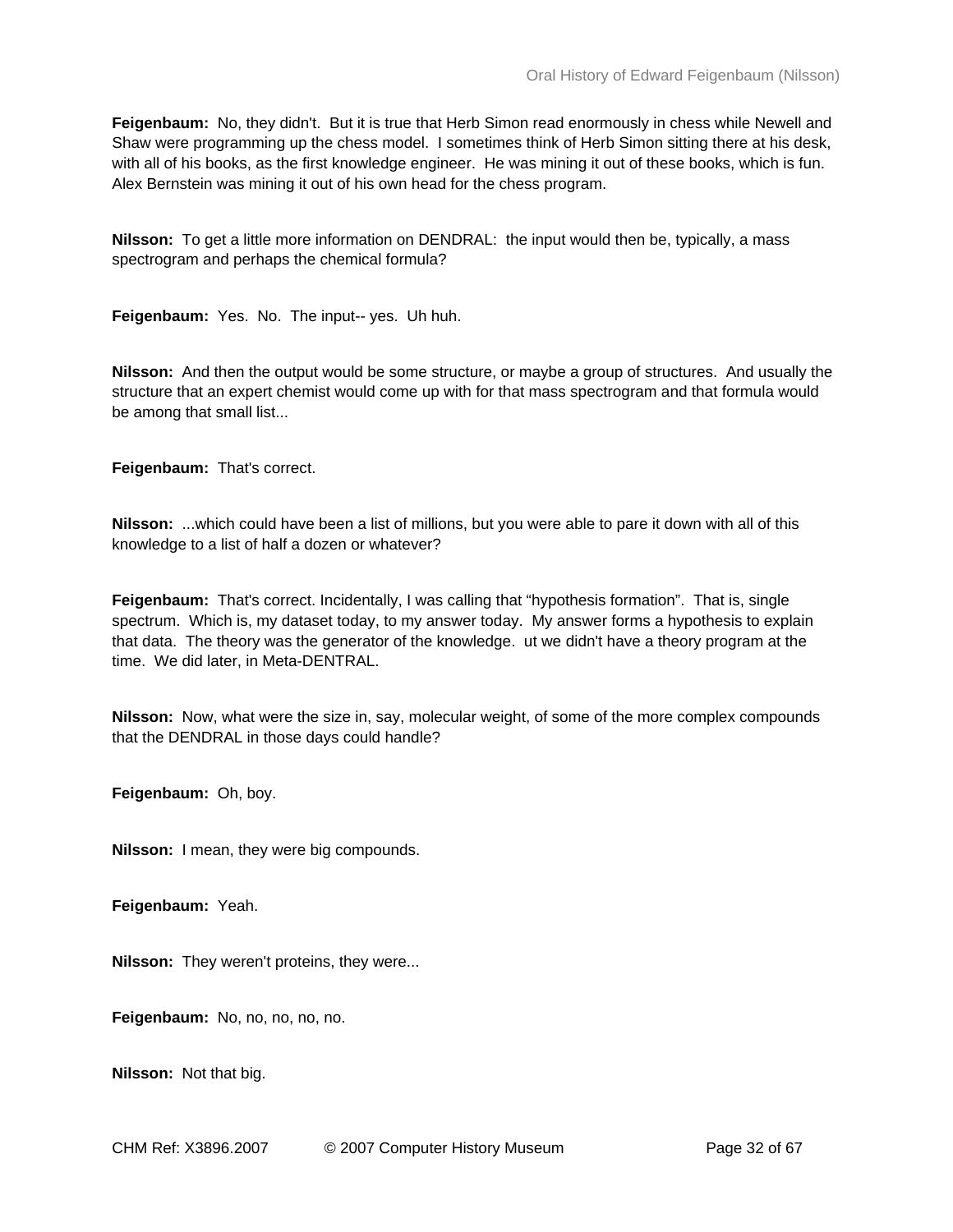**Feigenbaum:** But let's say… In my memory sticks the fact that C-23 was the largest one that we ever tried to handle. Remember, we were working on  $1/N<sup>th</sup>$  of a PDP-10 or PDP-20, which is a trivial amount of computing compared with what even our desktop delivers today.

**Nilsson:** Yeah.

**Feigenbaum:** So we were hesitant to get into very large combinatorial spaces. I think C-23 was the largest one we tried, but I'm not sure about that. It may have been a good deal smaller than that.

**Nilsson:** Let's move on to some of the follow-on to the DENDRAL years were, especially now armed with this important idea that knowledge is extremely important. You also coined the phrase, "knowledge engineering". Can we talk a little bit about what was done under the general banner of knowledge engineering? I guess, Meta-DENDRAL came along. You wanted to learn some of these rules.

**Feigenbaum:** Let me separate meta-DENDRAL from what I would call mainstream knowledge engineering. Meta-DENDRAL was the culmination of that dream of the early to mid-'60s that had to do with theory formation. The conception was that you had a problem solver -- call it DENDRAL -- that took some inputs and produced an output. In doing so, it used a layer -- which I didn't give a name to but Newell later called the knowledge level -- of knowledge that it was using to steer the search and prune the search and so on. That knowledge got in there because we interviewed people. How did the people originally get the knowledge? How did Djerassi get that knowledge? By looking at thousands of spectra. So we wanted a program that would look at thousands of mass spectra and infer the knowledge of mass spectrometry that DENDRAL could use to solve individual hypothesis formation problems. And we did it. But only for a narrow class of compounds. A class of compounds called ketoandrostanes. What we used was a generate-and-test model for that, where, since we had several years of experience with representing the knowledge of DENDRAL, namely the knowledge necessary to solve that problem, we knew what its form was. We could then generate objects of that form exhaustively and irredundantly, and we could prune the space by using now thousands of spectra to prune that search space. So that's what we did. What fell out of that was a handful of rules for ketoandrostanes. I can't remember exactly how many, but we were able to publish that new knowledge of mass spectrometry in the Journal of the American Chemical Society, without giving much credit to -- only in a footnote -- that a program, meta DENDRAL actually did this.

**Nilsson:** It should have been the author.

**Feigenbaum:** The triumph there was, at the symbolic level, we were able to do something which had been a dream: to kind of come up with a new piece of science that you could actually publish. It wasn't special relativity, it certainly wasn't general relativity, it was just a little thing that we were able to publish. But, still, it was some science. Then the disappointing part of it was… Well, the good part was, after that Tom Mitchell cleaned it up. Meta-DENDRAL was oriented toward a specific goal that had to do with mass spectrometry. Tom Mitchell, with his version spaces, cleaned it up into a more general thing that other people could use, in concepts other people could use. I thought that was the beginning of something. Turned out that was the end of something. Nobody followed up on that. The rest of the stuff turned out to be statistical machine learning theory. What does that have to do with…? Well, anyway, to me, that was a tremendous disappointment.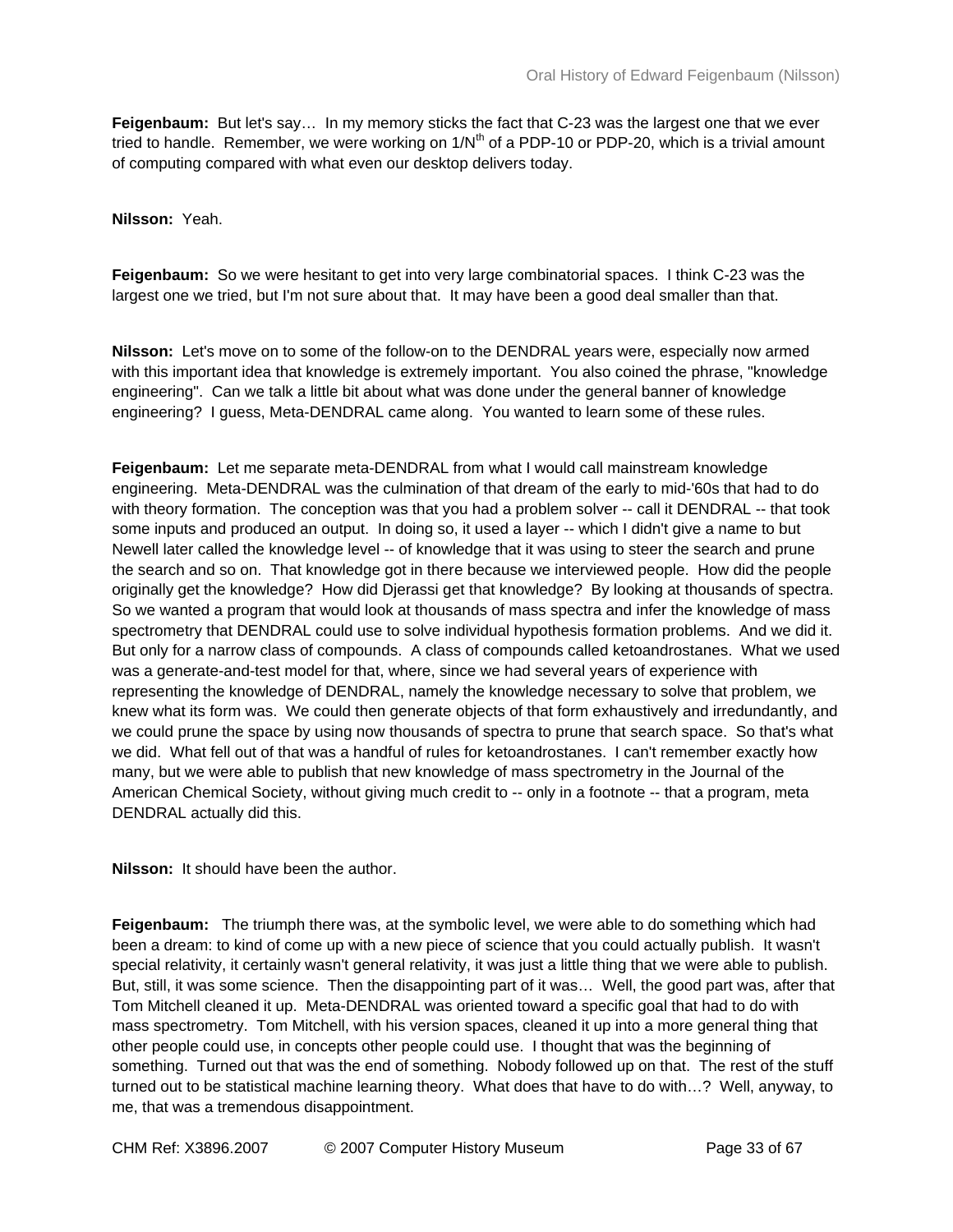**Nilsson:** When you're thinking about meta DENDRAL and the problem that it was involved with, namely trying to come up with scientific ideas, the knowledge that scientists have -- well, that itself is a problem. Could you interview scientists to ask them what heuristics, what knowledge, what meta knowledge they had about coming up with… How did Djerassi decide to… Are there any heuristics that would have helped Djerassi learn all of those rules?

**Feigenbaum:** There are two answers to that. The first is, absolutely yes. Absolutely. That leads me to say something quite general which I'll say in a minute. But specifically for meta DENDRAL, we actually did talk to them about how do you… if these were the alternatives, how do you prove that space of possibilities? We did get some good ideas from them. But the general point that I'd like to make, from what you just said, was that I am not at all a believer in this thing called tacit knowledge, which has a history in philosophy and it comes up, oh, I don't know, ten times a year, you'll see it in various writings of people who think they're writing about AI. I just don't believe it. That it's tacit while you're not interviewing the person, it's tacit while… Yeah, sure, the person uses it and that person doesn't even know they're using that knowledge. But you could interview that person in the context of specific situations and dig it out.

**Nilsson:** Dig it out.

**Feigenbaum:** And there's no reason you can't dig it out. That's what knowledge engineering is all about.

**Nilsson:** You can declarativize it in some way or another.

**Feigenbaum:** Yeah. What I called knowledge engineering, Donald Michie at one point called knowledge mining, which has a better feel to it. You're actually chipping away in the mine [mind?].

**Nilsson:** During these days of the DENDRAL project and up through meta DENDRAL, during some of the early part of that period, you have this other job of being computer center director. Do you want to say anything at all about that, how you happened to get involved in that job and what effect it might have had on your research?

**Feigenbaum:** Yes. In was the summer of 1965 through, roughly speaking, the end of 1968 or maybe early '69 -- '68 probably -- [when] Paul Armer, who had been head of the computer department at Rand, took over my job. I recruited him to take over and make it a professional, not a professorial activity. George Forsythe had been director of the computer center. When he started the computer science department, he noticed that he couldn't do both, especially since the computer center was about to transition into a new generation of machines, and expand. He really didn't have the time to do that. So he asked around about people who were interested in that role. For reasons that I just don't understand today, I said I was interested in that role. It may have been -- let's see, that was 1965 so I was 29 years old -- it may have been that it was time for me to try out managing something. Or maybe it was time to try out being a big shot, or who knows what? I'm not sure exactly what it was. But I got into a big management role, managing a budget of two to two and half million dollars a year, and big equipment that had to run all the time and it would be a financial disaster to Stanford if it didn't, and we had to sell a lot of time. Oh, plus the fact that IBM was in a very unstable state during the early days of the software of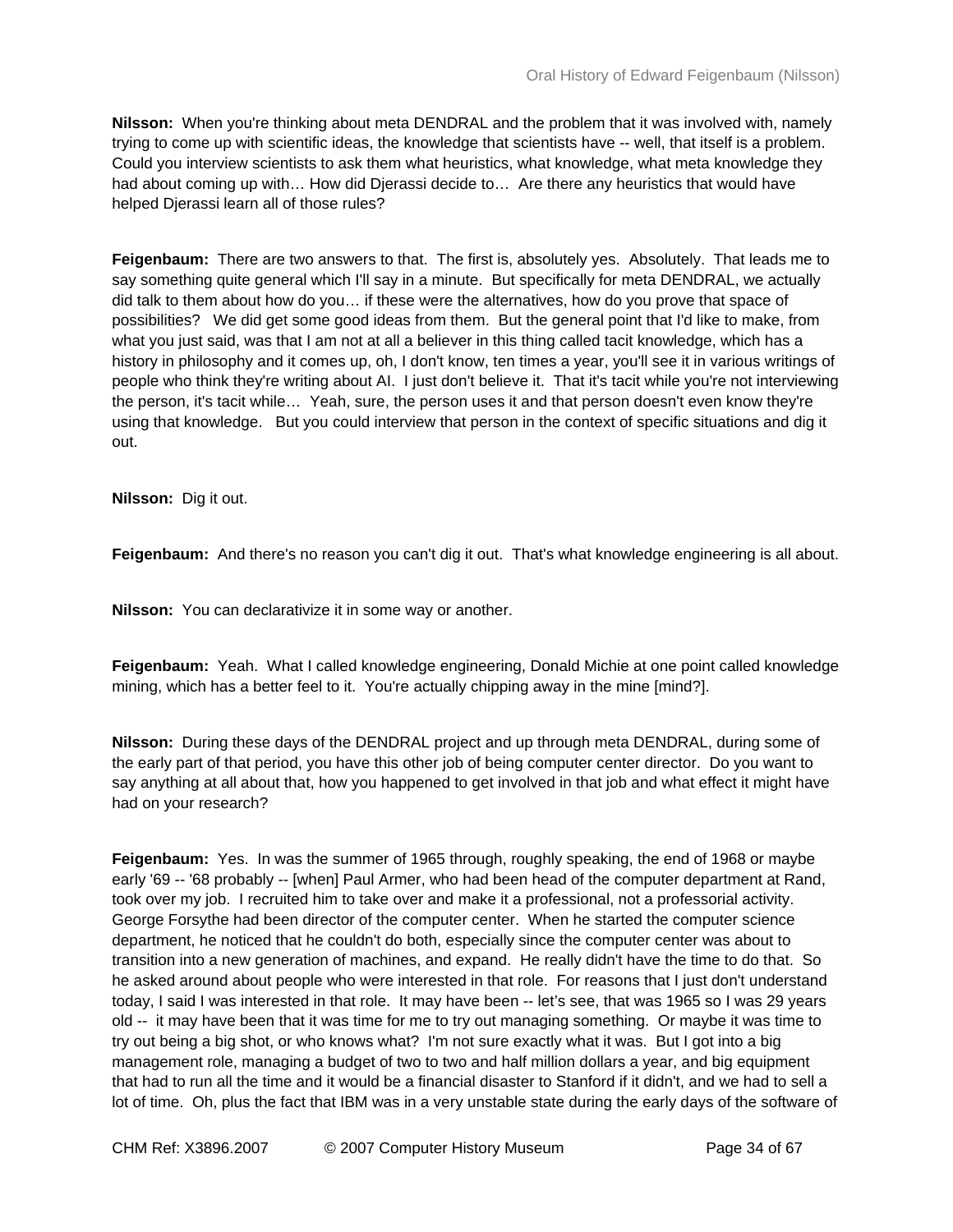the 360. We were promised a timesharing system. I knew, after a year, that we weren't going to get that timesharing system, because I had a thesis student named Norm Neilson who did a thesis simulating, under my direction -- he was an operations research student -- he simulated the activity of the proposed 360/67 timesharing system. We could show in simulation, that it wasn't going to work. We tried to convince IBM to change the system. They wouldn't believe a simulation, and they didn't. It was a disaster, and we had to switch to a 65 with another kind of software that I think Stanford is still using, Wylbur. Anyway, it was a tough time. And we did not only one, but we did three. We did the 360/91 at SLAC, where Bill Miller was running the SLAC computer operation. He delegated that job of running the big computer to our center. Then we did the medical school one, where we hired Gio Wiederhold to do the timesharing system. That was a big one. Did it detract from my research? The answer is absolutely yes. Looking back, I wouldn't do it again. Research time is so precious and the rewards are so huge that it's silly to fritter it away on managing something.

**Nilsson:** Well now we are what I would think of as ending some of the early days at Stanford, and transitioning into some of your middle days at Stanford, in which you were involved in various projects, HASP [?] and the various expert systems. Do you want to lead off by talking a little bit about some of them?

**Feigenbaum:** Well, I want to get back to answering your question about the rest of knowledge engineering. I said, let's put meta DENDRAL aside, and then we started another set of experiments. Partly opportunistically, that is, partly based on what problem came up and who wanted to do what. We did a rather systematic search for… Back up. One swallow doth not a summer make, and one DENDRAL doth not a solid piece of science make. You have to try it out on other things. We had good connections into the medical school, with Lederberg as being a co-PI on all of our work. We started searching in different areas of biomedicine for relevant problems. For example, one came up with the whole question of drug interactions. Well, it turned out that drug interactions were an interesting problem, but it could be solved in another way with big table lookups and there wasn't any advantage of solving it. No virtue and a lot of difficulties.

**Nilsson:** Not a sandbox for working on induction.

**Feigenbaum:** Yup. But it turned out that the person we contacted, as we did this search for that particular problem, was a professor of pharmacology named Stanley Cohen. Stanley Cohen eventually became world famous as the co-inventor of the first methods of genetic engineering with Boyer. In the middle, from the time we knew him in drug interactions to the time he became this world famous guy, he was interested in AI. He particularly worked with one of our students, Ted Shortliffe, M.D./Ph.D. student, on AI methods for doing diagnosis and therapy of bacterial infections, where Stan was the person whose knowledge was being mined. Plus, not just Stan. It was Stan plus other physicians in that area, in the infectious diseases area of the medical school, and that led to MYCIN. So it was a combination of Stan's interest and Ted's interest in doing that. Ted knew the language of doctors, as a medical student.

**Nilsson:** He was a medical student at the time?

**Feigenbaum:** A medical student at the time. He also knew computer science ideas, and he was interested in AI, so that was an opportunity. Then Larry Roberts was directing the Information Processing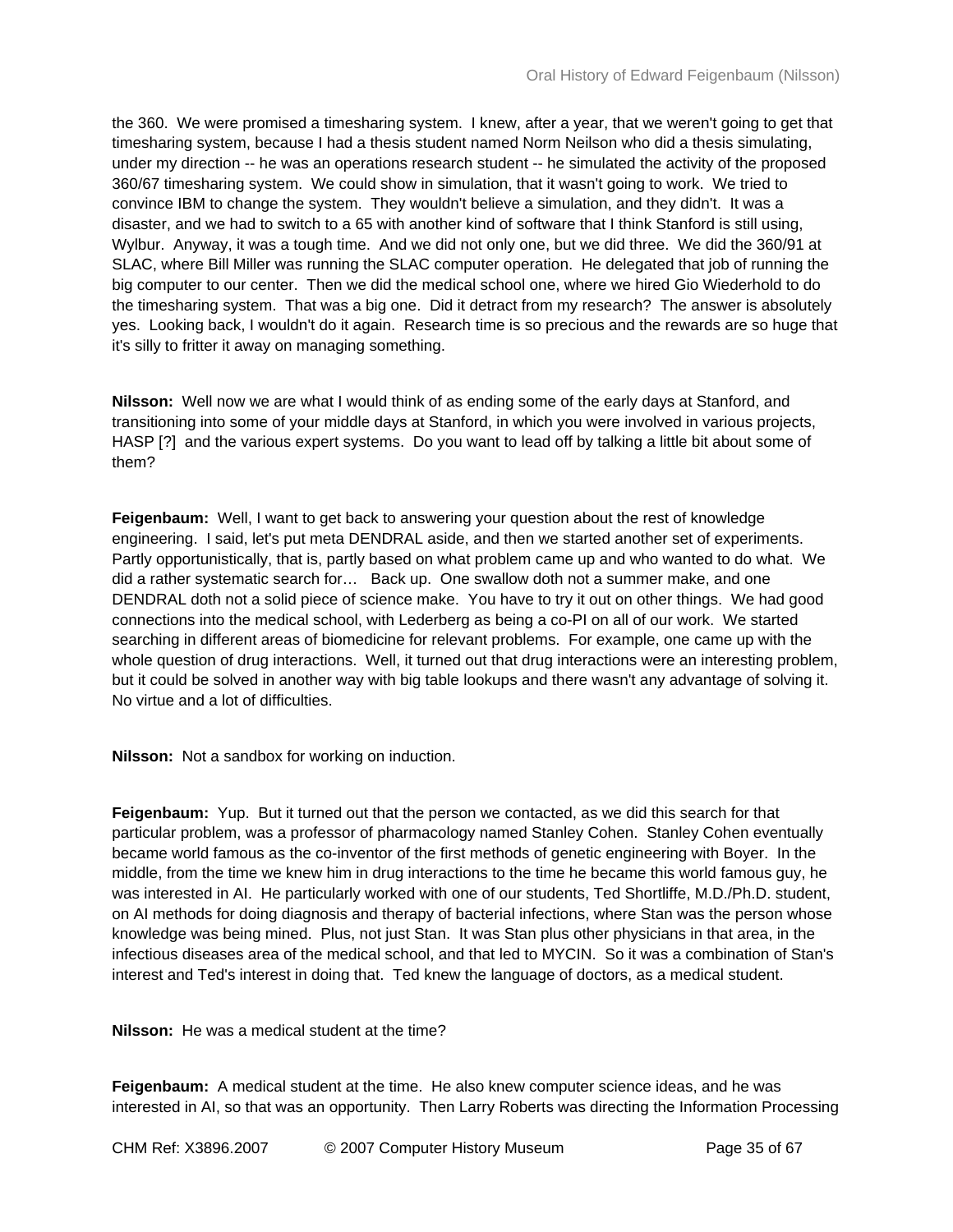Techniques Office at DARPA, one of the successors of… Well, after Bob Taylor, Larry Roberts took over. And Larry was facing a… Larry knew about the DENDRAL success, and Larry abstracted it in the form of: you have a spectrum, you got an answer.

## **Nilsson:** They got a problem like that, huh?

**Feigenbaum:** Forget the details. Yeah, I have a problem like that. I have large numbers of spectra coming from hydrophones buried deep down out on the Continental Shelf. They are sending signals back to the shore. Those signals are being processed by Fast Fourier Transform and minicomputers into frequency distributions over time. I have beams of them, and there are lots of beams, and from that I have to decide what kind of enemy submarine is out there in the ocean. In an ocean that is just roiling with sound. So that when you try to listen to it with your ears, you just don't hear anything. It's just one mess of sound, and a Soviet submarine trying to be as quiet as it can. And that's like DENDRAL? I mean, DENDRAL was clean data, couldn't be better, nice black and white lines of molecular data, and a nice generating algorithm for generating candidates. And here's Larry saying: "same problem, isn't it?" Anyway, he wanted me to work on this problem, and we did. We said, okay, let's give a try. It was a classified problem so it was done off campus at Systems Control Incorporated. Incidentally, for those of you who are watching this program 50 years from now, the reason the classified work went off campus was student riots that took place during the Vietnam War, which, believe it or not, for those of you 50 years from now, was a war that took place in the late 1960s in which millions of young people in the United States were very upset with this war. They were rioting and destroying campuses. Stanford, yes, did get destroyed, but also didn't want the rest of it to get destroyed. So they unloaded classified research by (a) deciding it shouldn't happen on campus and (b) selling SRI, Stanford Research Institute, to itself, to become SRI International, and get all the classified work that was on campus sent to SRI. So our work was done off campus. It was the problem of tremendous amounts of hydrophone data. There is a single answer. Not a single answer, but a small number of answers. It's a Soviet submarine of type XYZ traveling at so many kilometers per hour passing by Cape Mendocino right now. And here's the reason I believe that: long explanation that came from the inferential argument. And the knowledge came from people who were experienced in doing that. They knew the big intelligence books that had all the information in there about what these submarines had on them, and what noises they made. They had experience on what neighboring stations told each other along the coast. They had experience with what the U.S. navy did along the coast, so that you could subtract out our own noises from the ocean. And what kind of animal noises there were in the ocean, and all the other stuff that you would want to account for.

**Nilsson:** That's probably the results from an hour ago or ten minutes ago, which would have some effect, probably, on what the results now would be.

**Feigenbaum:** I guess so, yeah. Right. Because sound propagation is what you're talking about?

**Nilsson:** And tracks, you know, a particular submarine that might have been identified off the Mendocino coast ten minutes ago was not going to be off San Diego...

**Feigenbaum:** Right. So there was a lot of that kind of knowledge in the program, too. That is, the submarine is a physical object. What can it do and what can't it do? The ocean itself is a physical object.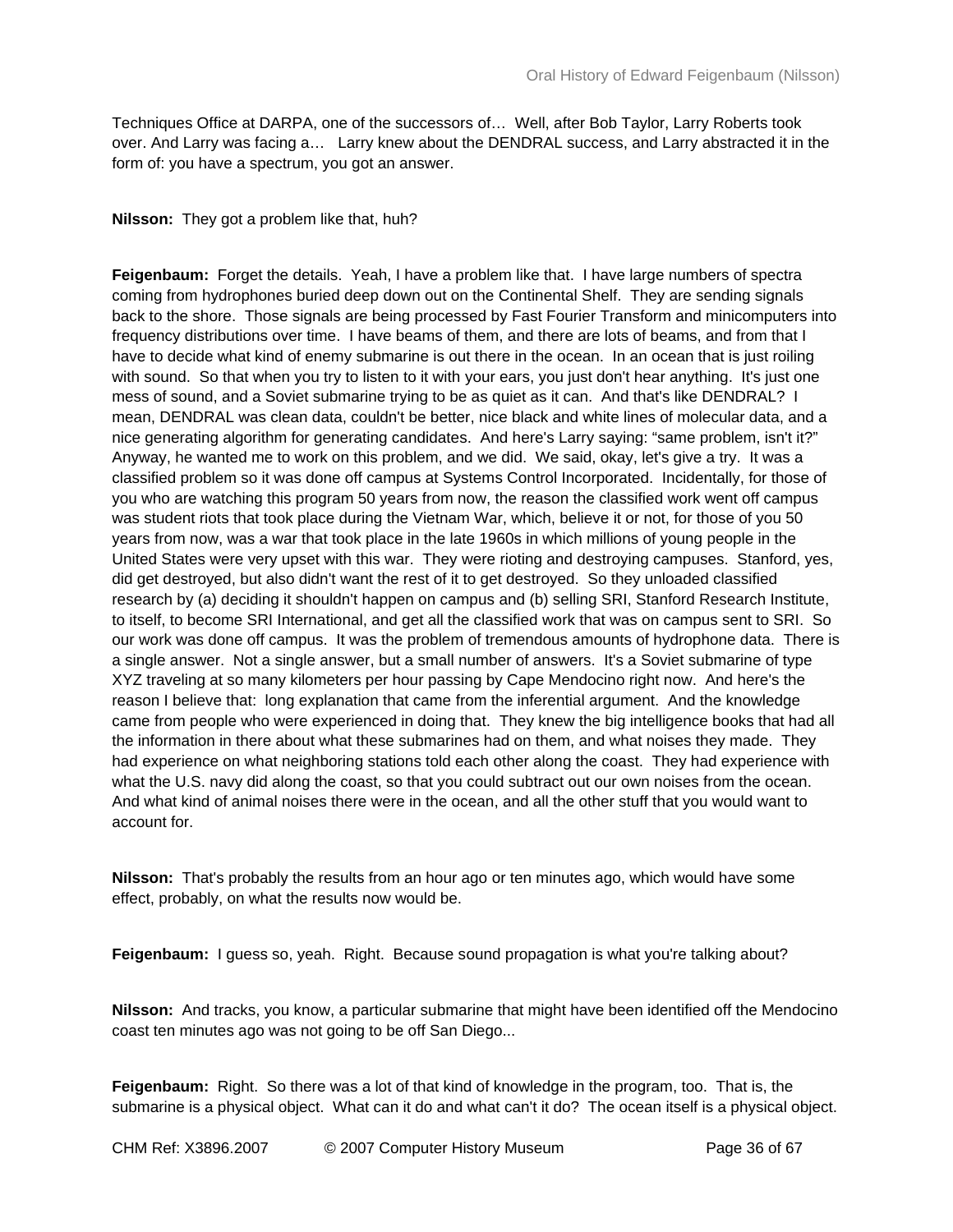If you're tracking this submarine and you have a hypothesis as to what you're tracking and where it's going and somehow the sound shuts off, well, don't worry about it. Don't junk your hypothesis right away, because the submarine may have just gone behind a sea mount and oh, by the way, we know, from the past, Soviet submarines love to hide behind sea mounts. They don't just pass the sea mount, they stop behind the sea mount, just to get you confused. So just wait awhile, and then decrement the credibility of your hypothesis over time. After an hour, you can say, well, I don't believe that any more; I'm going to form a new hypothesis. But otherwise predict the track just where the submarine was going.

**Nilsson:** This certainly was a hypothesis-formation problem, an induction problem, of the sort you were interested in anyway.

**Feigenbaum:** Yeah. To my great surprise, I couldn't believe how successful it was. I just didn't believe… That was the hardest problem I had ever faced. I couldn't believe that we could do this, but we did it.

**Nilsson:** But you used a particularly interesting AI technology in that...

**Feigenbaum:** So the technology-- so, yeah. I tried the generate-and-test strategy. You know, you give a guy a hammer and he hammers one nail with it, the next nail, he's going to use the same hammer. Well, the same hammer -- generate-and–test -- didn't work. Because what are you going to generate? What are the candidate solutions to this thing? Submarines of any kind anywhere?

**Nilsson:** There's no legal move generator.

**Feigenbaum:** Yeah. There's no legal move generator. We had to have a piecemeal opportunistic solution, grabbing onto any data or any inference that you could grab onto, and building up an inferential or symbolic complex of… Man, how to say this. What you believe in at what layer of abstraction. Like, what do you believe about the fleet? What do you believe about this particular submarine? What do you believe about the machinery in this submarine? What do you believe about the lines that you're seeing in the spectrum? Well, fortunately, right at that time, something just like that had popped up at Carnegie Mellon in the speech understanding project that was being run with DARPA money. It was called Hearsay. It was a product of Lee Erman and Raj Ready and Victor Lesser and Rick Hayes-Roth, which designated such layers and a problem-solving method for working between the layers. Now, the layers for them were things like the pragmatics layer, and the semantics layer, and the lexical layer -- that is, the word layer -- and the phonetics layer, eventually terminating down here in the signal itself, the segments of the speech sound wave. The inference method was top-down and bottom-up all happening intermixed. If you knew something about the lexical layer, that is, the words, you could then infer something about what phonemes would be in those words, particularly if you have a dictionary. It gives you pretty much the pronunciation and you can infer exactly what the phoneme should be from that. And from the phonemes, you could predict lower levels of what the sound should look like, and you could work top down that way. But you could also work bottom up. If you saw some patterns in this signal, you can say, ah, that's this kind of a phoneme -- phoneme wasn't the right word for that level -- but it popped up into the phoneme level, and then from there into the lexical level. You could make hypotheses going bottom up. When you mix the two, you get a very powerful mix of expectation-driven reasoning by looking top down, and inductive reasoning looking bottom up, [which] makes a very powerful problem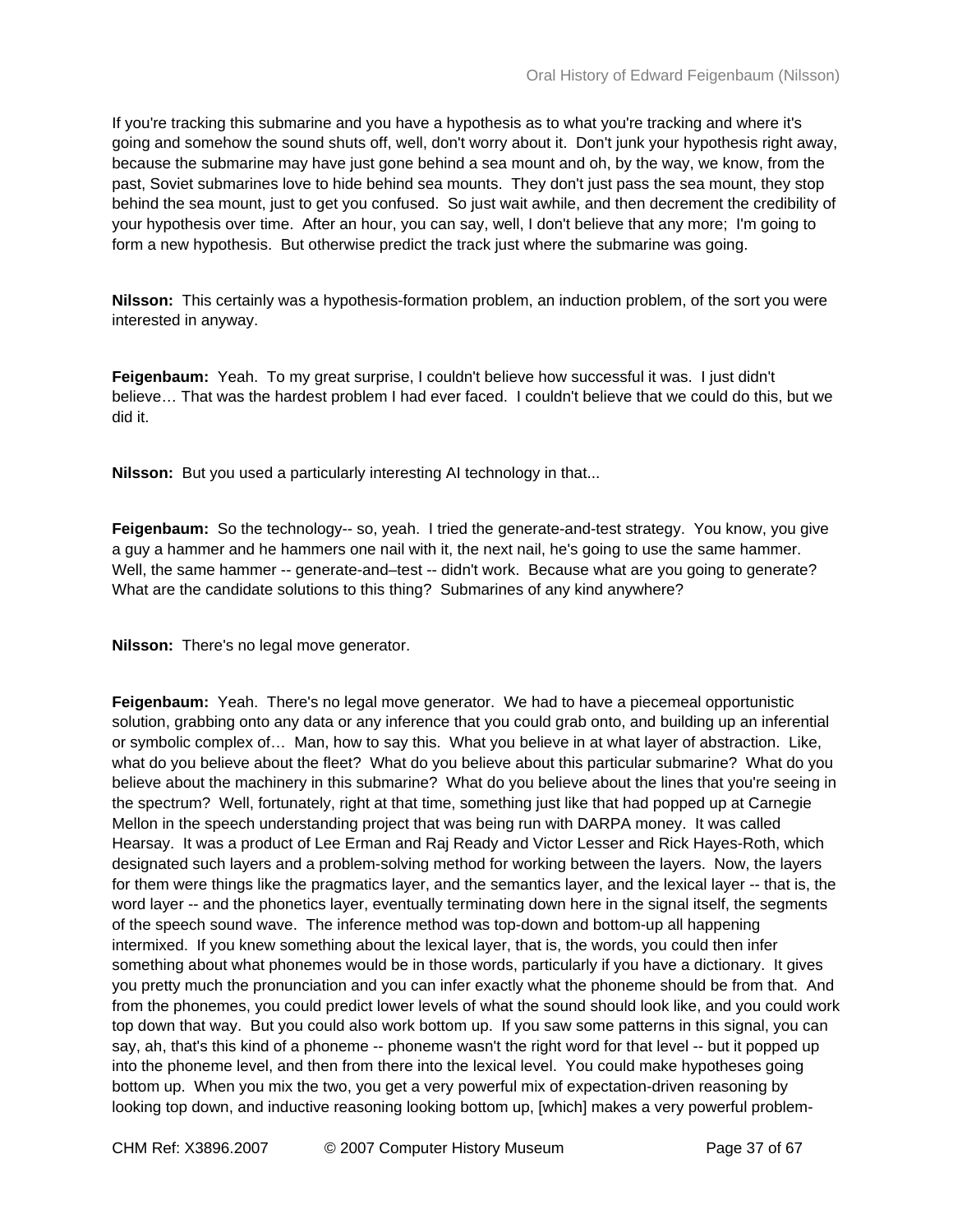solving method. Since you're dealing with a serial computer, you can organize all of this activity into an agenda, saying what's the priority? What should you look at first? What next, and what next?

**Nilsson:** And when you had a parallel computer, some of these things could be done in parallel.

**Feigenbaum:** And we tried that in the '80s with our parallel blackboard in our project. Anyway, we modified the Carnegie Mellon idea. Carnegie Mellon actually didn't use their idea in the speech understanding product that they produced. They used another idea called HARPY, which was another kind of search idea: beam search idea using dynamic programming as a selection mechanism. But we weren't constrained by the real time problem that they had with speech understanding. We had forever to make these calculations, because the submarine was moseying along from Russia to the U.S. It was thinking it was going fast but going through the ocean is a pretty slow process, so we had forever to make these calculations. So we could use the whole Hearsay type mechanism, and it worked really well. Like you just said, that, when it came time to-- when DARPA was thinking about parallel computing, we thought of parallelizing Blackboards and we did export the methods. We abstracted some methods from the classified work that we did, packaged them up into a piece of software called AGE, and that was the Blackboard framework of choice for several years until basically what took over was a couple modifications of it done by Barbara Hayes-Roth called BB-1 and BBK in our laboratory. AGE was done by Penny Nii, who was the chief engineer of the sonar signal processing project over at Systems Control.

**Nilsson:** And Blackboard -- not only was it successful with the sonar processing, but it was used in many other applications, right?

**Feigenbaum:** Again, like I said before, one swallow doesn't make a summer. You've got to test this thing out in various ways. We wanted the toughest possible test, outside of the sonar context. So we found a problem. I had known some people in X-ray crystallography at UC San Diego by virtue of my having served on an NIH committee with a person, an x-ray crystallographer, and I knew about his inferential task. I knew what he was trying to do in inferring the three dimensional -- notice geometry not topology -- the three dimensional structure of proteins in crystals from the x-ray crystallographic data - the electron density that you got from doing x-ray crystallography on the protein crystals. Many of you know about this because you've read Watson's book, "The Double Helix" -- I think it was by Watson, not Watson and Crick -- Watson's book on "The Double Helix", in which one of the British scientists has done that kind of crystallography on what eventually turned out to be the DNA. Watson basically stole the pictures from Rosalind Franklin, who should have gotten the Nobel prize along with Watson and Crick but she died early. She had done the x-ray crystallography in her lab of the DNA that gave Watson and Crick the idea of how this geometry worked. We were trying to do that with our program, CrysAlis. The people who we were working with, I believe, were the first people to have done the structure of hemoglobin. There weren't too many of these structures that had been inferred at the time, because it was really a tremendous amount of work to do this, and a lot of work crystallizing the protein. Anyway, we used a Blackboard model to do in two ways. One was to analyze the electron density itself. That was very close to the data. The other was to infer… You got partial results by analyzing the physical data, and part of the results by working up and down the chemistry. So we had intersecting Blackboards, in which one Blackboard had the levels of chemical abstraction, the other Blackboard had levels of crystallographic abstraction, and, at some points they would intersect. Where the crystallography was making some inferences [and] the chemistry was also making the same inferences, we could believe in those nodes because both were telling the same story. That was intersecting Blackboards. That was the first and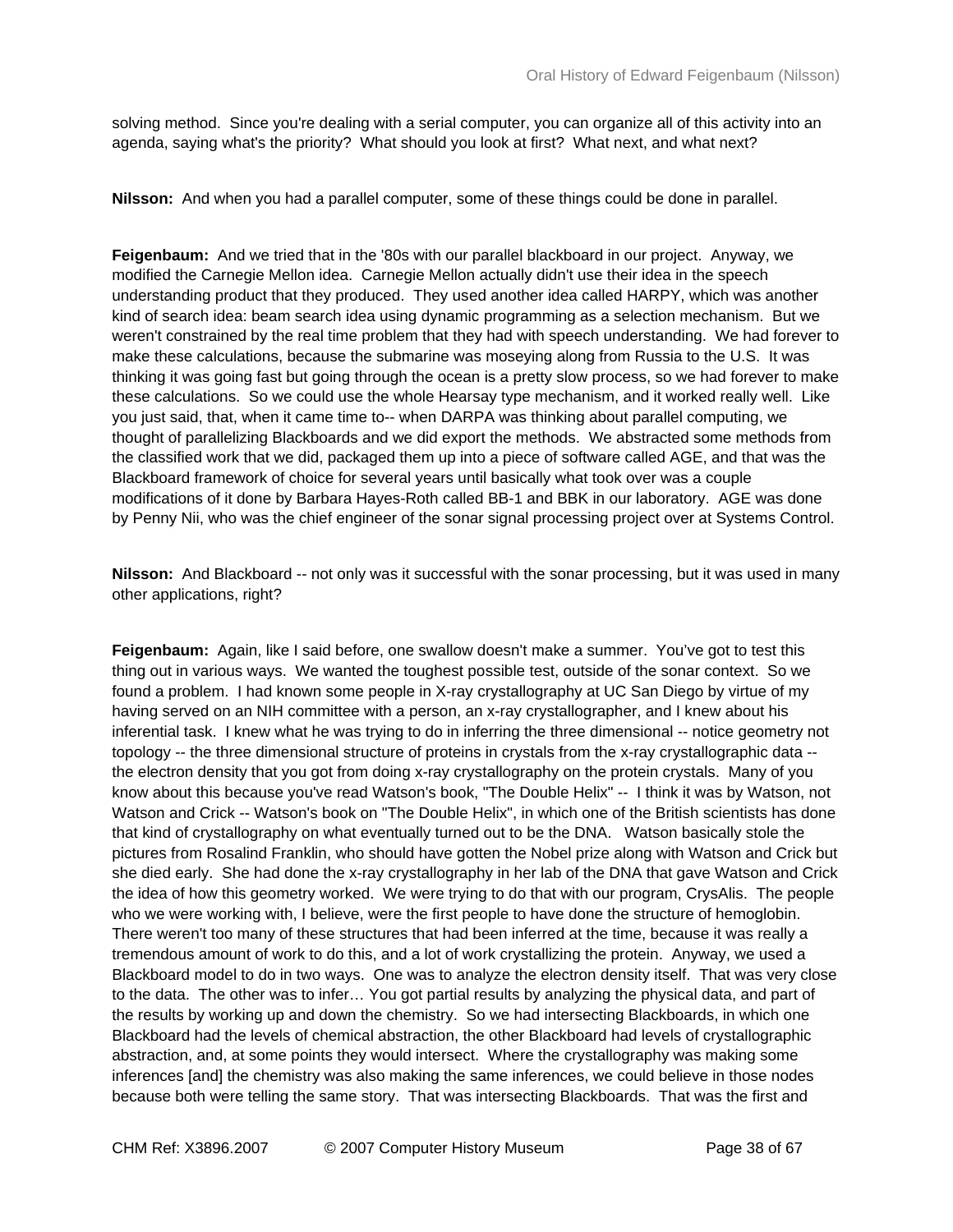only time that's been used. Then Blackboard became a little industry. There was one of the UMass Amherst students working with Vic Lesser started a Blackboard company, selling Blackboard software during the era of expert system construction.

**Nilsson:** It's used quite a bit throughout computer science.

## **Feigenbaum:** Yeah.

**Nilsson:** As a matter of fact, as you and I both know, it has resurfaced -- some of the ideas of top down and bottom up simultaneous working -- has resurfaced a bit in some of the recent work on brain modeling.

**Feigenbaum:** Jeff Hawkins published a book on… Basically, the book starts out by saying AI hasn't done much, and all of the next chapters are bringing in AI results and showing how they apply to the brain. I'd appreciate it if Hawkins would actually reference the AI stuff a little more.

**Nilsson:** So we had several of these things going on during this period, Ed. There was the meta DENDRAL work, the work on sonar, the work on bacterial infections with Ed Shortliffe. Also you were beginning to think a little bit about molecular genetics and that led to some interesting programs also, right?

Feigenbaum: The project that that led to was called MOLGEN. For years, I had been asking my colleague Josh Lederburg, how come you have been recommending to us that we work in the chemistry or medical areas when, in fact, you are a geneticist -- in fact, a Nobel prize winning geneticist? How come we're not working in your area where you, yourself, can be the expert? In fact, I humorously codified a law, called Lederberg's law, which is: everything is automatable up to but not including what I do. But, eventually Josh said, yes, let's do it. And that had to do with the invention of the genetic engineering method of Boyer and Cohen. Josh's view was, that starts a new era. And if it starts a new era, we can get in on the bottom. That is, if we have to do knowledge accumulation, knowledge engineering, don't start where you have a huge pile of knowledge, like in genetics. Start where you have almost no knowledge, which is genetic engineering. That got us into MOLGEN. There were two theses done in MOLGEN. First of all, MOLGEN was the first computer science project anywhere in what is now called computational molecular biology. There were some other computer efforts in genetic departments at places like the University of Wisconsin, where geneticists were doing also what we did, which is initially searching of genetic sequences for interesting information about the occurrence of basis in loops and isomorphisms and things like that, homomorphisms. That was a set of tools that was extremely valuable, and on our network timesharing system [we] soon had hundreds of users in the biological community. Those tools were called SEQ for sequence analysis, and it led to the formation of a company called Intelligenetics, which offered those services for sale to the biological community. In addition, there were two significant Ph.D. theses involved in the planning of experiments in genetic engineering. One of those theses was what you might call "plan by recipe", very much similar to what Roger Shank was telling us ought to be the way that we looked at AI problem-solving and planning. The other was a much more basic view of building up a plan from the bottom up, in very similar ways to the way SRI had been doing it and other people in planning. The theses of Mark Steffic[ph?], which was the one closer to the traditional methods, and the one by Peter Friedland, which was more skeletal planning, planning by recipe or story.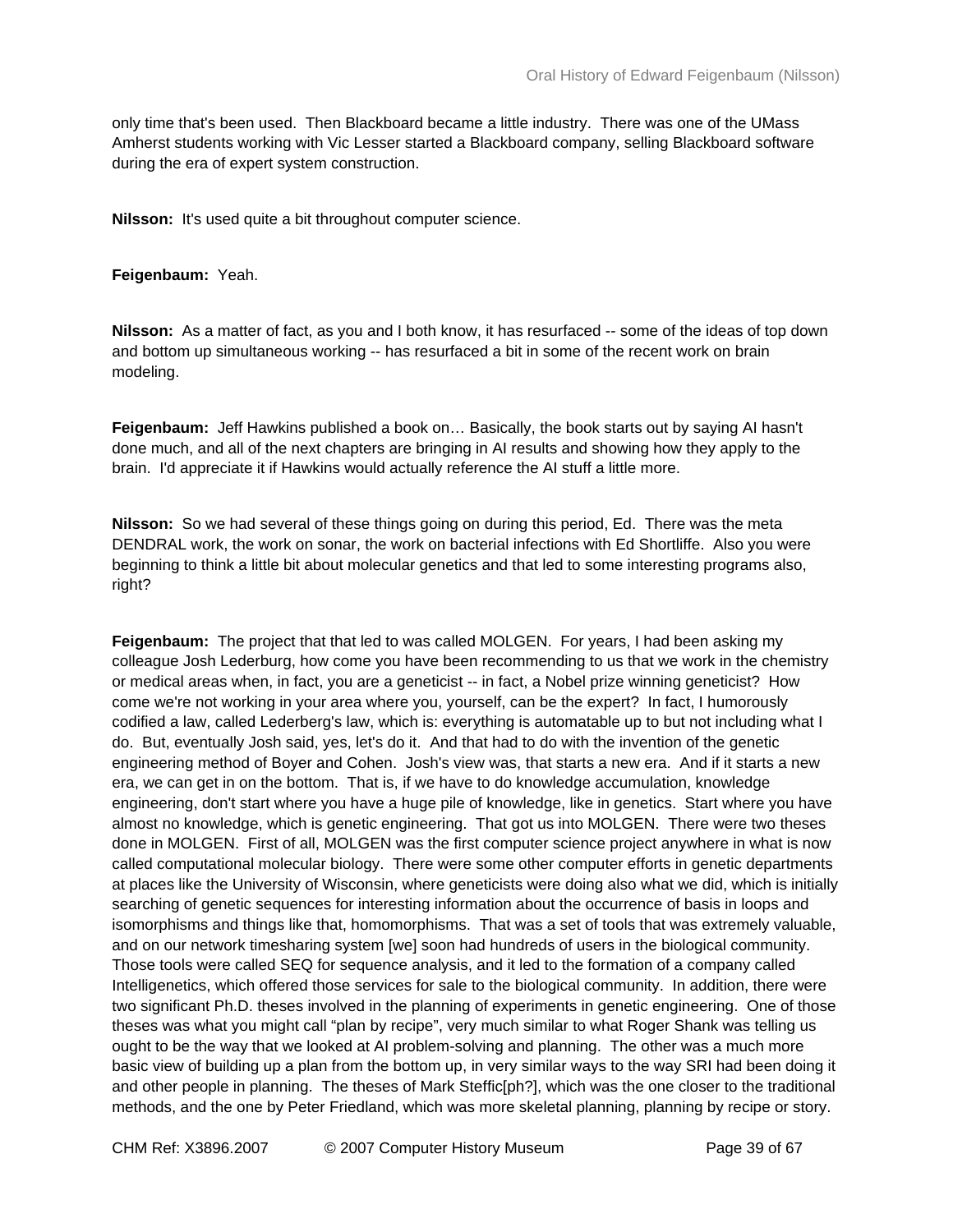**Nilsson:** Okay.

END OF SESSION 1

# **Session Two: June 27, 2007**

**Nilsson:** Ed, I'd like to have you talk a little bit more about molecular genetics -- computational molecular genetics, especially the MOLGEN Project -- but as I recall I think you were Department Chair during that time. Do you want to say a little bit first about being the Department Chair of Computer Science at Stanford, and then we can talk a little bit about MOLGEN.

**Feigenbaum:** The Department Chair role that I played was essentially a service role. It lasted for five years. It was a three year term renewable once. I was asked to renew and therefore I should have been Department Chairman for six years. In fact, the job was so vexing and so distracting to me that I actually quit at the end of five years. Now, I can give you the reason, the nominal reason that I gave for quitting, but even in the middle of the five years I took two one-quarter sabbaticals, one to Tokyo and one to Paris, in order to relieve the pressure. Ullman was Acting Chair at one time, and McCarthy was Acting Chair during the other period. I've been looking back at why I said "yes" to being Department Chair. It turns out, I think, to be a lot more complicated than I once thought. I think partly it had to do with the problems the department was facing while Bob Floyd was Department Chair. Floyd was a friend of mine, absolutely wonderful guy, a genius at computer science. He just was not really a great Computer Science Department Chair. So we had gotten into a bit of a mess, and it needed some cleaning up. I'm not sure why I thought, or the university thought, I was pretty good at cleaning up things. Maybe because I had some managerial experience with running the computer center. That was one of the reasons I took it on. I think the other reason was that that job had a luster associated with it, which had to do with George Forsythe, who started the department. He was simply superb, like maybe the best Chairman you could ever imagine. So it had a luster, and maybe a little bit of that luster would rub off on me. Maybe that's what I thought. Well anyway, we were in… So we had a problem. Bob Floyd had planned the new space that we moved into, from being scattered around to being moved into a portion of a building in the Quad. And I say that with all bitterness, because we should have had the whole building. Instead, the provost, who happened to be one of our colleagues, Bill Miller, at the time made an elaborate compromise, which I think partly had to do with the doner, to give part of the building to some Psychology Department laboratories. So we were basically lacking a floor and a basement of a building, and we were far too crowded going into the building. That was a big problem for the Chairman. How do you shoehorn the department, which is being brought in from numerous locations, including the Stanford AI Lab on Arastradero Road, how do you shoehorn them into space which is totally inadequate, and pretend that you're bringing the department together? Well, the people that you're dealing with aren't ordinary people. They are some of the world's greatest scientists, people like Don Knuth and John McCarthy. And Knuth needs space for his brand new computer-driven printers, for example. Or we're trying to build a systems group. Systems groups take a lot of space. The HPP [Heuristic Programming Project] was growing by leaps and bounds, and yet I couldn't use my role as Department Chairman to exhibit favoritism to my own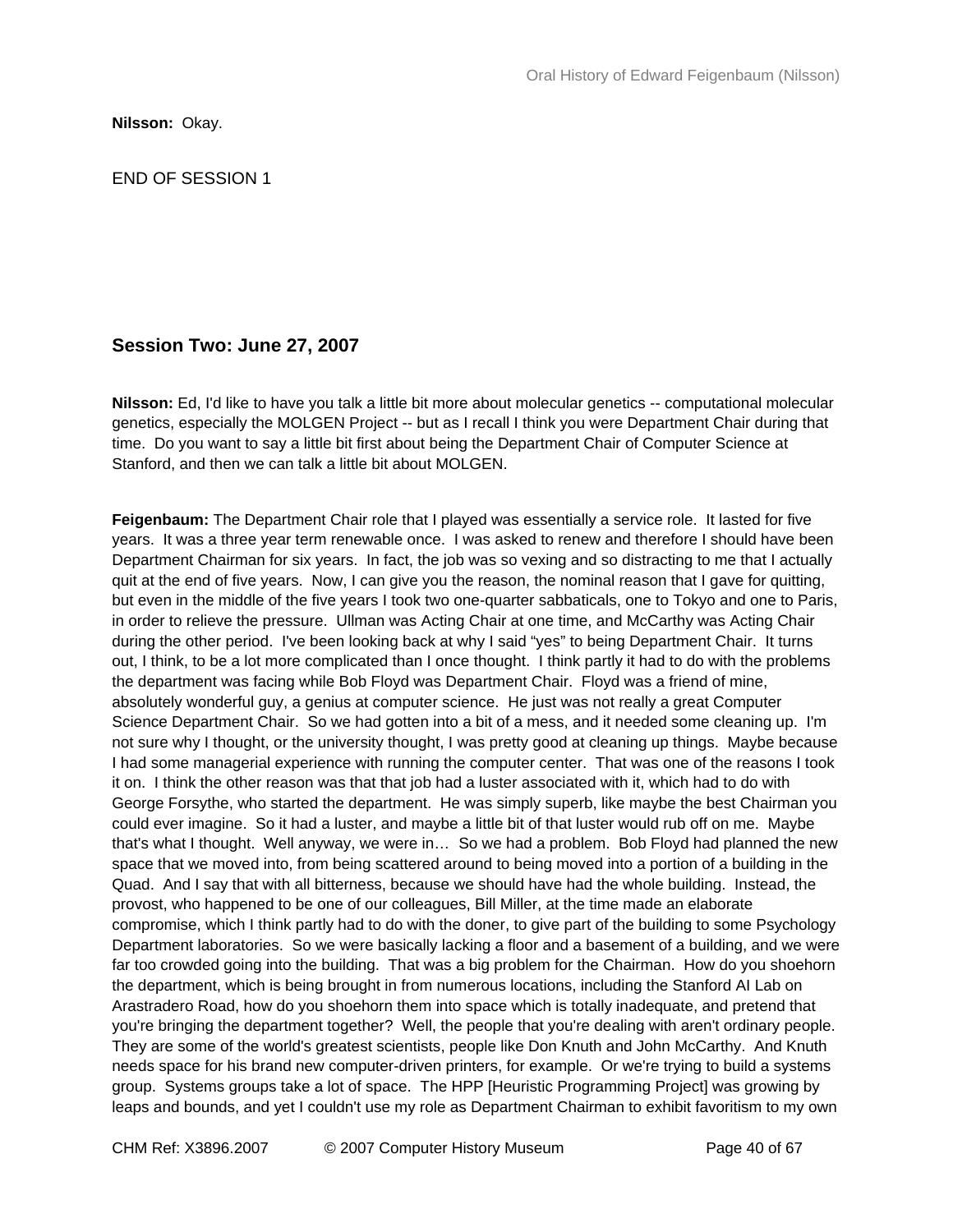laboratory. So eventually we actually had to move off campus, simply because there was no way to grow. So that was a big problem. Accomplishing anything as Department Chairman, as you know Nils, from your role as Department Chairman, is extraordinarily difficult in the Computer Science Department. The Chairperson is the handmaiden for a bunch of highly ego-driven, often charismatic people who really run the department, namely the professors. I set out a goal for myself. I may have told this story before, but let me tell it again. I got my PhD in three years when I was a PhD student of Herb Simon's at Carnegie Mellon. I started by thesis research basically on day one, and at the end of three years I had enough to qualify as a thesis. I passed my exams in the middle of it all. Allen Newell did something very similar as a graduate student. He graduated a couple of years earlier than I did at Carnegie Tech, but he did something very similar. He did the logic theory work with Simon, and then he passed his exams and he was out. In our department our average student was taking five and a half years to graduate, and the Stanford norm, if you look in the administrative guide, is four years for a PhD, not five and a half. I was determined to organize the process so that the students had to pass certain hurdles at certain times, and they would get out of there in four, not three, but four. And I worked, and worked, and worked at it. I must say, when I say I, I don't mean just me. It was me and Dennis Brown, a young person who had been a student of mine and a graduate student for a very long time. He himself was one of these people. He became Assistant Chairman of the Department, organizing the educational program, and organizing this process, among many other things Dennis did. When I finished in 1981, when I finished prematurely in 1981, the average time for a graduate student to get out of our PhD program was five and a half years. Zero progress in five years. So it's a rather discouraging kind of job.

There were some good things associated with it. I was thinking of one actually this morning. I was listening to an ad on the radio, and the ad was from a car dealer, and the car dealer was Fletcher Jones Junior. Fletcher Jones Senior was one of the founders of Computer Science Corporation CSC, and when he died he gave money to the Computer Science Department for a Chair. I had the honor to recommend and then appoint Don Knuth to that first Computer Science Chair. So there were some happy things associated with it. I found that, in retrospect, there was only a limited amount of attention one has in the world, and the older one gets the less amount there is of that, because other things become more important in life. In the limited amount of attention that I had, looking back, I should have been paying more attention to some of the excellent things that were going on at the HPP, including this MOLGEN Project that we were developing, rather than spending my time trying to reduce the average graduate student stay from 5.5 to 5.5.

**Nilsson:** Yet the MOLGEN Project's pretty successful, so do you want to say a little bit about that? You obviously had some roles in that, and some excellent graduate students.

**Feigenbaum:** To follow on from the previous question you asked me last time about MOLGEN, we were right near the end of the session and I didn't have time to expand on a couple of things, and I would like to expand on that. First of all I'd just like to repeat that the idea of moving into genetics itself was a longstanding idea, where we kept asking my colleague Joshua Lederberg, when is it the right time to start working in his field so that he could be our expert? At one point he said, "Now is the right time." It was a short time after Cohen and Boyer had invented the basic techniques for genetic engineering, and it looked like we can get in on the ground floor of that discipline. Remember that our mantra, then as now, is that "In the knowledge lies the power." So if we didn't have the knowledge of genetics behind us, we would have no power in this effort. And the knowledge of genetics was vast by roughly 1973, 1974 -- all through that period in fact from the '60s through into the '70s. The knowledge of genetics went back a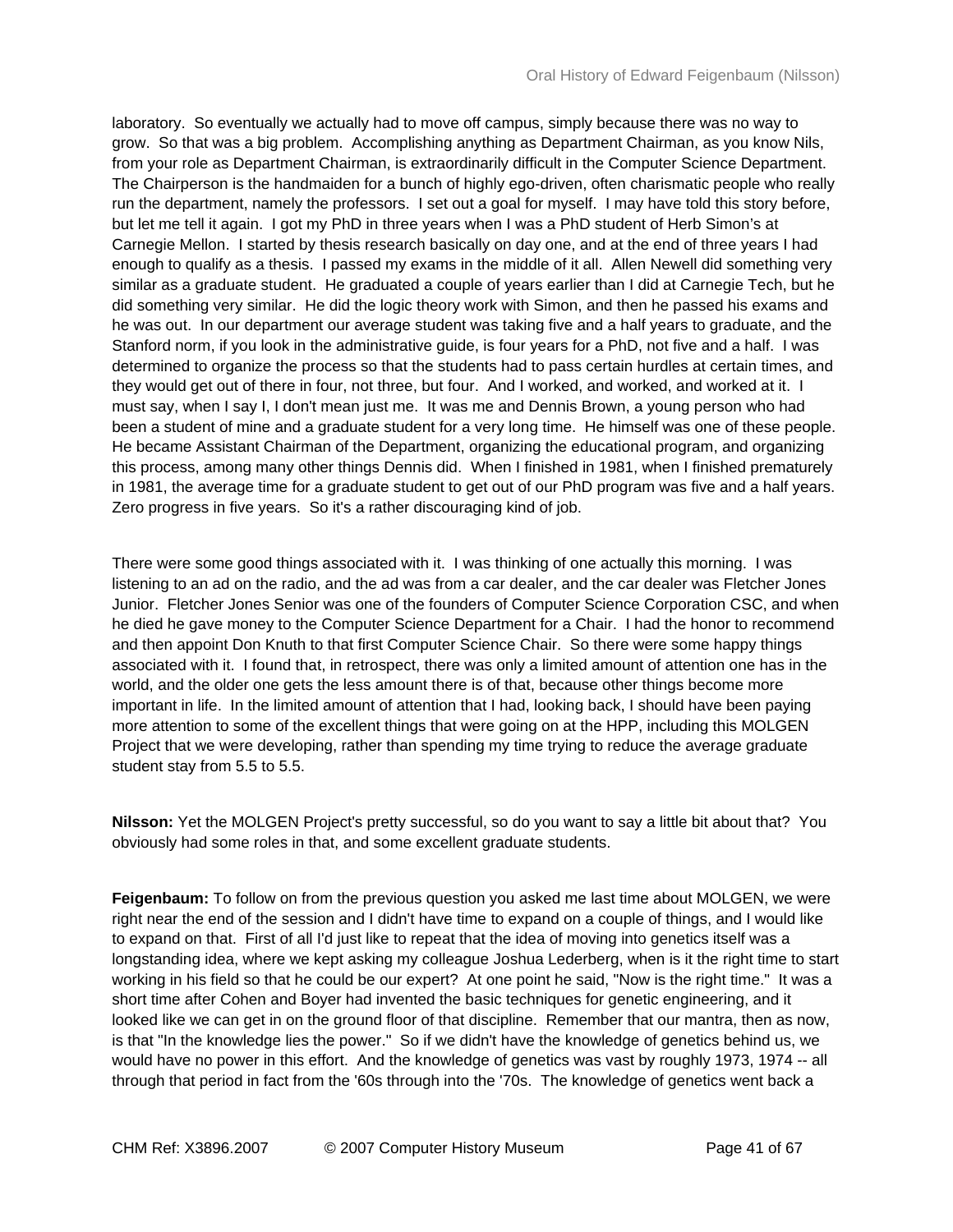hundred years, at least. So Lederberg was quite right in pointing out we should get in on the ground floor of something new, namely genetic engineering, not all of genetics.

**Nilsson:** That's just when they were figuring out, as you mentioned, Cohen and Boyer, splicing.

**Feigenbaum:** That's correct.

**Nilsson:** The techniques for taking DNA apart and reassembling.

**Feigenbaum:** Yeah, exactly. The basic techniques of genetic engineering was one of the two most valuable patents that Stanford ever had. The other being John Chowning's FM synthesis that he did at the Stanford AI lab, which was something that just about drove me out of the AI lab because his FM Synthesis experiments were soaking up so much computer time on the DEC machines out there. Anyway, two things in the MOLGEN Project that I want to be specific about. The first was, I want to talk about a strategy that we had -- we evolved -- from the 1960s up to that point, that point being roughly 1976, for finding and fascinating an expert. Now I use that term because a Berkeley friend of mine, who at one point made a lot of money in the computing business and decided to go off and just write a book, wrote a really best selling book called, "How to Find and Fascinate a Mistress." But for our work, finding and fascinating an expert collaborator in some other discipline was truly important. They are busy people. They have little incentive to collaborate with you, unless what you're doing for them is giving them some productive edge, some leg-up on their science. It's implausible to think that the AI part of our project would deliver the cutting edge right away, because we have a lot of work to do. We have research to do before we get there. So we have to provide some kinds of tools that will find and fascinate an expert short of the hypothesis formation, or problem solving, or planning, or whatever that AI people know how to deliver eventually. We did that, of course; in Dendral we did it with structure elucidation, that is, we did it with the Dendral algorithm and its symbol manipulation and its notation, long before we delivered any of the Heuristic Dendral to the chemist. And we did it with the doctors, when we did some of the early medical applications like MYCIN, PUFF. Well, in this case we did it with one of the arrows in our quiver that at that time was pretty specific to AI people, namely, the ability to do computational symbolic manipulation easily. We not only had a lot of experience with it, going back all the way to the IPLs in the '50s, but we had some superb tools to do it. At that time we had Interlisp running on the DEC machines. Probably there was no programming environment ever designed and developed better than the Interlisp environment at that time. So we were really powerful in that area. And what was the molecular geneticists' problem? The problem was sequencing was coming along. It was primitive at the time compared to what it is now, but sequences with thousands of bases were coming out. Now we're talking about millions of bases, billions of bases. At that time it was thousands beginning to pileup. But even thousands are too much for the human eyeball to scan and look for what amounts to mathematical regularities, or sequence regularities. So we offered, as a tool, sequence manipulation. If you read in all these bases from the sequences, what are what we now would think of as the primitive things you could find, can calculate from that? Loops and homologies, and other kinds of patterning things in the sequence. In the '80s such methods took a huge leap forward and contributed perhaps more than any other thing to the actual sequencing of the human genome, which was more or less considered impossible until this brashness of immense amounts of computation were thrown at the problem. At that time it was still pretty primitive. But it wasn't all that primitive. It wasn't all that unhelpful. Since we were connected to this also very primitive thing called the ARPANET, via the goodness of DARPA that let our machine -- the only non-DOD sponsored machine on the ARPANET -- people could dial into so called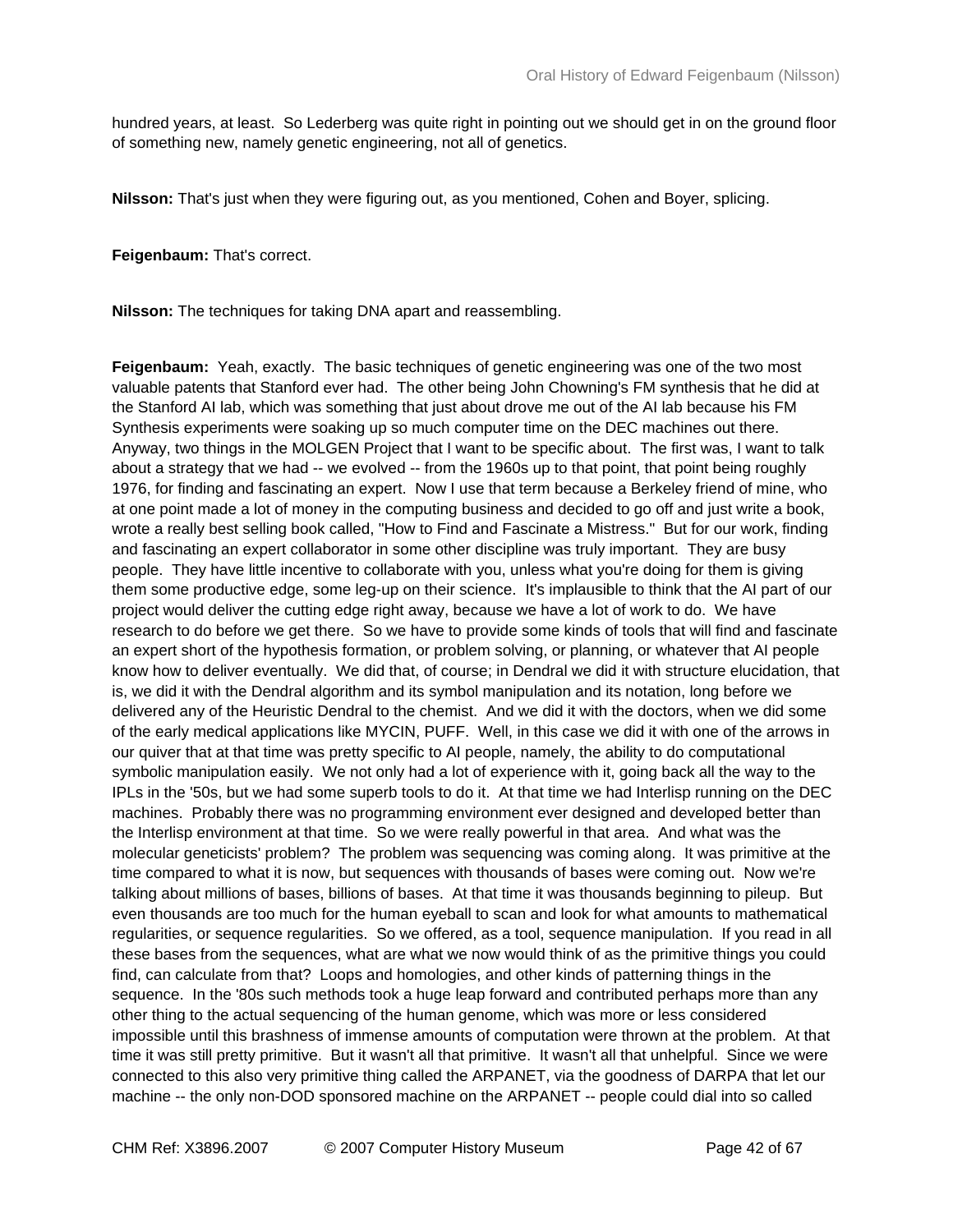TIPs around the country, which allowed them, by phone, to access machines on the ARPANET. We were one of those machines. The machine being called SUMEX-AIM. A-I-M stands for "AI in Medicine". They could come in and use our sequence manipulation routines, which were called SEQ, was the name of the package. Before long we had something like 300 users coming in over the ARPANET to the SUMEX machine, which at one point was a PDP-10. It later graduated into be a PDP-20, but it never was a major resource. But we had 300 people coming in from biology departments around the country, from pharmaceutical companies that wanted to use this new tool. They didn't come in trying to use the AI things we were doing. Nobody said, "I really have got to have Mark Stefik's planner to plan some new experiment in molecular genetics." No, that was way too easy at that point for humans to do themselves. It was not a task that boggled the human mind, whereas sequence analysis was right at the edge of a task that boggled the human mind, even for those very small sequences.

I want to say two things more about that. One is that we had a couple -- either one or two and I can't remember which -- competitors in this area, academic competitors. One definitely was at the University of Wisconsin in, I think, the Genetics Department, or Molecular Biology, or something. It was a group that was doing sequence analysis, not using Lisp, but using something much simpler like C, I think the routines were written in. Then there may have been a second one, and it may have been at Yale. I'm not sure about that. The details of that are written out in a history of this project, MOLGEN, that was done by Professor Tim Lenoir at Stanford in collaboration with two participants in the MOLGEN Project, Professor Brutlag in Molecular Biology, and Dr. Peter Friedland who did one of the two thesis on the AI side of this project. They collaborated with Tim Lenoir on the historical record and they have all of this written down. The second thing is that once you notice that you have 300 users, and your machine (a) can't stand it, and (b) you're tying up a lot of ARPANET traffic with this interaction and a lot of the bandwidth of the SUMEX machine with this interaction, it gives rise to thoughts that there might a commercial aspect to this. You might be able to sell this service. So a group of people, the two biology collaborators, Dr. Kedes, Larry Kedes, and Dr. Brutlag, along with myself and Peter Friedland, formed a Silicon Valley startup company, which was called Intelligenetics.

**Nilsson:** This was after Friedland had his PhD finished, I guess?

**Feigenbaum:** Yes.

## **Nilsson:** Or somewhere around.

**Feigenbaum:** I'm sure it was. I'm sure that was the case, but it was anyway 1980. To essentially rent a PDP-20 from DEC and offer this service, and also they offered a national service which was called GenBank. Now GenBank is run by the government, but at that time GenBank started out as being run by a private enterprise, which was this little company that was going to do this molecular biology service. This Intelligenetics as a company service didn't do very well. There were two reasons. One was that the Wisconsin group… Well, first of all, the academics, who saw that they had to pay for this service were not very happy with that, since they could get similar things from the University of Wisconsin and one other place, I think, for free. As soon as you had to pay one dime for it, they gravitated away from paying anything for it. And secondly the government didn't really want… There was an effort in the National Library of Medicine to bring the database inside the National Library of Medicine where they thought it belonged, rather than in a private company, which seemed a little bizarre. If this were going to be a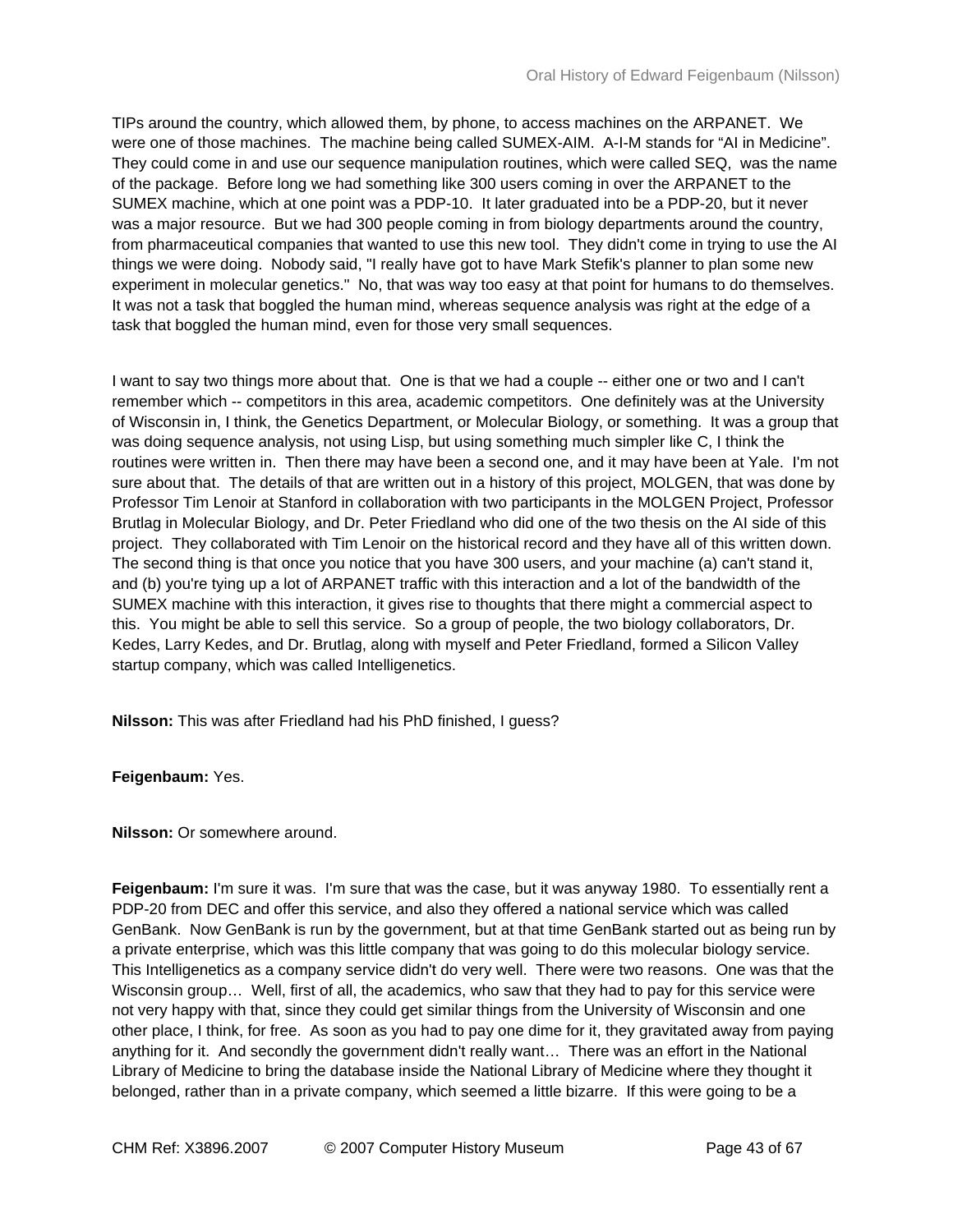national resource, then it should be inside the great library of the country for medicine and biology, the National Library of Medicine. Incidentally on whose board of trustees I served from in the late 1980s. A wonderful, wonderful institution. So anyway, Intelligenetics basically had no role. It sold itself to an industrial laboratory who thought that they might want to use the technology, and it changed its business to selling expert system development software, namely some version of the object-oriented software called KEE, Knowledge Engineering Environment.

Now I want to go back to the theses, the AI theses. I think there's a very interesting paring there that needs to be looked at, or at least needs to be mentioned. It doesn't need to be really looked at again by AI people, but it needs to be mentioned, because I think there's a big lesson there. Stefik's thesis looked like much more the kind of thesis that would be included in what you might call mainstream AI. It was fairly advanced ideas about planning from basic knowledge of the domain of discourse, which in this case was genetic engineering experiments and molecular biology. Even at that time that could be understood very well. Friedland's thesis took a different approach. It wasn't quite mainstream, but it was the approach that Roger Schank was telling the AI field that it really should take, which is what you might call the story-based approach, or the recipe-based approach. In many ways it's similar to what Roger was telling us we should do in the form of case-based reasoning. It wasn't exactly the same as case-based reasoning, but it was very similar to Schank's argument when he used the Chinese Restaurant Script.

**Nilsson:** Scripts, uh-huh.

**Feigenbaum:** I believe Peter called them experimental recipes, not Scripts, but it basically was a Scripts idea. And that was, in the end, very powerful. That to have those planning islands that constitute the elements of the Script, or the recipe in Friedland's case, was a very powerful method. I think AI has way under-exploited both the Scripts method specifically, and case based reasoning in general. But also it hasn't paid enough attention to Roger Schank's total view of episodic memory, of what we know as being encapsulated in stories. We tend to be -- we, you and I and others like us -- tend to be atomists, and the atoms -- or maybe we're not atomists, maybe we're molecularists -- but in any case the molecule or the atom is a logic expression. Whether it's expressed in first order logic, or a higher order logic, or whether it's expressed in an informal if-then rule case, it is a unit of knowledge, a piece of something.

**Nilsson:** A small unit basically.

**Feigenbaum:** Small unit. And Roger was saying that's not the way we as humans store our knowledge. We store our knowledge as strings, story strings, no matter what we're looking at. Like this whole event that we're into, I'm going to remember because you're here interviewing me, and we're talking, and it's a story, and things came up, and you asked an interesting question, and I responded—. We AI people, for a long time, simply looked down on that idea, and Roger simply didn't push it consistently enough. He certainly wrote enough about it.

**Nilsson:** Was that related to Minsky's Frames and his slots and fillers, except the frames would be very big?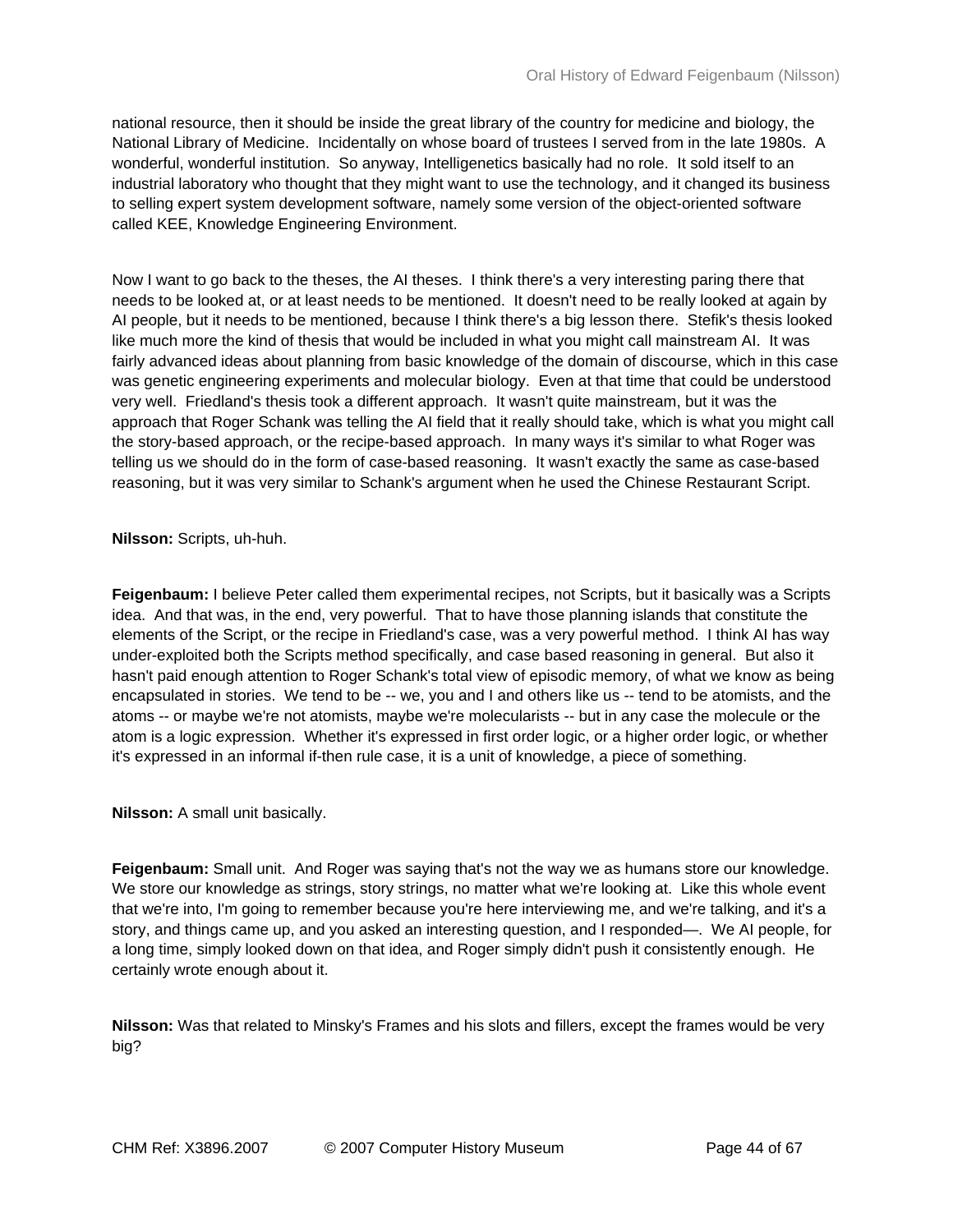**Feigenbaum:** No, no, not at all. Minsky's Frames idea is in fact the atomist idea. In fact I want to say right here in this oral history, and maybe I've said it before, that -- this is with all due admiration for Marvin who I respect and believe is one of the world's great AI scientists, and in fact one of the world's great computer scientists -- but the Frames idea was not a new idea. The Frames ideas went all the way back to list structures, actually the attribute-value part of list structures, back in IPL. The IPL list structures had a name, a symbolic name, just like the Frame had. It could have a separate name if you wanted to put as an attribute on the list, a special name, and it could have then a character string as the name. It could have any kinds of attributes and values, which you might think of as just facets of the Frame, and fill in the value of the facet. When Frames showed up in the so called "Frames paper", people like Newell, and myself and Simon looked at it and said, "What's new about this?" It's just another way of talking about it. It's a great name. Actually it wasn't a great name, because it confused something. It confused the so called Frame problem with a data structure called Frames. So that was actually a kind of a disastrous choice of name. In any case Schank's stories, is not at all the attribute-value, or list-of-values approach that you find in the so-called Frames. For example, the KEE system, that we actually elaborated and built up a homebrew one called UNITS at Stanford in the mid… Mark Stefik and Peter Friedland really did the key programming on that, and it later became KEE. It got converted by Richard Fikes, who was Vice President for Research and Engineering of Intellicorp, into Knowledge Engineering Environment. The basis of that was, that was a Frame based environment. But if Roger Schank looked at that he wouldn't see anything about stories in there. He would see anything about recipes in there.

**Nilsson:** I think that Jerry Feldman at Berkeley and his new book, "From Molecule to Metaphor," talks a little bit about structures that are somewhat like these Scripts in terms of understanding natural language. So maybe they're coming back a little bit, we'll see.

**Feigenbaum:** Actually I'm glad you mentioned that, because I didn't even know about Jerry's book.

**Nilsson:**These were great AI dissertations, Stefik and Friedland's. Friedland went on, as you say, to help found Intelligenetics. There are other companies, also beginning at the same time, and one of them involves work that had started way back with the MYCIN Project and then EMYCIN. Do you want to say something about that?

**Feigenbaum:** Yeah, sure. Let me just give you the transition path, because it's very illustrative of the way that we were working. MYCIN was really the PhD thesis product of Ted Shortliffe, closely supervised by Bruce Buchanan, and with the domain expert being Stan Cohen, later famous for the Cohen/Boyer invention in genetic engineering. Ted was an ideal student to do this, because again, the mantra, "In the knowledge lies the power." You can pull AI algorithms out of the air all day long, but if you don't have the domain knowledge to make them work, you can't do the experiment. Ted was ideal. He was a computer science student getting his PhD, but at the same time he was a medical student getting his MD, and his head was getting filled up with all this knowledge. Furthermore he had the close collaboration of one of the faculty members. I'm sorry, I said one. I don't just mean one. There was really a team of faculty members at the medical school helping Ted and Bruce do that work. MYCIN turned out to be a very powerful knowledge-based system for, as you know, providing diagnosis of blood infections and their antibiotic therapies. Well, in good computer science fashion, they and the rest of group had the idea of extracting the computational essence of MYCIN. What if you wanted to use MYCIN to do something other than blood infections? Can you save a lot of programming by extracting the computational essence of MYCIN and using it for another purpose? That's an act of abstraction. Bill van Melle took it on as a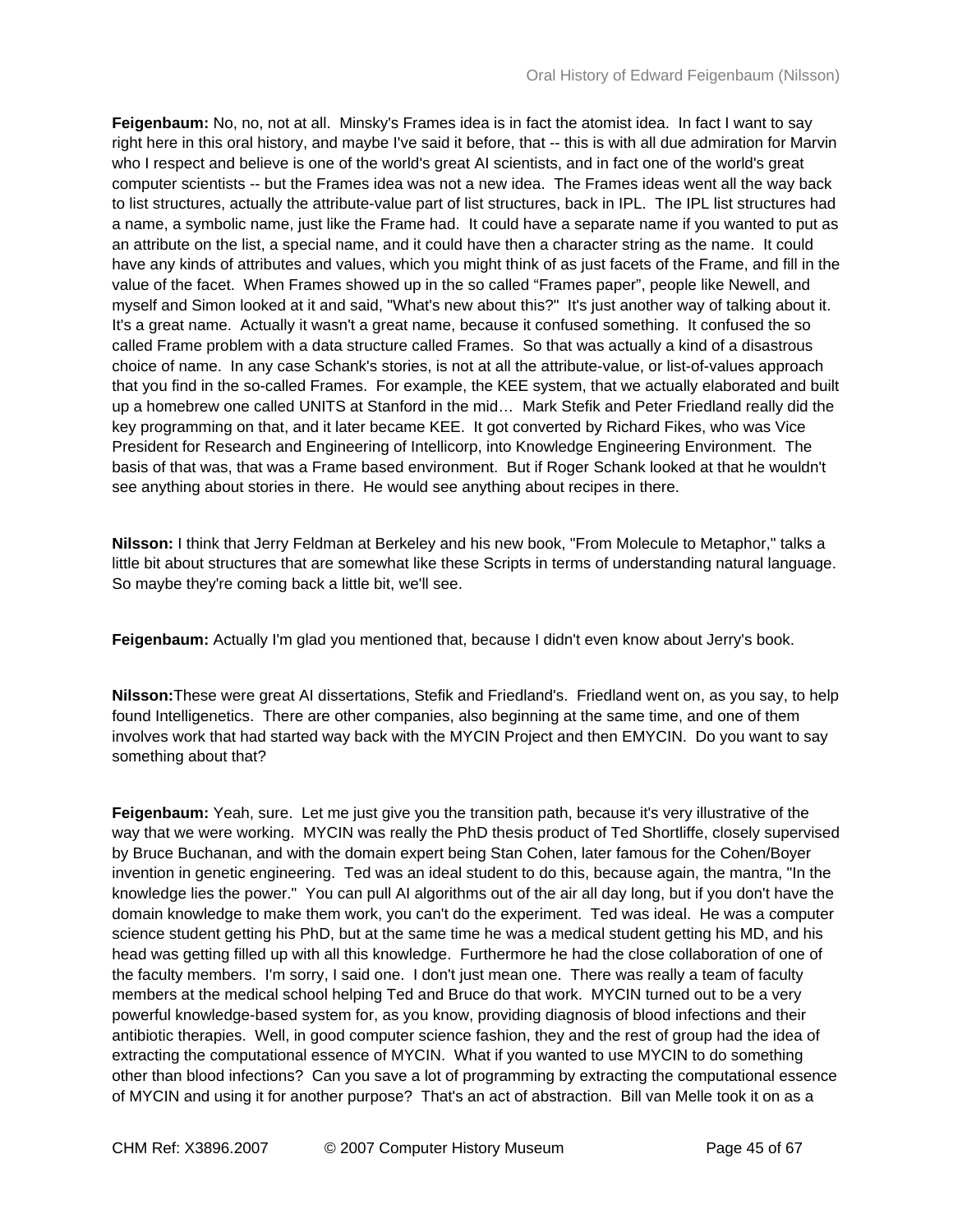PhD thesis. Very powerful idea. Bill came up with a thing called EMYCIN, which stood for Essential MYCIN, or Empty MYCIN. We never really decided which, but it was EMYCIN. I decided to do a very quick test, personally, of how powerful EMYCIN was. Penny Nii had just come back from Systems Control where she had been working on the HASP Project, and I had a colleague up at Pacific Medical Center in San Francisco -- the old Stanford Medical School -- I had from a colleague from one of these NIH panels that I was serving on, a review panel. We had talked quite a lot about the kind of work that I do, and I'd been consulting [with] him on looking for a problem. In fact the problem became Larry Fagan's thesis eventually, Ventilator Manager. That was the problem. Again, a very powerful application. It was another one of these induction problems, where the streams of data were data pouring from instruments in the intensive care unit, and the induction was, "What's the patient's situation now? Is the patient in trouble? Is the patient going to die, blah, blah, blah?" But anyway, another thing that my friend recommended was pulmonary disease diagnosis, and recommended an expert there, Bob Fallet. Penny and I made some trips up… Well, Bob came down to Stanford first, and we spent a very long afternoon and evening with pizza in the middle, or Chinese food, or something, doing the first knowledge acquisition pass at Bob Fallet for lung disease diagnosis based on instrument data from a machine called a Spirometer. Then subsequently Penny and I went up there every week for the next two or three weeks, culling more, pulling out more and more cases from his file, adding knowledge until the point that it looked like diminishing returns. At that point we had a very good pulmonary disease diagnosis… I'm sorry, we had a very good program for doing the diagnosis from the Spirometer data, and printing it out in an English language form next to the instrument.

**Nilsson:** So the knowledge was in rules that EMYCIN could use?

**Feigenbaum:** Yes, and we used EMYCIN. Hence within a month I personally had, Penny and I had, shown the EMYCIN concept to be valid and powerful. We didn't have to do much to it. We were able to feed some working information back to van Melle for his thesis. But basically it was the right idea.

**Nilsson:** So was van Melle's thesis involved with the pulmonary diagnosis?

**Feigenbaum:** No, no, no. That was just simply what Penny and I did with Bob Fallet. Melle's thesis was EMYCIN, the program. When the news about EMYCIN hit the world, lots of people wanted it. We began to send out, literally, hundreds of tape copies of EMYCIN, and EMYCIN manuals, working documents. It was almost a full time business of a secretary and of the SUMEX staff to ship out these tapes. Probably Ted or Bruce Buchanan have a list of all the people -- or maybe Tom Rindfleisch had a list -- of all the people we sent these to, but it was really large. Because everyone was beginning to get interested in expert systems, and this was a really simple way to get into it. Well, that looked like that was another commercial opportunity. Why keep SUMEX busy? Why keep a secretary at Stanford busy when a Silicon Valley company could develop that software, make it industrial strength, deal with the servicing of it, etc., etc.. So a software company was born called TeKnowledge, whose ostensible goal it was to basically migrate EMYCIN into the commercial domain, and make it industrial strength, and sell it and apply it. TeKnowledge, in fact, didn't go down that path exactly. It ran into a significant intellectual property dispute issue with the Stanford Office of Technology Licensing, and decided in the end to do what so many other companies have done, which is simply to reinvent it on their own, off campus. Not use EMYCIN, but do their own thing. It cost them a million dollars to replicate that piece of work. It was definitely not worth it. By the time that product came out Osborne was selling a modest variation of it for 99 bucks for to run on the early PCs or Osborne machines. There's no way you're going to make enough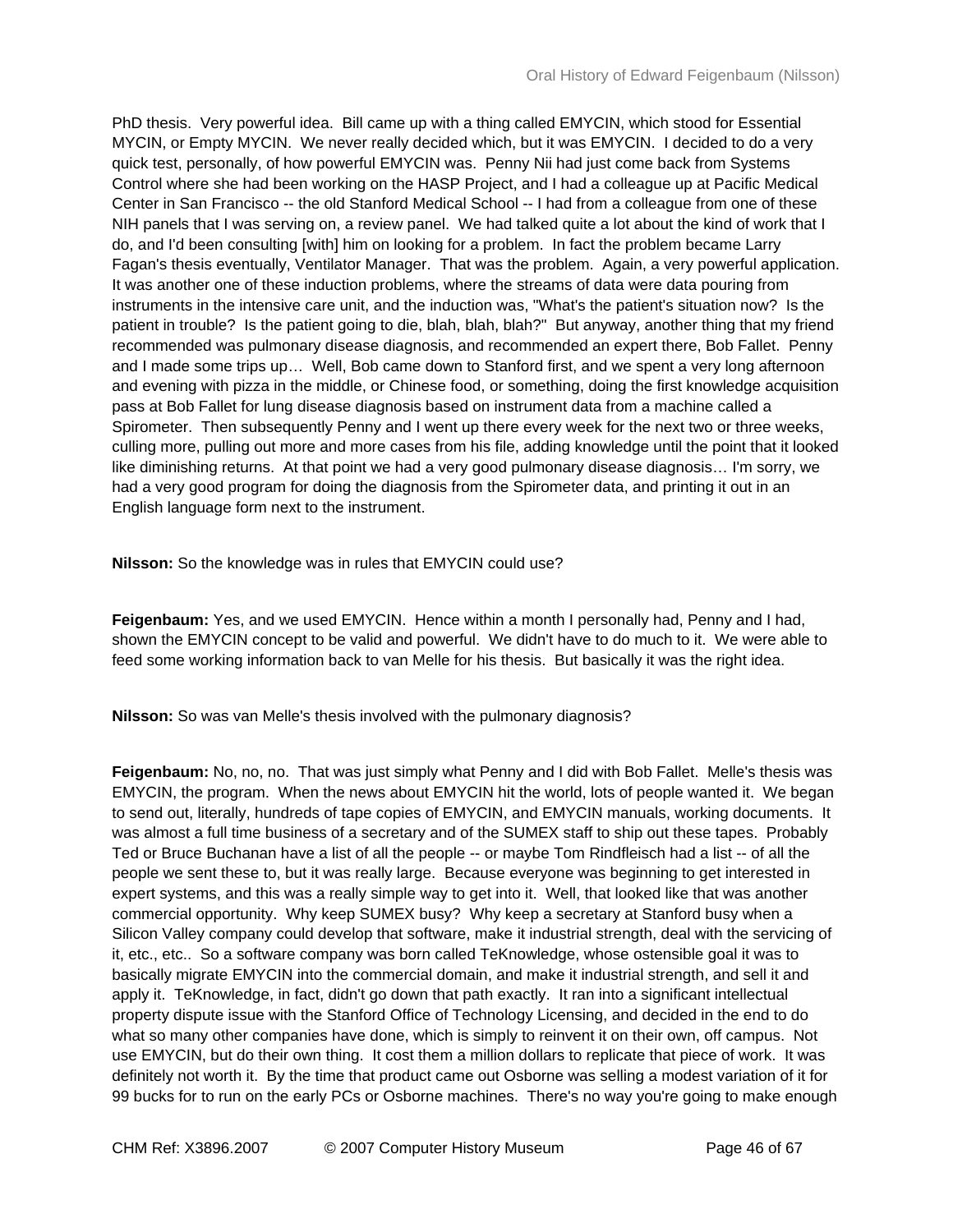money to recoup that investment. TeKnowledge, however, did have very large amounts of investment from industrial sponsors, and also many, many industrial contracts to do applied work based on that model.

**Nilsson:** So they helped other people build expert systems in-house?

**Feigenbaum:** Yes. Yes they did. They also did a constraint-satisfaction piece of software which apparently was the first. It was patented, and TeKnowledge won a patent dispute with another AI company, another one started by Stanford undergraduates. It came to a patent dispute, and TeKnowledge actually won that patent dispute in terms of building constraint-satisfaction systems similar to things like you find in the DEC program for manufacturing of mini-computers that was so well known at the time.

**Nilsson:** That was R1?

**Feigenbaum:** Well, R1 was a version of it. That was a Carnegie Mellon version of it, yeah.

**Nilsson:** Well, perhaps we'll quit here.

END OF TAPE 1

**Nilsson:** Ed, the companies that you talked about, namely IntelliGenetics, IntelliCorp, Techknowledge, can all be thought to have formed from this mother, SUMEX. Can you say a little bit about what SUMEX was?

**Feigenbaum:** Yes. SUMEX was… I can describe it as a computing facility, or I can describe it as a project. As a computing facility, it was the main DEC-equipment-oriented computing facility of the Heuristic Programming Project and, later, the Knowledge Systems Laboratory. As the project grew and changed its name to an umbrella name, SUMEX was its main computing facility. That's no different than the Stanford AI Lab having its own computing facility. We had one, except it had a separate name, because it was a separately funded project by the National Institutes of Health. It was funded as a national resource to assist computing in artificial intelligence, apply to medicine and biology. That's where the A-I-M comes in, Artificial Intelligence in Medicine. The SUMEX stands for Stanford University Medical Experimental System dash A-I-M, Artificial Intelligence in Medicine, AIM. AIM had its own steering committee, which regulated the national part of the resource dispersement. That committee had people on it, like Saul Amarel. It was chaired for a while, at least, by Don Lindberg, who, at the time, was collaborating with us and Amarel on expert systems in medicine from the University of Missouri. Now, of course, for the last 30 years or so, he's been director of the National Library of Medicine. A couple things about SUMEX. First of all, it was run by an absolutely superb first-rate computer science and technology person, Tom Rindfleisch. Later, Tom, because his information processing role was so excellent at the medical school, and so admired, he became the head librarian at the Lane Medical Library, even though he was not trained as a librarian. He was brought in to kind of modernize the Lane Library into the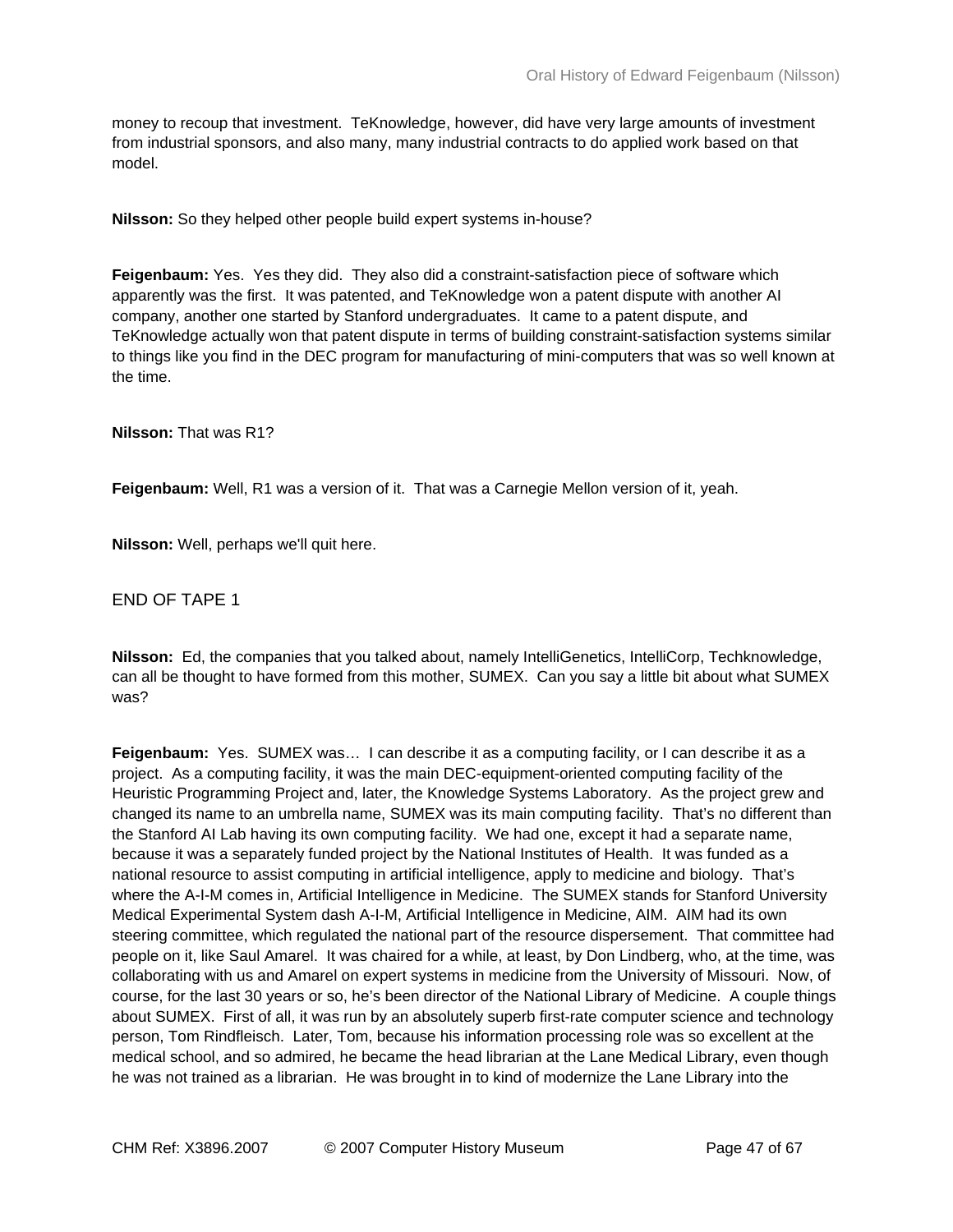information processing age. But that was after the SUMEX Project was no longer funded by NIH and basically went away.

**Nilsson:** So the funding of all of this research, then, shifted from DARPA to the National Institute of Health.

**Feigenbaum:** The funding for the Heuristic Programming Project was and has been all along very strongly funded by DARPA. But the computing facility that we use was funded by the NIH. And then DARPA did this nice thing -- Licklider did -- of allowing us to be on the ARPANET. SUMEX itself… You'll recall that the Stanford AI Lab people, in many of the things that have been written about them, are credited, correctly so, with being highly innovative in the computing facility they were running, for SAIL [Stanford Artificial Intellgence Laboratory]. Similarly, SUMEX was highly innovative. It had extraordinarily good people working for it, both in the development of software, in making sure that the service was firstrate. In those days, timesharing systems could be flaky, especially evolving timesharing systems, like the TENEX System, as it evolved -- DARPA paid for it and BB&N was working on it -- or Interlisp system. The people at SUMEX made sure that this was all done very reliably. But in addition, there were some remarkable contributions. Like, for example, we're sitting here in the Computer History Museum. If you walk down that hallway, you'll see a picture of Bill Yeager. Bill Yeager is credited as being the inventor of the router. That idea was essentially lifted from Stanford and Bill Yeager and SUMEX and the computer science department by the two people who founded CISCO. Then grew up the mythology that they had somehow invented it. Well, the historians here worked on the problem, and they didn't. Bill Yeager invented the router. Similar things happened in the context of SUMEX. So SUMEX is a real landmark in computing facilities.

**Nilsson:** Now, some other very important things happened about that time. And that, besides the companies, involves books that were written. You were involved in several of them. For example, The Handbook of AI, a very important set of volumes. Do you want to say some things about that?

**Feigenbaum:** Yeah, I think one should. I'm going to talk about The Handbook of AI. And then let me also mention the book called Fifth Generation. Did you have any other books in mind?

**Nilsson:** Well, there was Rise of the Expert Company.

**Feigenbaum:** Oh, yeah, okay. That's five years later. Okay. Let me talk about all three of them then. Somewhere in the early to mid-1970s, it occurred to me that essentially one had to change the scale by which AI was being practiced. It was being practiced up til that time by essentially a handful of people, who were usually graduates of Minsky at MIT or, occasionally one of McCarthy's graduate students, like Raj Reddy, who then went to Carnegie Mellon and graduated a few people, or Newell and Simon's students, like myself. And nurtured in a few places, like SRI. This was changing, gradually. We had Saul Amarel developing a reasonable capability at Rutgers University, and a few other places where AI was springing up. But I didn't see that as being… If we really ever wanted it to get to where we were going, namely the ultra-intelligent machine, the complete model of human information processing, or whatever grand vision we were going toward, we weren't going to get there in this piecemeal fashion. I was very encouraged by what was happening, but wanted to just push it. In effect, there was no sourcebook for everything that AI knew. Well, that was also true at the time of Diderot and his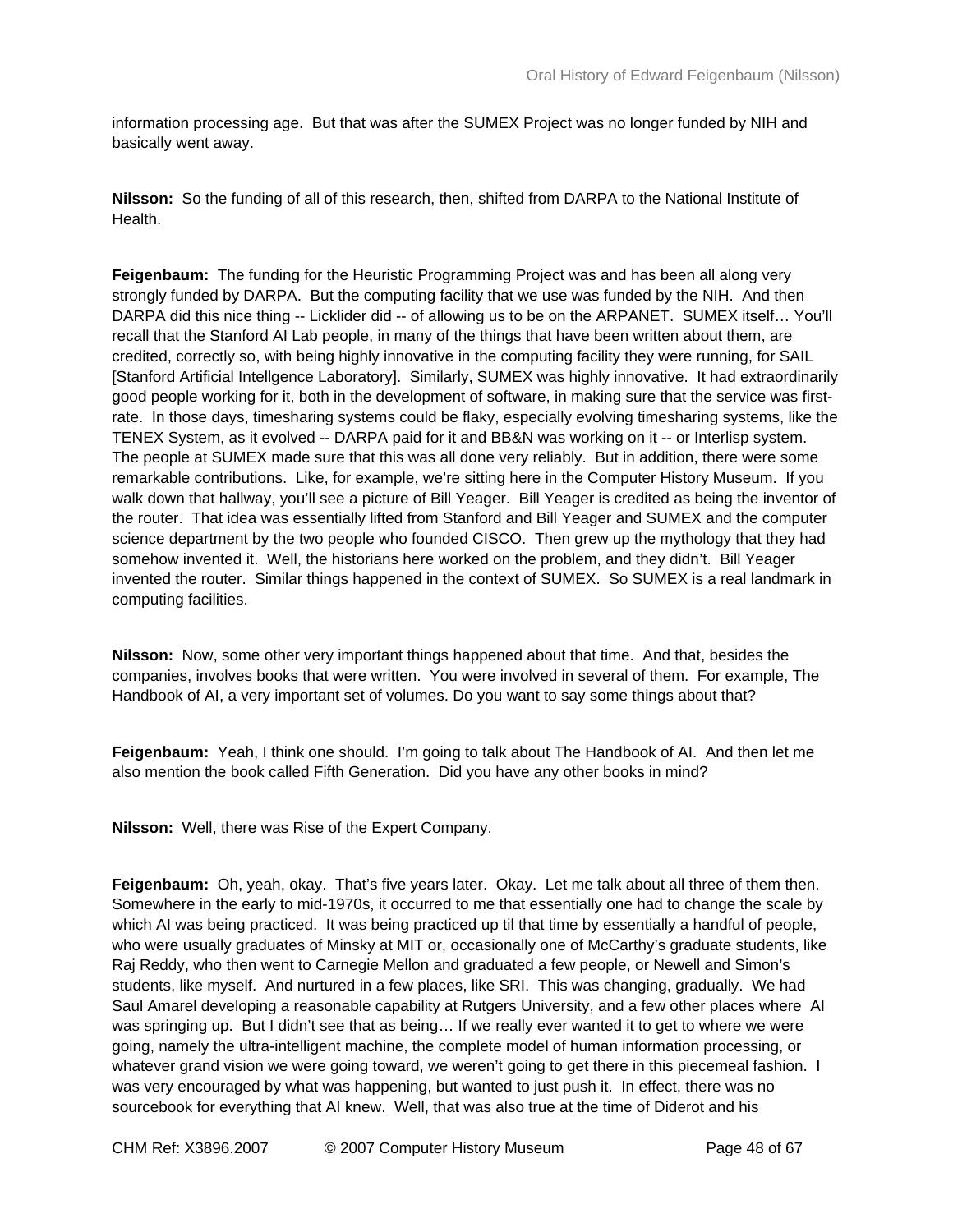encyclopedia. He wanted to get everything in there. And I wanted to get everything into one piece of work, which turned out to be The Handbook of Artificial Intelligence. It wasn't called The Encyclopedia of Artificial Intelligence. I think there are some reasons why "handbook" was a wrong choice of language. For example, Science Magazine would not review it because they never review handbooks, even though it really was an encyclopedia. The way to accomplish this was to harness very large amounts of the smartest talent around, which is Stanford graduate students, and set up a course in which they were reviewing the techniques and methods and history and accomplishments of AI for themselves. But the little packages that they would produce were packages which became chapters or sections of chapters of this enormous encyclopedia, the Handbook. The plan for that was laid out in an elaborate… Actually, it wasn't ad hoc. It was really laid out in advance. And that's not to say that the outline didn't change over time, because I'm sure it did. I'm sure there are versions of it. But it really was there. And it was, "Let's do this, and then let's do this, and then let's do this. Next year, we'll hold the same seminar and we're going to do this and this and this and this and this. And we'll hire some people in the summer, and they'll do this, this, this, this and this." To the extent that this needed funds, partly to hire people and partly because we wanted and benefited by the editing skill of Diane Kinerva, the best book editor I've ever seen; we hired her. All of that was paid for by the DARPA contract, which, like I said in the past, wasn't accounted for on a dollar-by-dollar basis for, "What are you contributing to the defense effort?" It was, "What are you contributing to science? And if it's good, we'll do it." That partly funded The Handbook of Artificial Intelligence infrastructure. And then, of course, probably the single most important person in the whole project and source of effort was Avron Barr, a very skilled writer. Really knew AI. Just excellent, in general, in organizing the literature and making it comprehensible to people. So, in a sense, I was the overall organizer and the editor of what Diane and Avron were doing with the student work. Eventually we did a three-volume work. It seemed like we weren't quite finished yet, because AI moves on. So we thought of a volume four. Unfortunately the kind of effort that organized volume three, I just couldn't bring myself to do. That was started in '76. Volume one, I think, was published in '81 and volume two and three in '82 and '83, somewhere around there. It was just overwhelming effort. So we didn't organize volume four, which was an attempt to bring the other ones up-to-date, in exactly that way. We organized it as chapters that people would write. For example, probably the single best piece on blackboard systems is Penny Nii's chapter in handbook four of The Handbook of AI. There are many other articles which were bringing fields up-to-date. For that one, Avron and I recruited help. And that was Paul Cohen, who was a Ph.D. student at the time, and was willing to help us, and did a wonderful job in organizing those chapters. Now, The Handbook of AI had an enormous influence. It was everywhere. It was on the Library of Science Book List. It was one of those things you would get as a freebie if you joined the Library of Science Book List. You could order that as your set of volumes that you would get for free. It sold a lot of copies. It contributed a lot of royalties. The royalty income fed back, in large measure, to the Heuristic Programming Project to fund more research. It seemed, from what I have heard from others, who have come to me over the years, it made a big difference in people's decision as to whether to go into the field or not. Now, they had something they could read. It was aimed for them. It was aimed at the Scientific American reader, not at the AI jargon audience. And they could think about AI.

**Nilsson:** It's still a valuable source to find out about what some of the programs and ideas were during those years.

**Feigenbaum:** So let me talk about The Fifth Generation. The community of potential practitioners was not the only community that needed to be reached. There is a much larger community of people out in the world who are generally interested in science, technology and its effect on society. For example, that community includes some, but not all, senators in the U.S. Senate, or Representatives, or members of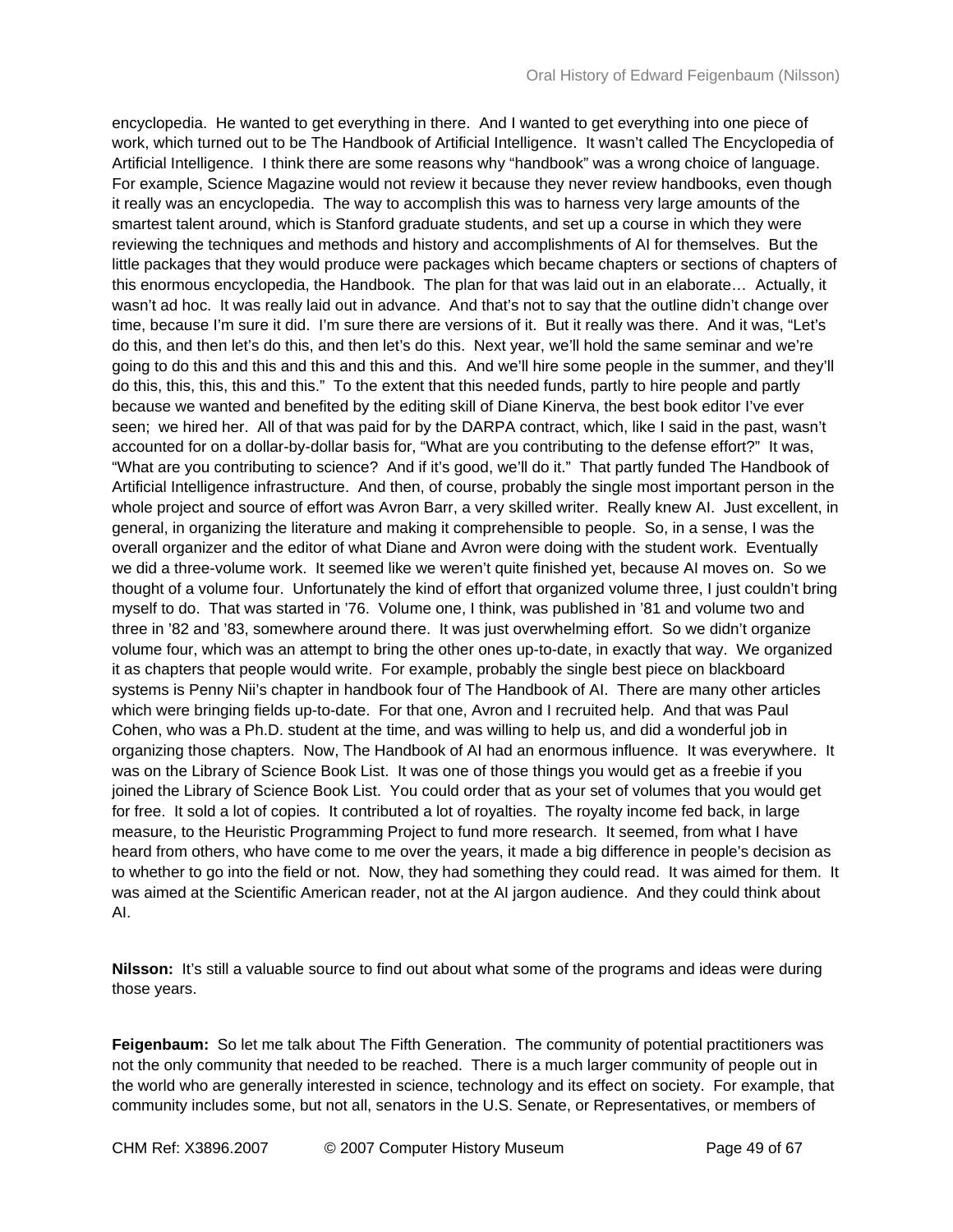the executive branch who would have to fund either research or development or education in artificial intelligence. And a much broader community of influence outside of Washington. A New York audience. A broadly-spread industrial audience. That particular audience was quite interested, at the time, in the surge of Japan into the world's arena of technology and business. Just about that time, the Japanese organized a project to essentially do the knowledge-based systems portion of the AI enterprise, but do it in a style different from the style that we were accustomed to in this country. For one thing, they wanted to do it in the "I-am-not-LISP style". Because they had been kind of faulted in the past for being imitators, in this case, they weren't going to be imitators. So they chose Prolog, because it was European and they didn't care if they imitated Europeans. But they were going to do Prolog. They were going to do it as a machine language. Instead of having the normal machine language, you would have Prolog as the… or, at least, a layer from which it was very easy to compile ordinary Prolog into that layer. In addition, in order to get consensus in Japan for such a large expenditure, namely of about \$1 billion at the time -- and that was a lot of money for 1980, 1981 -- they were going to include parallel computing in their initiative. So that the Prolog machine would indeed be built out of parallel computational elements. They decided to do it in a new style with the creation of a special laboratory for this project, rather than farming the funds out to companies, as had been done with other national projects. And it was under the direction of a person who was a very quiet but charismatic leader, namely Dr. Fuchi of one of the government laboratories, ETL. I saw that plan early, because by that time I had been in contact with Japanese quite a lot. I saw that plan early and decided, "That is really an interesting plan, and that is worthy of note. Let's write about that plan. Let's write about the Japanese intentions to essentially close the gap with Americans in computation. And let's do it in a way that talks about our own effort, talks about the successes of the DARPA Program, the network, and AI in general, and so on." Well, I had been delivering lots of lectures about this. It was a time of many, many lectures, going around the country. It ended up being far too many lectures. My doctor, at one point, told me to stop traveling so much, it was hurting my health. But I was able to sit down with a friend of mine, a person whose writing I respect a great deal, very old friend of mine, Pamela McCorduck. Pamela had written a great book on AI, early AI history, called Machines Who Think, now in its 25<sup>th</sup> anniversary edition. I was able to convince Pamela to be a coauthor, be the writer of this book, sit down and listen to me give these lectures to her, and then let's have lots of conversation about it. Pamela and I spent dozens, maybe hundreds, of hours together, she listening, writing down stuff, asking questions, being a knowledge engineer, bringing the human element into the picture, which of course I, as an AI techie, would tend to disregard. But she would make sure it's there, and satisfying the key thing about about stories. I remember reading, somewhere, someone saying, "You know, it's okay to be wrong as long as you're not boring." Pamela ensured that we weren't boring, and she really made it an interesting book.

## **Nilsson:** Sold a lot of copies, right?

**Feigenbaum:** It sold a ton of copies. By the time it was finished with its authorized and unauthorized translations around the world, it was about 500,000 copies, which is very big. Even books like this that sell 25,000 are thought to be pretty big sellers. It was in hardback. It was in paperback. It was in translations in many different languages, including the Chinese, who translated it without authorization and then just distributed it widely.

**Nilsson:** So it got into many languages.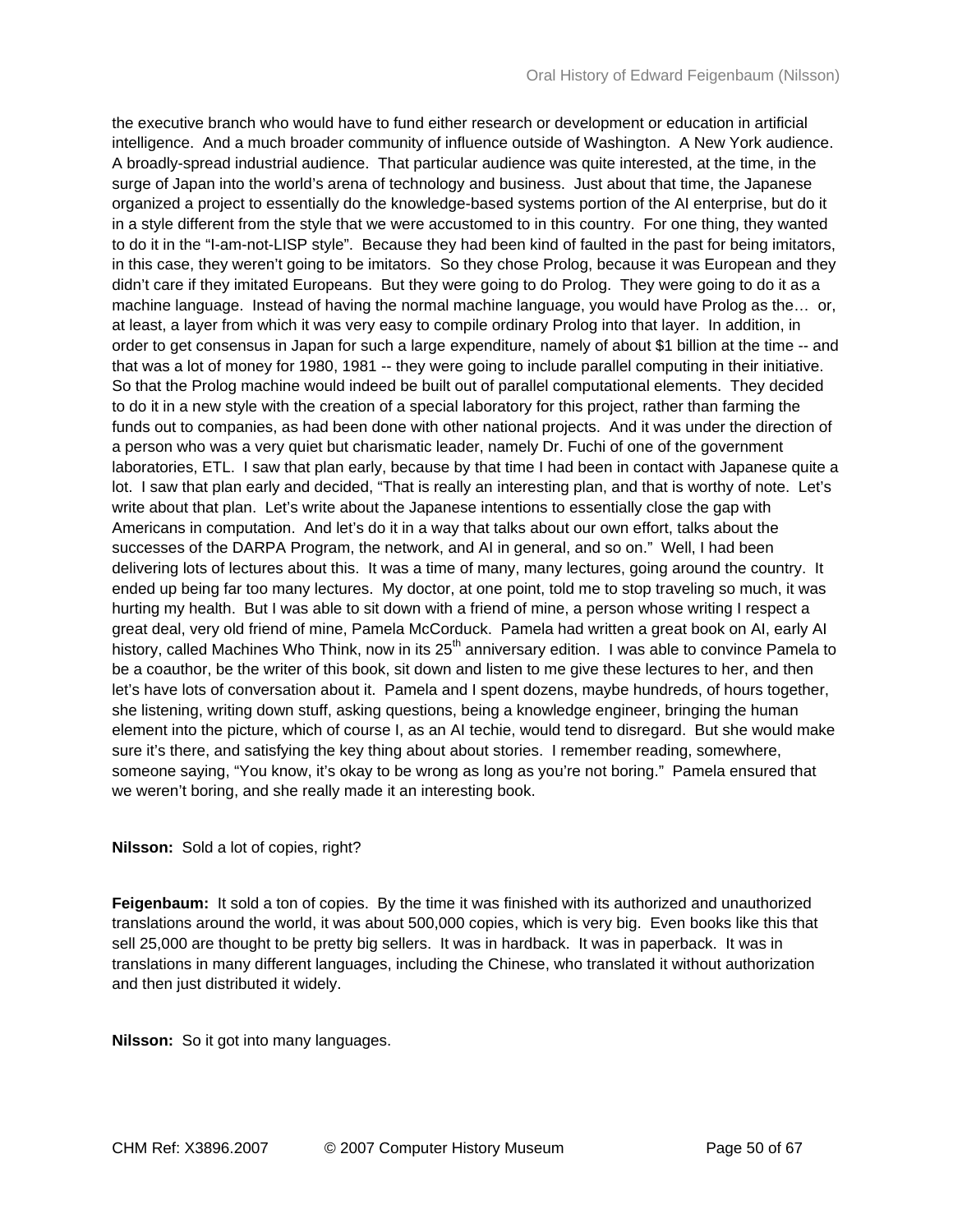**Feigenbaum:** Yeah. So that really caught people's attention. I had visits from… For example, Senator Bingaman, of New Mexico, and his staff came to talk to me about what are the issues, what could be done, were the Japanese a real problem in this, was the U.S. falling behind. I can't take credit for the entire current of activity. But there was a current that resulted in the formation of an inter-company industry consortium called MCC, in Austin, Texas, led by former Admiral Bobby Inman, to push the United States ahead in various areas of technology. And it had an excellent AI group, started by Woody Bledsoe of the University of Texas and including Doug Lenat, who eventually, when MCC folded, he eventually spun off his own company to do what he was doing there.

**Nilsson:** You think it had an influence also in helping Bob Kahn get the so-called Strategic Computing Program started at DARPA?

**Feigenbaum:** It had a huge influence in that. It got congressional staffs behind that. I can't express enough admiration for Bob Kahn's plan, his strategic plan, called Strategic Computing, a DARPA plan which, even today, is regarded as a model of a DARPA planning activity. It included applied AI, that is, more expert systems aimed at the military context. It included research in knowledge representation and advanced methods in knowledge-based processing. But it also included lots of work in parallel computing, which was also a theme of the time, not started necessarily by the Japanese Gordon Bell started a company called Encore, which was a multiprocessor computing company. And there were several others, Stardent-- Ardent, Stardent, after the merger. Bob's program included all of that. There's a very interesting book by a historian on the Strategic Computing Project, which I think does not do justice to the deep insights of Bob's plan. I think that book was written by a historian with an agenda. The agenda was to show that Bob Kahn was really satisfying the needs of his friends in various portions of the DARPA community, and not seeing the vision. But The Fifth Generation book definitely helped sell that project. So expert systems kept tumbling out of companies, out of laboratories, in medicine, in engineering and so on. In 1987, your friend and mine, Peter Hart, one of the early pioneers of AI, came to my office and said, "Ed, you need to do a book similar to the book that Peters had done out of the Stanford Business School," which was a collection of tales of excellence in business. Do you remember the name of the book, Tom Peter's book? It was a huge bestseller, but it was a series of case studies of excellence in businesses. Peter said, "How about doing a series of case studies of excellence in expert systems?"

**Nilsson:** In business.

**Feigenbaum:** Yeah. I took Peter seriously and got going on that. I had the help, again, of Pamela McCorduck. In this particular instance, I got the help of Penny Nii also to help me do interviews. We had so many interviews to do that I and Penny did a lot of them. Pamela did some of them. Pamela did, again, a great deal of the write-up. And that was the book The Rise of the Expert Company. The only thing wrong with that book… That was a excellent book. The only thing wrong with it was its title. I think that's a pretty dumb title, The Rise of the Expert Company. It sounds something like The Rise of the Third Reich, or something like that. I think we could've done way better on a catchy title.

**Nilsson:** What was the book about?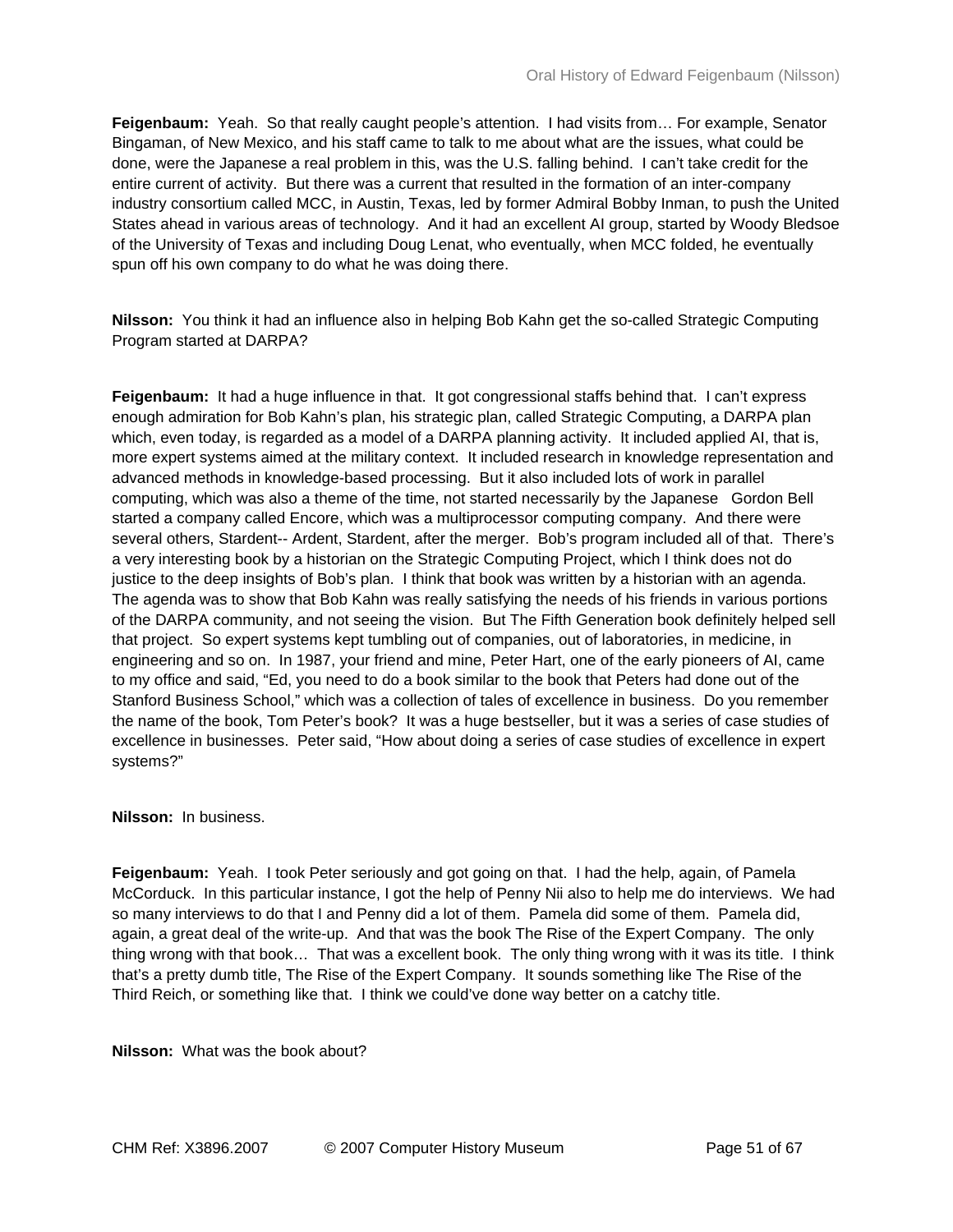**Feigenbaum:** What we did was find great stories of companies that had been applying AI. For example, the IBM effort to apply expert systems. The whole program at IBM was led by Herb Shore, and by the IBM management who were fully behind it. They actually had an expert system center, on Page Mill Road, in Palo Alto. That was one of the stories. DEC's story of configuration, configuring computers, minicomputers, was another one of the stories. DuPont's different approach, led by Ed Mauler, a DuPont chemist. Mauler had the idea that you didn't really need \$10,000 pieces of software and \$10,000 minicomputers. What you needed was smaller pieces of software and personal computers and make the individuals in the company their own knowledge engineer. They didn't need a knowledge engineer. They're smart enough to be their own knowledge engineer. Give them the right tools. Give them a little bit of training. That was the Mauler story. We also had a terrific chapter there, chapter three, which is the best summary, in a concise way, of what is an expert system. That's the chapter you would hand out to people if they just wanted to know. That's kind of a Scientific American article on what is an expert system.

**Nilsson:** Now, do you think that a book like that, talking about how expertise and ability to marshall expertise in companies, and how it should be done, contributed to the demise of expert systems companies who would sell expert systems? Now the companies themselves could imagine that they could build their own expert systems, and it got diffused way into the companies. In a way, that made it look as though you don't need to have an AI company doing this for you. You could do it right in the company.

**Feigenbaum:** Well, there's some truth in that, and the Mauler story that I told you about is a good example of that. But there was still major, major applications of big size, that needed teams of people who were skilled at the art. There are several reasons why the expert systems companies didn't survive. I can give you some reasons that relate to companies that I helped to found. I can't, in fact, give you a reason why Peter Hart's company didn't succeed. Nothing could've been run better than Peter's company, and the product was superb. I can't explain why that company didn't succeed. But I know why some things, like, for example, Teknowledge…. There was pressure to bring in a CEO early on. The CEO was a very good CEO for starting the company, for getting it going, organizing a team. Well, we had the team, actually. We had 20 founders. A large number of them left the HPP and just went to work for Teknowledge. We even got people from SRI and other places. Like, from the Prospector Project, I think Georgia Sutherland came over to work at Teknowledge. But the person who was able to raise the money wasn't a very good company builder. Therefore, the company really was mismanaged and basically went down the tubes. Spent too much money on things that they shouldn't have spent too much money on. IntelliCorp, which was the morphing of IntelliGenetics, had a very excellent applications group under John Koontz. You know John. He's one of our former students at the Heuristic Programming Project. But the company had in mind a productization strategy, rather than a system building strategy, because it was, quote, "well-known," unquote, to business people, who were the managers that we brought in, that you made a lot of money on product. You didn't make a lot of money on services. That turns out to be incidentally quite a big fiction. But at that time, it was strongly believed. So IntelliCorp turned down the gain on helping people who had big problems to solve. And they turned up the gain on spending money on productization. Well, the products just didn't sell. As soon as the R&D groups got finished with the products, learning how you do this, they would re-implement things in more conventional languages. Partly because their IT people, so-called information systems people, the much feared and dreaded information systems people in large companies, insisted that they get out of LISP and they get into more conventional things.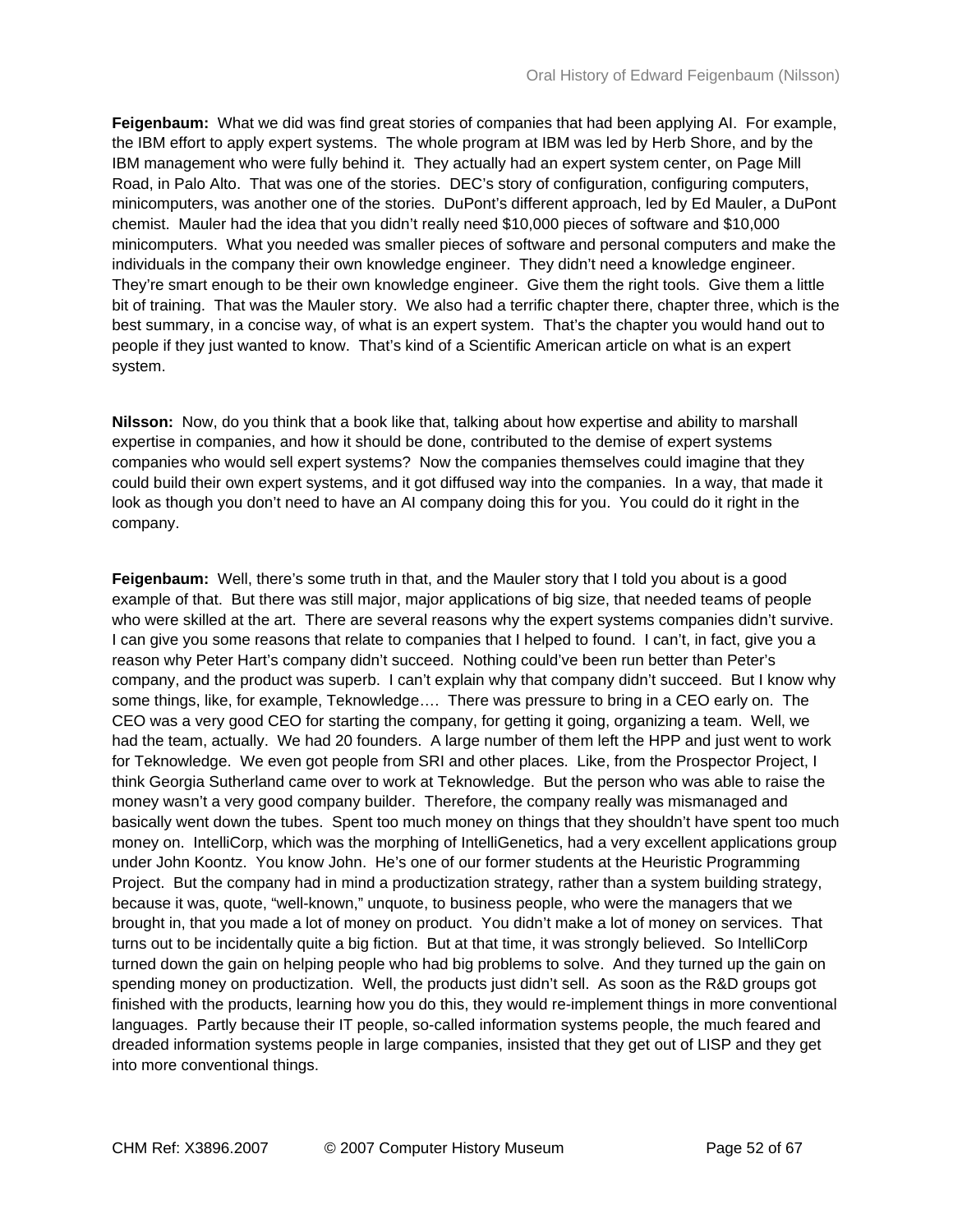**Nilsson:** Then the personal computer came along, and a lot of these things did not need big computers. It needed big software packages. Well, right around that time also, Ed, I forgot exactly the year, you were a co-recipient of ACM's prestigious Turing Award. Can you say anything about that, and maybe a little bit about some of the things you said in your Turing Award speech?

**Feigenbaum:** Actually, we're now moving from the '80s into the '90s. The Turing Award was a 1994 award, which was actually granted in a ceremony in 1995 and was joint with Raj Reddy at Carnegie Mellon. The award citation was oriented toward applications of artificial intelligence, which is an interesting thing in itself I'd like to come back to at the end of saying something about the speech. The speech, of course, is published, well, it's online anyway. Anyone can get it on the web, and it's in the communications of the ACM. So there's no need to go into great detail about it. I just want to say two things about it. I wanted to highlight a theme that I thought was broadly applicable over the entire space of AI applications. Maybe, to use Roger Schank's kind of terminology, it's one of AI's great stories. I mean, it's a story we tell, not a story of accomplishment. It's a story we tell of what we're doing. It has to do with a thing called the What-How Spectrum. Those of us who are old enough, all started out at the "how" end of the spectrum. The first things I programmed were 005, space, 0100 -- for cell 100 -- 0105, for jump to cell 105. 005 might've been "clear and add into the accumulator". That's the ultimate "how". That's the "how" that the logic circuits in the computer understand. Well, we quickly moved away from that to things like, "Well, you don't really want 005. You want CLA for clear and add." And then we quickly moved -- not so quickly -- but by 1956 and '57, we had moved away from that to writing algebraic expressions. We computer scientists had started to write algebraic expressions for the ordinary computational things. That was Fortran, and Perlis' IT compiler, and several others. In AI, of course, the IPLs started to do the same thing. Then LISP carried it to a beautiful conclusion for symbolic expressions. We were moving away from the "how" end of the spectrum toward the "what is it you want to do" end of the spectrum. Now, a Fortran algebraic expression is not exactly what it is you want to do in mathematics, but it's a lot closer. It uses the same terminology. It uses the same mental framework. And you can kind of understand why you're doing algebra. Then a computer program, called a compiler, translates that expression into how it shall be done, step-by-step, by a computer. Well, AI is really a series of steps toward the "what" end of the spectrum. The ideal AI program is one that accepts a user's goals in the context of a user's workspace, needs, understanding the various dimensions of user habits, and does a kind of super-compilation, which you and I would call problem solving, to figure out how to translate from user goals all the way down into how it is the computer should carry that out. That would be the ideal AI program. In fact, we're not all that far away from that. It happens we're doing this lecture - - for those of you who are watching it way in the future -- we're doing it in 2007. Recently I went over to SRI, where they gave me a demo of an integrated AI system that they have called POW for office assistant tasks. It's amazing. I mean, it's remarkable how much of user needs and user understanding one can carry out and infer, even today. To bring this long story about the Turing Award to a conclusion, at the time that I wrote this -- remember, it was a '94 award but it was awarded in '95, when I had to give my speech. I was chief scientist of the U.S. Air Force at the time. I was deeply concerned with the problems of software and software development, because that's really what I was hired to do as chief scientist of the air force. We can get into that more in another question. But anyway, what I did was try to apply the What-How spectrum to the idea of more automatic program development. Now, this is not new for A.I. In 1970, we started to have meetings with Bob Alsar [ph?] and Cordell Green and lots of other people on automatic programming. Then Cordell started a company called Kestrel Institute, whose goal was to do automatic programming. Bob Alsar had a long series of projects at ISI, on that. But we never really got that far. We never really got to the point of expressing what it is we would like a system to do for us, and having the program do the reasoning that builds the system. So my talk was oriented toward, "Here's the concept. Let's do it more for software."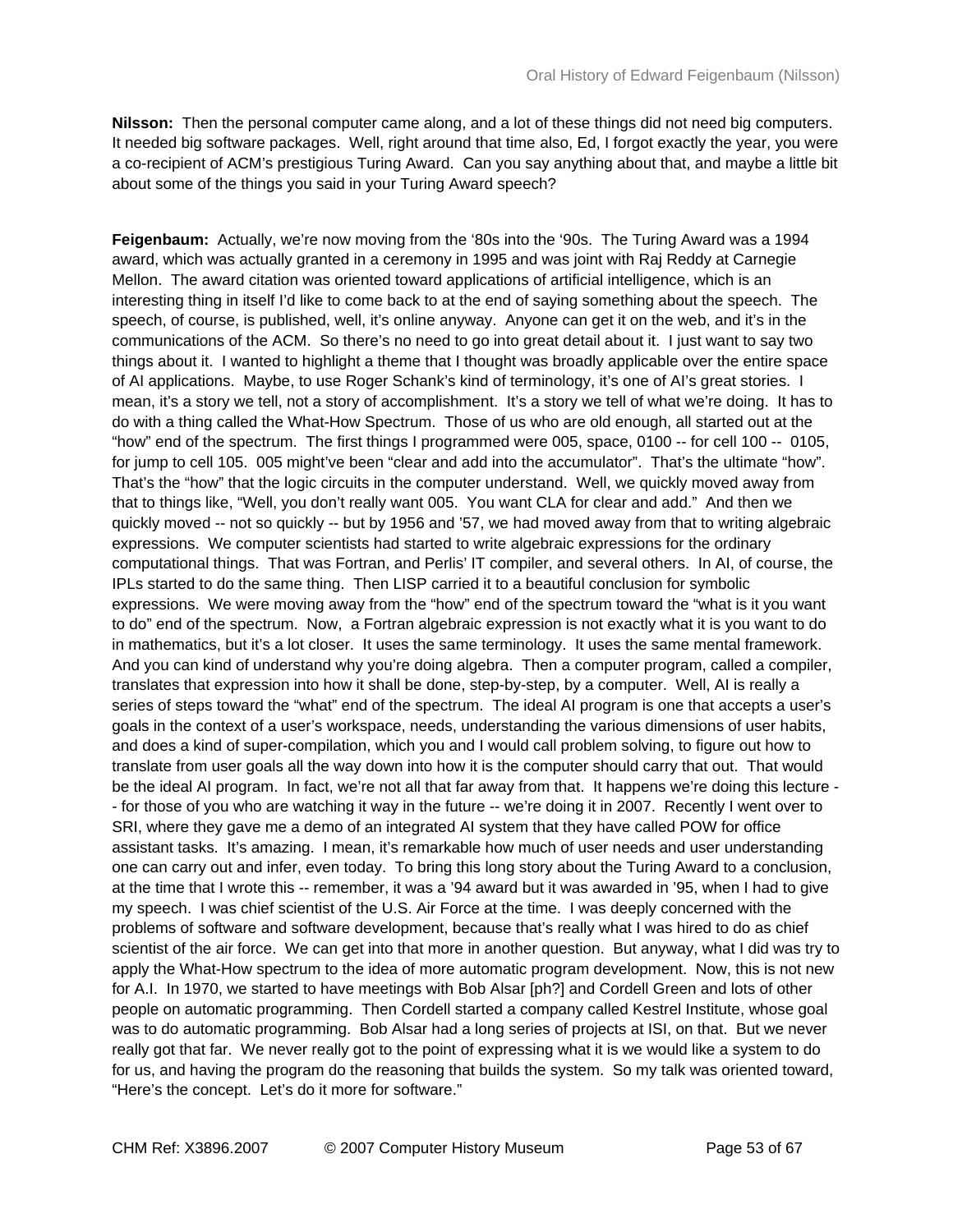**Nilsson:** Perhaps before the end of the '80s, as you were doing this, coming off of the work that led to these companies and the HPP, you got interested in parallel computing. Do you want to take a minute or two to talk a little bit about that?

**Feigenbaum:** Yeah, I would like to talk about it, and I have a feeling that we better delay for a moment.

## END OF TAPE 2

**Nilsson:** So, Ed, you had some work toward the late '80s, I think, about parallelizing Blackboards, and you developed an interest in parallel computing. Let's talk a bit about that.

**Feigenbaum:** The thoughts about parallelization was initially a technology push. It originated in our lab in 1976. I believe it was roughly '76, let's say plus or minus a year, but it's easily checked in my archives, under the code… the keyword would be HYDRA. Now HYDRA was a term which was used in other universities, computer science departments, for different things. Other machines were HYDRAs. But in any case, our idea was a HYDRA which would be a multi-headed, multi-processor machine. The technology push was Lederberg and I saw that these Intel chips that were being produced around 1976 were no longer toys. They were significant machines and by Moore's Law they were going to become more significant. We began to ask the question, "Well, what would happen if we had a computer organization of that sort?" Remember we're existing now in 1976 in an era in which we were time-slicing a relatively small machine: at that time, I believe, it was just a PDP-10 and then later a DEC-20. So we're not getting a lot of computing in timesharing. So the idea of getting a boost by parallelization of these inexpensive but more and more capable devices seemed attractive. Okay, that's step one. But nothing happened. We just coasted along doing what we needed to do. Nothing seemed to be demanding it of us at the moment. We seemed to have sufficient computing to do what we needed to do. Then came the plan for the Japanese Fifth Generation Project that said they were going to view parallelization as a goal. It basically was going to be AI and parallelization together. We thought to ourselves, gee, you know, we've been thinking those ideas for five years now. This is HYDRA. Maybe we ought to be interested in that. But just at the time we had had some successes, quite a run of success, with the Blackboard model. And the Blackboard model was intrinsically parallelizable, the so called knowledge sources. I won't go into them here in this interview, but anyone who wants to go back to, let's say, Volume 4 of the Handbook of AI, look up Penny Nii's article, or her AI Magazine articles on it, will see that the knowledge sources are essentially a parallelization concept.

**Nilsson:** She thought of them as running asynchronously.

**Feigenbaum:** That's right.

**Nilsson:** All writing independently of each other, and reacting to what others wrote.

**Feigenbaum:** Exactly right. And the only question that in fact came up later as a technical question was, do we centralize the Blackboard? That is, do we literally have a Blackboard centralized where everyone writes, or do we distribute the Blackboard to all the processors? Again nothing happened, until Bob Kahn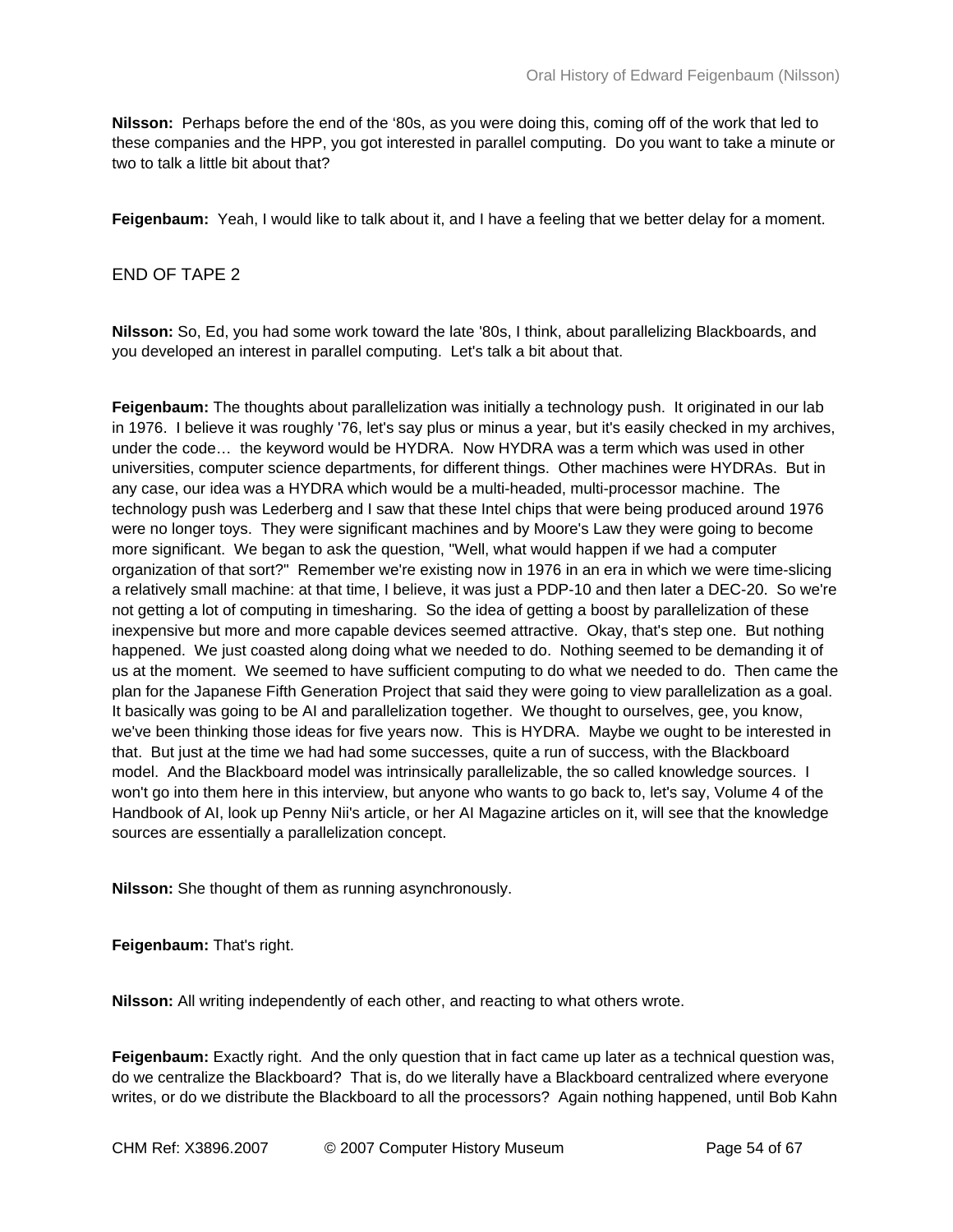structured his Strategic Computing Program, which essentially encouraged -- both allowed and encouraged -- AI to be merged with parallel architectures, structures. So we put in a proposal of that sort, and that proposal was funded. We were enabled to do this kind of work, and I just want to make a few quick comments about it. Being enabled to do the work is not the same as having the human resources to do it. In order to get the human resources to do it we found an industrial affiliates company, namely Digital Equipment Corporation, that was interested both in AI, because they had had a success in the AI, in the expert system area, and they were interested in parallel computation. And they provided us with a computer architect. His name is Bruce Delagi. Bruce did a wonderful job, stayed with us for many years until the project ended, and then he worked either for DEC or someone else in Silicon Valley after that. First of all we developed two different models, in our usual experimental way. One is not good enough. Look at other alternatives. We developed two different ones, CAGE which stood for Concurrent AGE. That's pretty obvious. That's the AGE System moved into a parallelization structure mode. Then there was another one called POLIGON, which dealt with distributive Blackboards, and a set of other techniques. Many papers have been published on CAGE and POLIGON, so it's not appropriate to go into it here. But I do want to say that several things. First of all, except for Bruce Delagi, we were all software people. I've never done a hardware thing in my life, other than plugging cables together in my hi-fi system. I'm a real software guy, and so are all the other people. My decision was, no way we're going to touch hardware. This is going to be software simulation parallel computer research. Then we can make lots of changes fast, big changes fast, without worrying about the expense of building all these machines, which I didn't know how to do anyway. Well, turns out that is one of those big mistakes you make. Not that I could have done it, but the world, the community of people who were interested in parallelization, simply did not respect software models of parallelization. They were absolutely insistent that you build hard things, like John Hennessy was doing, like Anoop Gupta was doing in our Computer Systems Lab. They had to be things you could see and touch. That was what a parallel computer was. It wasn't a computer simulation of a parallel computer. So we lacked credibility. Even though the ideas were quite successful, and we applied them to some hard problems that were actually, believe it or not, militarily related problems. It happened that we knew some of those that we could sanitize. And the results were excellent. They were excellent, but they were only excellent in software simulation, and who trusts those software guys? They could be manipulating those numbers, you know, who knows? Anyway, that's number one problem. Number two problem is, Moore's Law didn't go away, and Moore's Law meant that every, roughly speaking, every three years you were getting a factor of ten out of normal computing. And wow, that's a lot. That's like every three years you're getting ten more computers, and we were only working on a low degree of multiprocessor parallelism. What role did multiprocessors have when Moore's Law is chugging along? And that particular phenomenon is the one that killed all these multiprocessor companies like Encore, Ardent, Stardent, whatever. They never made it into the big time. Now, final point about all this is a long term vision issue. Or to put it another way, why DARPA, or somebody else ought to be funding long range research. Thank you, Bob Kahn, for thinking about long range research. It turns out that now we are running out of Moore's Law. Now you see the appearance of multicore computers. Like Apple, common is two core, and they're introducing four core computers, and maybe next year six core computers. And the PC world already has its six or eight core computers. Well, now you're talking! Now these are the numbers that we were experimenting with. Now you can do software that would exploit what is common in the computing world. How many years are we into this? We started that parallel computing research in 1985, roughly speaking, getting the money from DARPA. We're now 20 plus years into it, and now we need to dig out those CAGE and POLIGON papers and reimplement that stuff. That is the right stuff.

**Nilsson:** I hope somebody will do that. Now, right about that time, I think it was in 1986, you were elected to the National Academy of Engineering. Do you want to say something about what the citation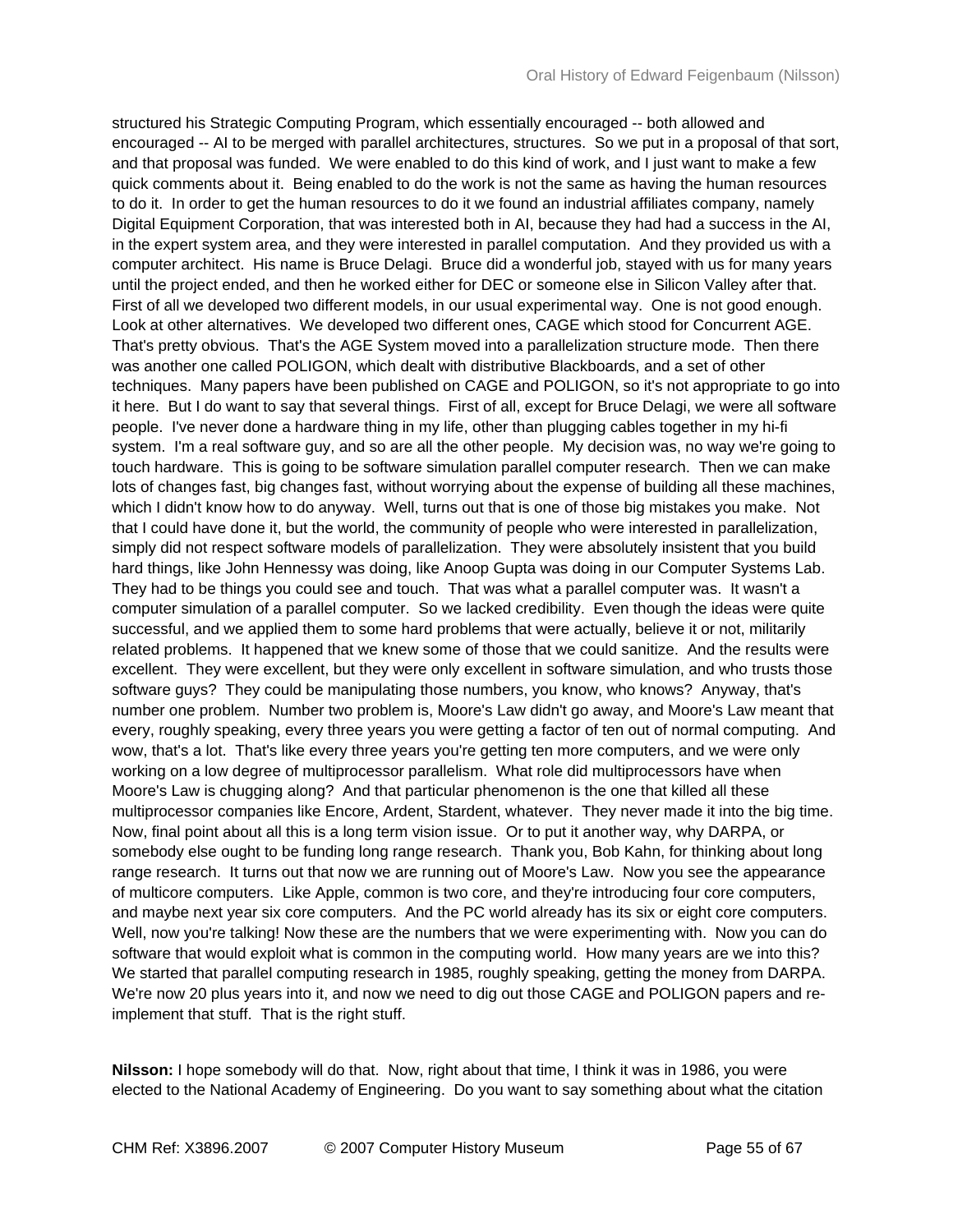was ,the reason that you were elected? Did that summarize some of the work that you had done up to that time?

**Feigenbaum:** Nils, to be honest with you I don't remember. Do you happen to have it there?

## **Nilsson:** No.

**Feigenbaum:** Anyway, I don't remember and that's something we'll put into the transcript. I just don't remember. I can give you though a feeling behind it. I mentioned that the Turing Award Citation had to do with applied AI. When I got started on this in the early work that we talked about last time -- starting in 1962 with what I wrote about inductive inference and then formulating a problem area to work in, and collaborating with Lederberg, and hiring Buchanan-- we had absolutely no idea that we were working on applied AI. We were putting together a sandbox in which we could experiment with these inductive processes. Then it turned out, yes, we had stumbled on a mother-lode. If you got the knowledge out of the experts, and put them to work with these AI methods, indeed these became useful from an applications point of view. We did so many of them that eventually I got known as a person who did applications. However, I tried to keep in mind all the time, throughout the years and decades that we were not an application shop. That we were always on a vector toward something bigger in AI. It's great if the applications come off of there, and I love useful things, and at the very heart of me I'm an engineer. I have to admit that. Being in the National Academy of Engineering is a much more valid thing than my being in the National Academy of Science, because I feel like an engineer who builds things. I'm glad to have these applications, but that wasn't the main route that I felt I was on.

**Nilsson:** Now, there were a couple of other activities that you were involved in, in the '90s. One was that you visited the Stanford campus in Kyoto and taught courses there. Another you became, as you mentioned a little bit earlier, Chief Scientist of the Air Force. So let's say a little bit about each of those two activities.

**Feigenbaum:** Okay. Let me slide into that by talking a little bit about the period of, roughly speaking, 1990, late '80s and 1990. By that period of time the head of steam that we had built up over parallel computing was kind of spent, and it was necessary to both renew the DARPA application for more research in parallel computing, and invent some new ideas. By that time I really didn't feel like doing that any more. I just didn't feel like. Okay, I had done parallel computing, it seemed like a good idea at the time and then it didn't seem like such a good idea by 1989 or so. I didn't want to write that DARPA proposal nor even think of new ideas for it. That's number one. Number two is, I had run out of gas on writing DARPA proposals. There's a time when that's appropriate, and a time when you've had enough of it in your life, and you just don't want to do it anymore. So I told the group, "Hey group, most of you are highly prestigious senior scientists in your own right. Write the proposals for what you want to do, and I'll be the PI for them, but I don't want to write those proposals." Well, within one year I had lost Harold Brown to go to Hewlett Packard -- HP Labs -- because he didn't want to write any proposals. Within two years I had lost Penny Nii, because she didn't want to write any proposals. Barbara Hayes-Roth did stick around writing proposals, and she did, in fact, do several interesting things thereafter. But what it amounts to is that with this lack of sustained funding the lab was kind of falling apart. This team effort was falling apart. Plus the fact that we had been collaborating with, and later hired, Rich Fikes to continue the Knowledge Systems Lab in his own image, that is, along the path that he wanted to lead it,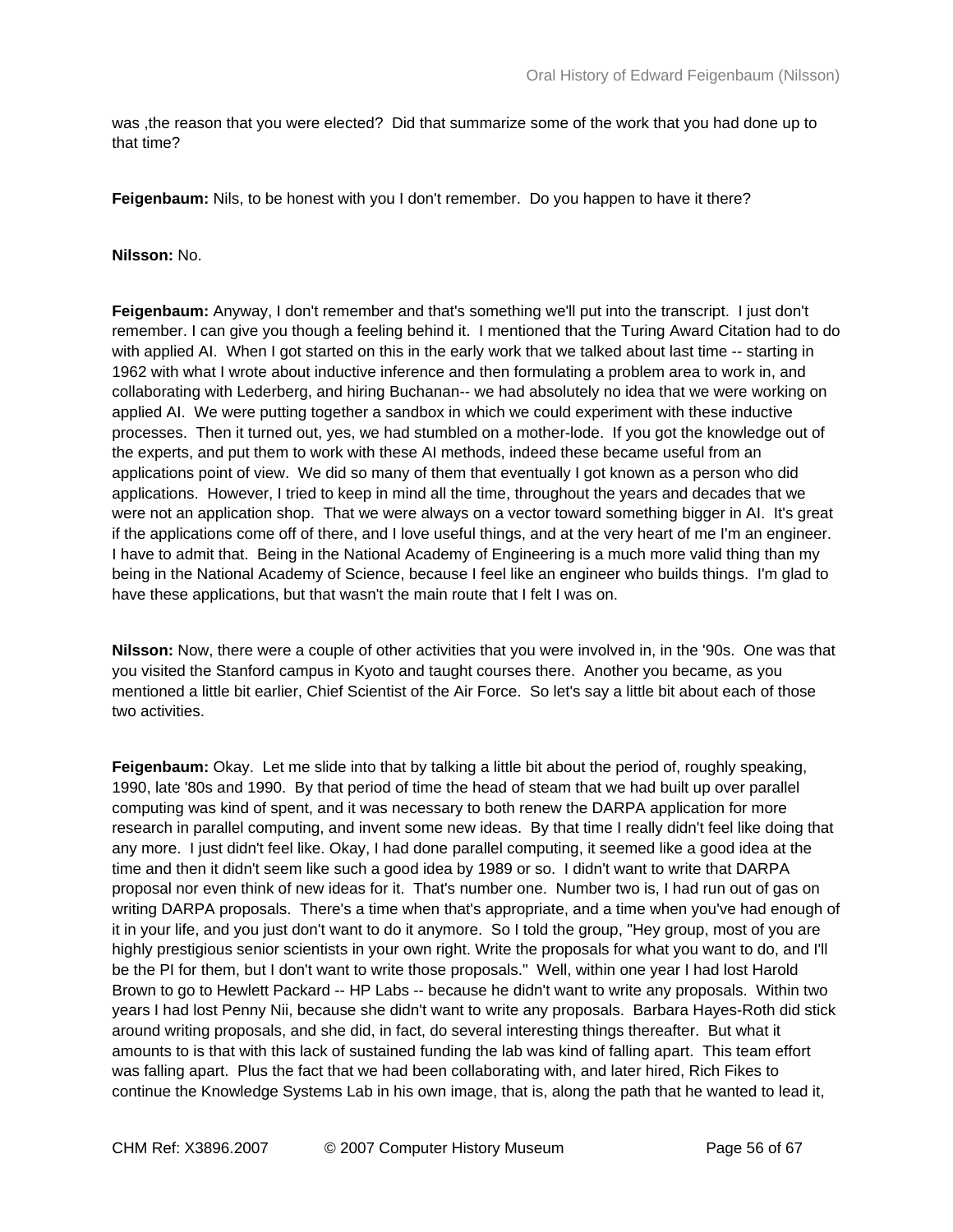which had to do with the How Things Work Project, which I had gotten started, but he was greatly helpful, and then took it over. The ontology work, the hiring of Tom Gruber to work on ontologies. All of that shifted the direction, and Rich Fikes took on the job of writing those government proposals. So there I was, when the phone rings and it's Jim Gibbons on the other end, Dean of Engineering. "Well Ed, I have a problem. We're in a project, Sloan Foundation funded project, with the Business School -- School of Engineering and the Business School -- but it looks like the Business School is really running it, and it looks like the School of Engineering is playing no role in it. Could you go over there and look at it, because it doesn't look like it's going so well." So I went over there, and sure enough it really wasn't going so well, and in two respects. One was a leadership problem, which was solved a year later by Bill Miller taking over the leadership of that project, and then Bill did a wonderful job for the rest of Sloan grant. The other was I noticed that they weren't doing anything whatever about software, like software didn't exist. Like this was Silicon Valley, meaning silicon, and discs, and Ethernets, and things like that. So I started the software subproject of the Stanford Computer Industry Project, which is the official name of the Sloan-sponsored project. It was an industry-oriented project looking at a piece of the computer industry as a whole. I didn't have a major research focus at the time, so that was good enough for one. But as I began to define that project I had a commitment; I had signed up for maybe a year and a half in advance, or two years in advance, to go teach at the Stanford Japan Center in Kyoto in the spring of 1993, when they have the engineering students over. Spring quarter is for engineering students, both undergraduate students at the junior or senior level, usually senior, and then graduate students. Anoop Gupta was also teaching that quarter also, so it was a very interesting. Yumi Iwasaki was there, obviously. So it was a very good quarter. But when I got there I said to myself, "It's ridiculous to teach a course that I could teach on campus to these same people, at the Stanford campus, why bother to teach it in Kyoto? Let's do something unique to Japan. Well what's unique to Japan? Well, let's give it a try. Let's do a software study of the Japanese software industry as a trial run of a later study of the American software industry." I got the support of Professor Imai at the Stanford Japan Center Research Section, and funding from him, basically, to take students around with me on lots of interviews of various kinds of companies in the Japan software industry. We put together a very good… The students, of course, wrote reports on individual visits, and integrative reports for their term papers. They had a great time doing it. One of my students in that process was Jim Mynall's [ph?] daughter. She had a great time. Candace, was a wonderful help. Then later on I wrote a paper on it called "Japanese Software: Where's the Walkman. " Meaning, to use another phrase in English that might have been more appropriate in English, "Where's the beef." There's nothing here. There's no there there in Japanese software. That was the gist of the article and it was published in a January 1996 volume called the Future of Software. There was an article on the future of Japanese software.

When I came back there wasn't a heck of a lot of time to pursue the American side study, because the phone rang again. This time the phone rang and it was Professor Sheila Widnall of the Department of Aeronautics and Astronautics of MIT, a person that I knew from the American Academy of Arts and Sciences. I was on a committee that she was supposed to chair, but it hadn't met yet, but still Sheila and I barely knew each other. She called me to ask if I knew of anyone who was interested in filling the job of Chief Scientist of the Air Force, because she was about to go to Washington to take some kind of a role which she couldn't talk about on the phone. Dd I know of anyone who wanted to do this, and by the way, was I interested in doing this. Well, it happened that I knew a lot about this job, because I had a friend in the Aero/Astro Department at Stanford who had had this job in 1965 and who had told me over the years what a great job it was. Not only personally interesting, but it's a good national contribution. I thought about it briefly, discussed it with my wife, because it involved a move to Washington, and called back Sheila and told her yes, I was interested in doing that. Well, it turns out the job that Sheila was going to was Secretary of the Air Force in the Clinton Administration under Bill Perry, who was Defense Secretary --- I'm sorry, he was Deputy Defense Secretary and later moved up to being Defense Secretary. When I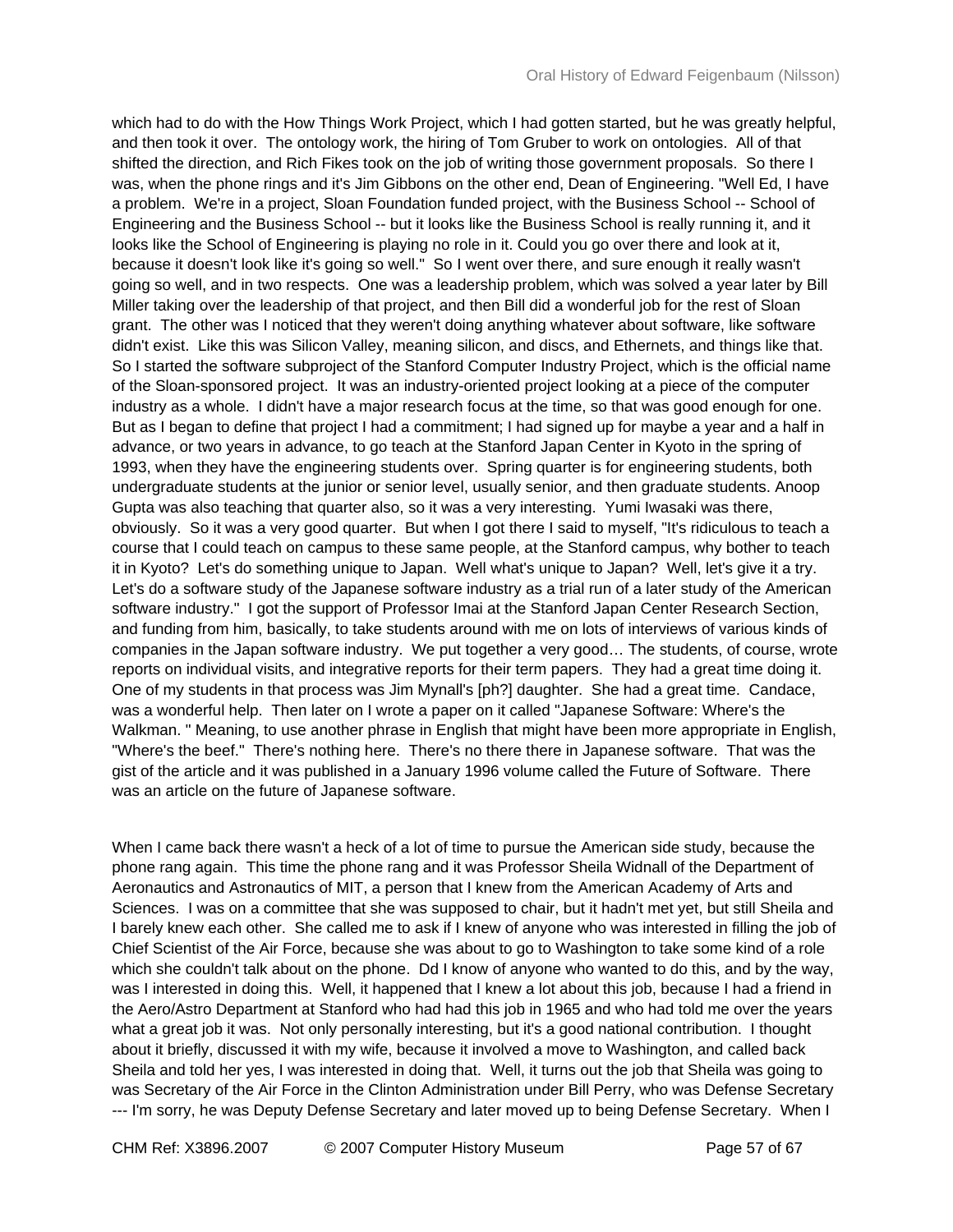went to the Pentagon to look over this job, and for them to look over me, I asked if I could have an appointment with Bill, because I knew Bill from Stanford contexts. Bill was very busy, of course, but he took time to talk to me about this, and he said, "Ed, can there possibly be a better time? I'm here, Anita Jones is DDRNE, Sheila Widnall, a professor, she's Secretary of the Air Force, basically your boss. Could there possibly be a better time?" And there really wasn't a better time. It was a fabulous time.

## **Nilsson:** Great time in your career also.

**Feigenbaum:** Yeah. My job was to be a window on science for the Chief of Staff of the Air Force. Actually I worked for the Chief, I didn't work for Sheila, for Sheila Widnall. I worked for the Chief of Staff of the Air Force. My job was to do quick and special studies for them, to be a window on science if anything important came up, to point them in the right direction, to do liaison with the Scientific Advisory Board of the Air Force, which is a high level group of 60 excellent volunteers that do studies for the Air Force -- kind of a National Research Council devoted strictly to the Air Force. To do liaison with other science establishments in Washington, like the National Science Foundation Director and staff, the Commerce Department's Assistant Secretary for Science and Technology. To do visits to lots of Air Force bases to find out what's really going on. In fact my first boss, first Chief of Staff that I worked for, before they changed, was a guy who told me, "I want you out of this building as much as possible. You don't learn anything in this building." That's the Pentagon. Basically he was right; you don't learn anything in the Pentagon. You have to really go outside to do the job right. So I spent a lot of time on the road visiting Air Force facilities, flying in Air Force planes.

## **Nilsson:** What did your doctor say about that?

**Feigenbaum:** I, yeah, right, that was… But it was fun. I guess it was good for my psyche, or something. Oh, I also had a lot of liaison with other services. For example, the Army had actually established an expert systems center in the Pentagon. I was able to go down to the basement of the Pentagon and actually help them with specific projects, look at what they're doing, recommend things to them and to the Air Force. I was able to do things jointly with the Navy as well. The Navy brass was just down the hall from where I was. I just found it a terrific opportunity. It was very interesting to be inside the beltway, frankly. Bill Perry once said, "The beltway, inside the beltway," something like, "The beltway surrounds..." I can't think of this exact thing, but it's, "The beltway is 50 square miles surrounded by reality. " Washington D.C. is a very special place. It is the politics city in the same way that Detroit is the auto city, or Silicon Valley is the chips place.

**Nilsson:** And New York's financial.

**Feigenbaum:** Yeah, New York financial, right. Hollywood, entertainment.

**Nilsson:** You were on leave from Stanford at that time, and then you came back to Stanford. You were involved in teaching courses?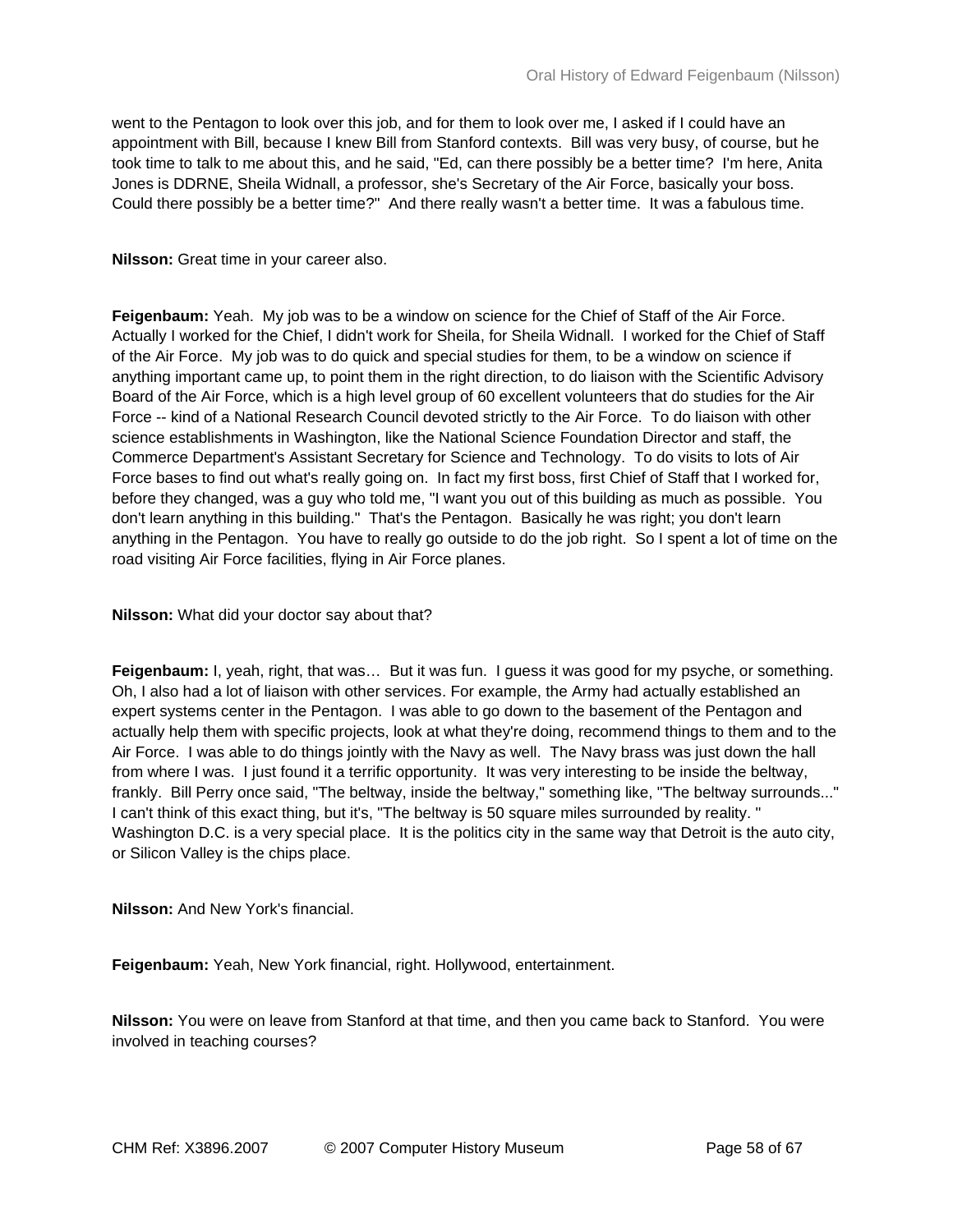**Feigenbaum:** Well, I came back in '97, and let me contrast the situation. When Sheila Widnall went back to MIT at roughly the same time, plus or minus a few months, I can't remember exactly, but when she went back to MIT she was given the title of an Institute Professor, which means she didn't have departmental responsibility. She had broad ranging responsibilities all over the organization. Stanford doesn't have that. Carnegie Mellon has it. Raj Reddy and Al Newell were Institute Professors. For Stanford it's, "Oh, you're back. You going to teach introduction to AI in the fall?" Well, when you get off a big stage, and you go back to teach what you were teaching 30 years ago from new notes that you have to carefully prepare, because things have moved along, it's not the most enticing thing in the world. Plus the fact that if you want to get a research program moving again you had to go write these proposals, which I said in 1990 I wasn't going to do any more of. All of that pointed in the direction of: don't really need this job. Let's become a Professor Emeritus. I can do what I want, don't have to teach, don't have to write research proposals. You know that very well.

**Nilsson:** Well, before you retired, you were also appointed to a Chair at Stanford, the Kumagai Professorship, right?

**Feigenbaum:** Yes. I don't remember what year that was, but I think you were the first Kumagai Professor.

**Nilsson:** I think so.

**Feigenbaum:** And I think I was the second Kumagai Professor.

**Nilsson:** Now we're both Kumagai Professors Emeritus.

**Feigenbaum:** Emeritus. Mr. Kumagai is a person whose family made a fortune in the construction industry in Japan, and he had the good sense to donate a substantial chunk of that fortune to funding a professorship at Stanford in the Engineering School. It was originally aimed at Civil Engineering, but Dean Gibbons reoriented it toward Computer Science. I believe Jean-Claude Latombe is now the active, alive Kumagai Professor.

**Nilsson:** Now after 2000, after retiring, you also wrote something about the Japanese entrepreneurial situation.

**Feigenbaum:** Okay, let me tell you. That carries on from the previous study. In 1996, when I finished that study of the Japanese software industry, and published it, there was… How do I put it? The result of the study in '93 and '94, which was later written up in '96, was to uncover a mystery that needed to be looked at. The mystery was why is the startup situation for software companies in Japan so bad? Where's their Oracle? Where's their Microsoft? Where's there anything? Have you ever heard-- what's your favorite piece of Japanese software on your MAC? Nothing. Right? Or on your PC? Nothing. So there's a problem there. When I looked around in the Japanese software industry for databases, for example, the databases were Oracle, Sybase or Informix, at that time. There were some inhouse things from Fujitsu and Hitachi, and so on, but as far as companies are concerned, there were no Japanese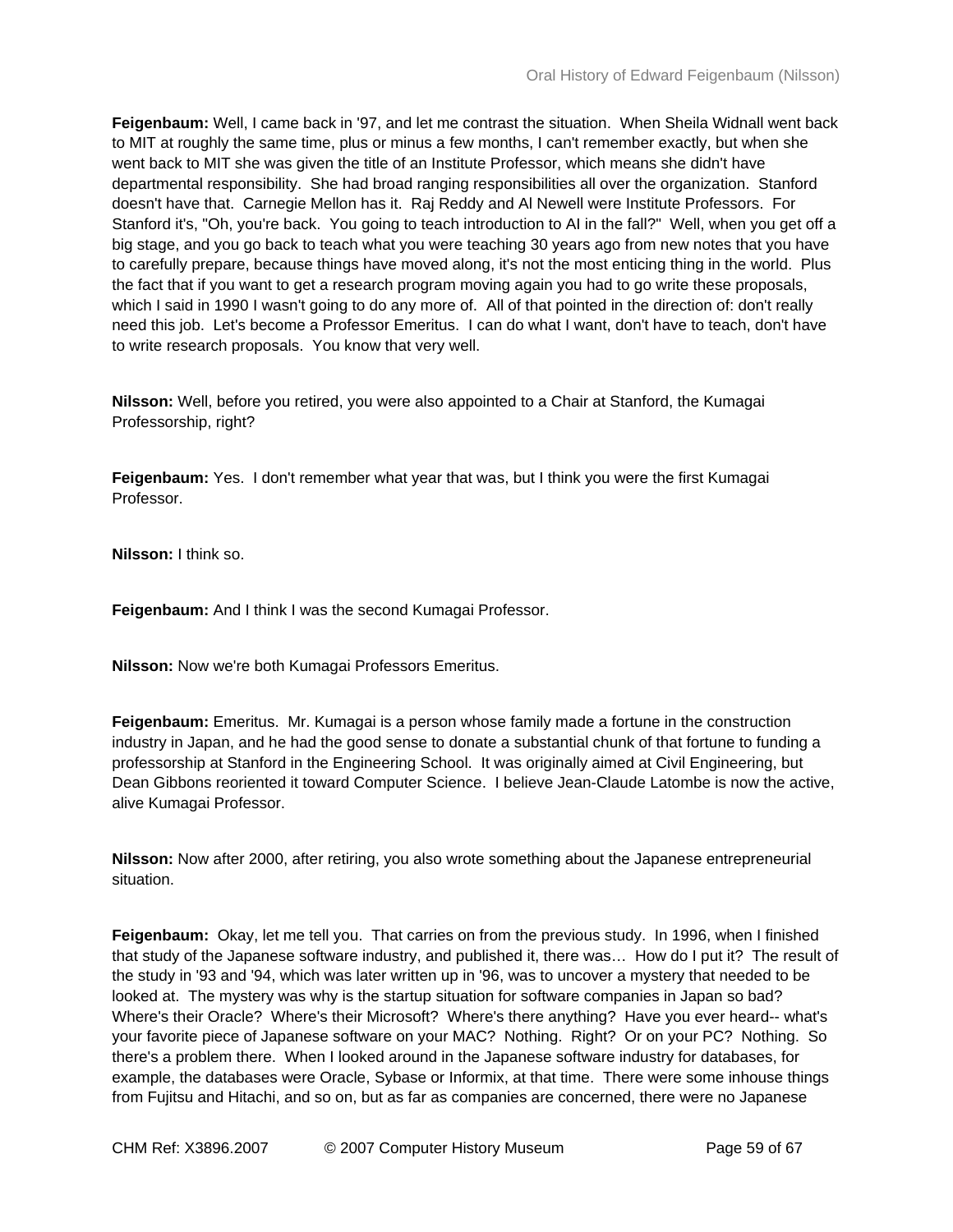database companies. There was a Japanese word processing company named Just Systems, J-u-s-t, but it was getting clobbered by Microsoft, and Microsoft had just moved in to clobber the NEC operating system, which had been the operating system that had first been the one widely used on Japanese PCs. So that looked like a really open issue. What's going on here? There's a phenomenon that needs an explanation. In 1999 I went back to the Sanford Japan Center for a month, and under the tutelage of Professor Imai, who was Director of the center, and a major economist in Japan, and funding from them. I looked into that question more deeply. Turned up a lot of reasons why the entrepreneurial situation in Japan is not good. Later wrote those up in a monograph. Not a long monograph. The monograph is available on the internet. If you're way out in the future you may have to go to the Internet Archive to look this up 50 years from now, but if you search Google under "Stanford Japan Center Feigenbaum, Brunner" -- Brunner was my coauthor, a student of mine -- you'll find a manuscript for a book called "The Japanese Entrepreneur: Making the Desert Bloom". It's six chapters of diagnosis about what the problems are with Japanese entrepreneurism in high tech areas, and one chapter of therapy that involves a concept called "Special Economic Zones", which was particularly popular at that time in 2002, because the Chinese had been using it successfully. That book was translated in a big hurry, because there was a debate in the Japanese Legislature, the Diet, on Special Economic Zones. This book was translated in a big hurry, published in Japanese only, in December of 2002, so that it could play a role in this debate on Special Economic Zones. An English language version of this book has never been published, because it's available, it has been available from day one, on the Stanford Japan Center web site.

**Nilsson:**Did the Japanese follow up on any of these therapy suggestions?

**Feigenbaum:** No, they didn't. There was a small flurry of interest that resulted in my going to Japan a couple times to give seminar series and lecture series, but in effect it was like throwing a pebble into the pond. It makes a small wave that ripples out to the edge, and then it dies, and that's it. The total effect of it was close to zero. I believe the reason has to do with the fact that the… Everyone agreed that the diagnoses were correct. The therapies were, in my later opinion, counter-cultural. That is, the Japanese didn't want to adopt those particular kinds of therapies. I kept telling them, "You don't have to. You can remake these therapies any way you want that fits the need. Just look at the diagnoses and remake the therapies." But no one bothers to remake the therapies. The government has done about all that it can do right now in loosening up things to foster entrepreneurism, and things are better, considerably, now. I'm about to get involved with a project in which we're going to do an update of this book with Japanese help.

# END OF TAPE 3

**Nilsson:** Ed, let's conclude by looking back and trying to summarize a bit about what you've learned through all of these research projects, and work that you've done in artificial intelligence. And also take the opportunity to look a bit at the future as to where you think AI is, where it is going. I had asked some questions, for example, questions about what do you think how well have we done on trying to solve the induction problem, and where are we toward getting the ultra-intelligent machine. That gave you pause to think about some things, and you did. What are your thoughts?

**Feigenbaum:** Well, Nils, I liked the questions a lot, and I knew they were really important questions. I always do better when I write out the answer to questions. First of all, I am not as wordy as I am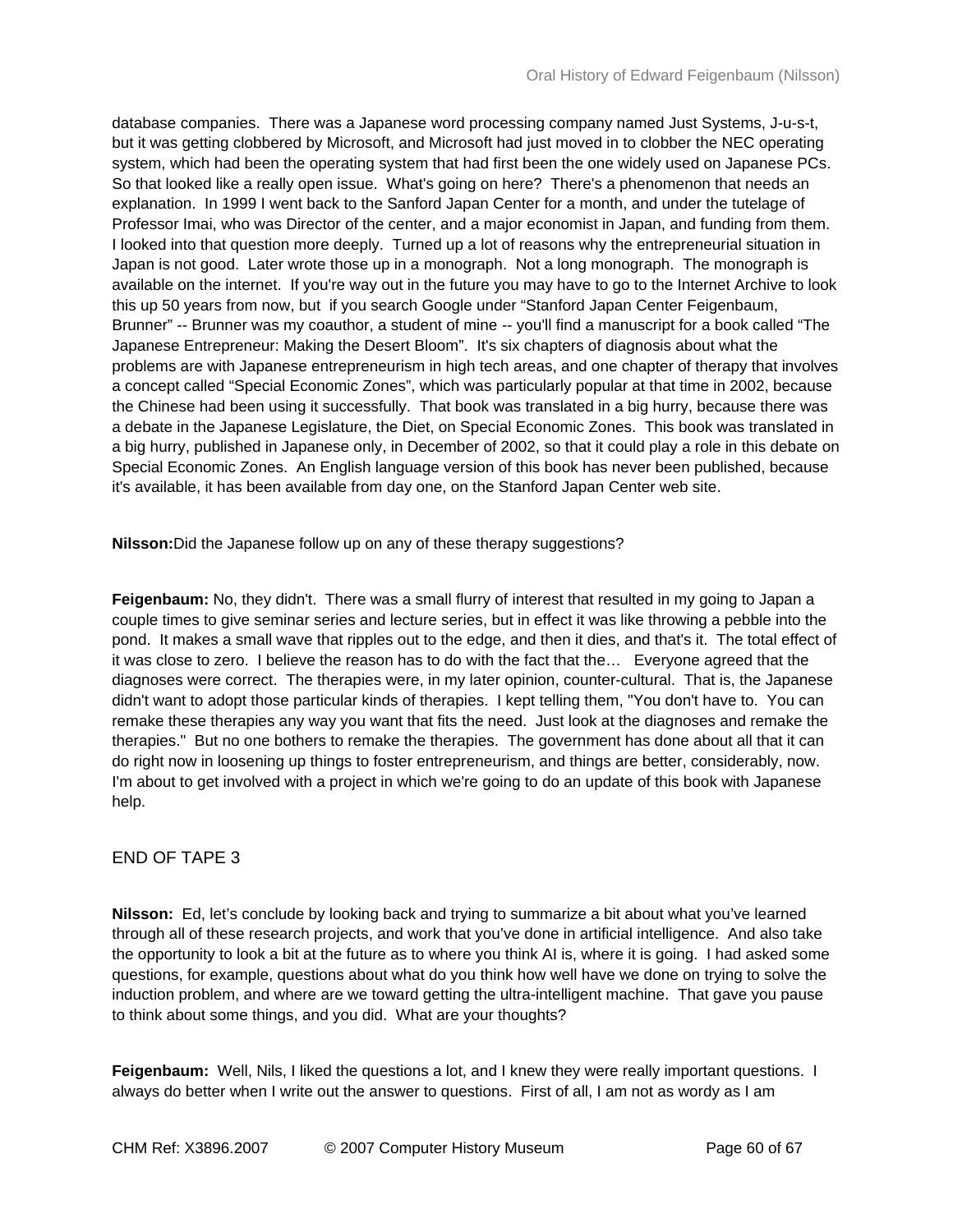otherwise. And secondly, I say things better. So I actually wrote out some answers. This isn't a lecture, so I do not want to really read from what I wrote, but I hope the audience excuses me if I glance down at my notes from time to time.

The first question that Nils asked me is: am I satisfied with what I and my team -- by which I think he means the Heuristic Programming Project -- have done on the induction problem through many sandboxes, which is what we were referring to as experimental environments. I made a reference a while back to the book "Computers and Thought." This is a book that appeared in 1963. Except for the proceedings of the British conference on Mechanization of Thought Processes, it was the first book that AI students could get their hands on to read papers in our field. And here is what I wrote in the introduction to this book. Page 8. "Inductive inference. Artificial intelligence currently is strong on deductive inference, weak on inductive inference." By deductive inference I really meant more like the puzzle-solving end of AI. "Yet in the melting pot of everyday of intelligence, induction is certainly the more significant ingredient. One way of looking at the problem is that we need programs that will in some sense induce "internally stored models" (quote unquote) of external environments, models from which the program can make valid and useful predictions of future environmental states. Looked at in another way, this is the problem of hypothesis formation by machine." So you could see that that phrasing was on my mind. "It is the general pattern recognition problem." I am going to come to it later why I do not believe that anymore. "And today", this is 1962 when I wrote this, "we know very little about this crucial problem." So that's what I said that. Now, there were a few people working on pattern recognition at the time. There is a pair of them, whose paper appears actually in "Computers and Thought", Oliver Selfridge primarily, and Jerry Deneen had done Pandemonium. Pandemonium was an induction program of a very simple variety, much more appreciated today, actually, than it was at the time. Since then, a good deal of AI research has followed that particular path, that is, a path of induction from date, induction from examples. One of the more significant early works that impressed me was the environment modeling that was done inside the mind of Shakey the Robot at SRI. The intention of the designers was that Shakey would have a model of the environment. And although Nils says that it didn't have a fully dynamic model of the environment, it did have enough to plan its activities and maneuver through that environment. That was 1972, I think. Now our group, the Heuristic Programming Project, focused on inducing symbolic models -- symbolic models, that's going to be important later on -- of particular domains of discourse. Now, when I say a domain of discourse, why all that funny language? Because I don't have any other way to say it. It's an area of work that you are doing, like if you are doing work in medicine it is some part of medicine. If you are doing civil engineering, it is some part of civil engineering. It's some domain of discourse. If we're talking about the activities of the Computer History Museum, it's about being a museum. It's about history.

**Nilsson:** Collections, and all of that.

**Feigenbaum:** Yeah. On these, of course, we had some quite significant results, and a lot of them we have discussed in this interview. My favorites happen to be Meta-DENDRAL first of all, and HASP, but I'll mention why. Meta-DENDRALl, with the follow-on done by Tom Mitchell for his thesis, called "Version Spaces", represented a milestone, for me. A milestone on the path that I had intended to be on all along, namely the path toward the future of machines that would produce scientific theories for mankind. And I still believe in that path. I still would like to be on that path. If I had another career, I would still be on that path. So Meta-DENDRAL was an exciting event, because we were actually inferring the rules of nature from massive amounts of data in mass spectometry.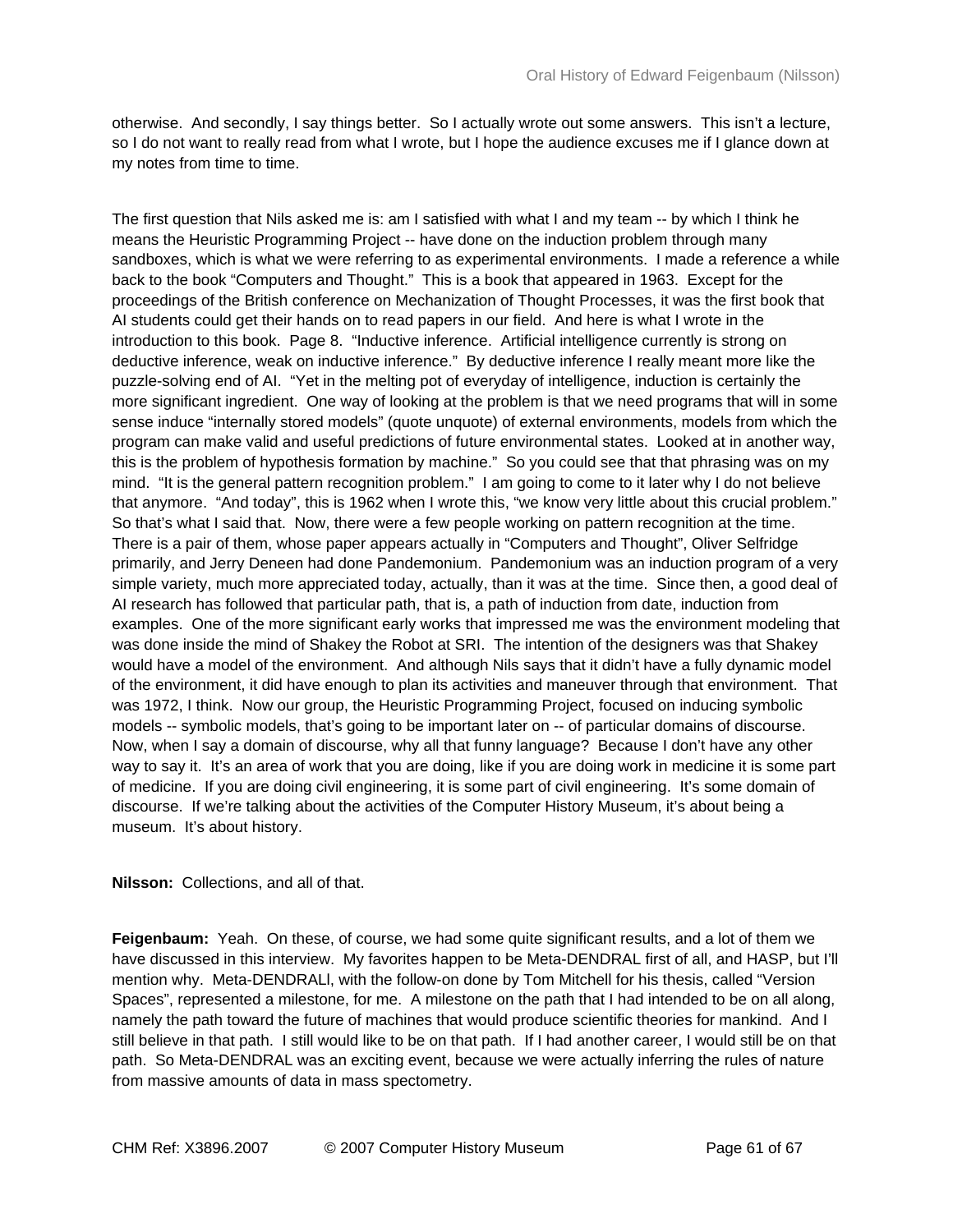**Nilsson:** In a symbolic form.

**Feigenbaum:** In a symbolic form. Yes. Now HASP, the sonar signal understanding program, was important for me as a landmark of technical achievement in applied AI because essentially the task was so difficult. I wish I had here an acoustic rendition of those ocean noises and play them for you and see if you can figure out if there's an enemy submarine in there. And also because the so-called blackboard framework that Nils and I have talked about here, the blackboard framework for induction was greatly elaborated, although it wasn't invented for this purpose. It had been invented and then not used at Carnegie Mellon. It was greatly elaborated and then sent out into the computer world as a software package for wide use, the package called "AGE." However, in Nils' question, there was an implication that induction was the focus of the work we were doing. I just want to mention that the Heuristic Programming Project did a lot of things that were not on that path. For example, the user interface work that was so important in MYCIN, where MYCIN was able to interact with a doctor in more or less natural medical English. Or the explanation systems that went along with MYCIN. Or the teaching systems that Bill Clancy was able to convert MYCIN into a teacher of diagnosis of blood infections and therapy of blood infections. Experiment planning work in MOLGEN is much more along the lines of planning work in AI, and not induction. There was no induction part of that. Now, in addition to us, there was a small effort of modeling of scientific behavior done at Carnegie Mellon University under Herb Simon that involved several students of Herb Simon's, among them Pat Langley. Those models were made, were constructed to be, deliberately simple, because that is actually the way Herb viewed those early scientific discoveries of Kepler and some other early scientists -- as being very simple, human information processing involved in those. This work of Simon and his students didn't get very far, because the AI community, as a whole, viewed the models as not simple, but simplistic, and therefore not worthy of further pursuit. So that particular line of attack at the question of scientific discovery was abandoned. But I am remembering just sitting here right now, remembering the last time that I... I used to visit Herb Simon from time to time in Pittsburgh, as he got older, just to make sure that I was in touch with Herb. I remember sitting in his living room and he was reading a book on the life of one of the,…I can't remember which of the great early scientists he was reading. He had written a paper on the thought processes that he believed the scientist was using, and had submitted that for publication to some journal, and had gotten a really critical review back of that article from someone who had just finished a book on the history of this scientist and said, "You are wrong. And here's the evidence that you are wrong." So Herb went back to read this other material to see what he was wrong at. And even in his older years, he was still concerned about this problem, the problem of scientific discovery.

In the 1980s and 1990s, much attention was focused on learning. By learning I really mean computational learning, machine learning. In the earliest days of AI, we were calling this kind of work machine learning. For example, when Arthur Samuel was doing an early version of this work for his checker playing program, it was called machine learning. Of course, that also was an inductive task. Lots of behavior resulting in the tuning of the weights in a certain formula that attributed quality to positions, both in checkers and chess. So all of machine learning is basically machine induction. Some people in these early days, like for example 1983-85, weren't quite happy with calling it machine learning. They were calling this kind of work knowledge discovery. And I really liked that term, because I had already made my conclusion back in 1968, that's the "knowledge is power" hypothesis, which later I rephrased the knowledge principle that "in the knowledge lies the power". What you were discovering… Excuse me. What you were learning that would assist higher levels of performance at a later time, which is what we mean by effective learning, was really knowledge. You weren't learning processes. You were learning more knowledge. You were learning what was relevant, and what was a good rule, and what was a good weight, and things like that. So I really liked the term "knowledge discovery." In 1972, as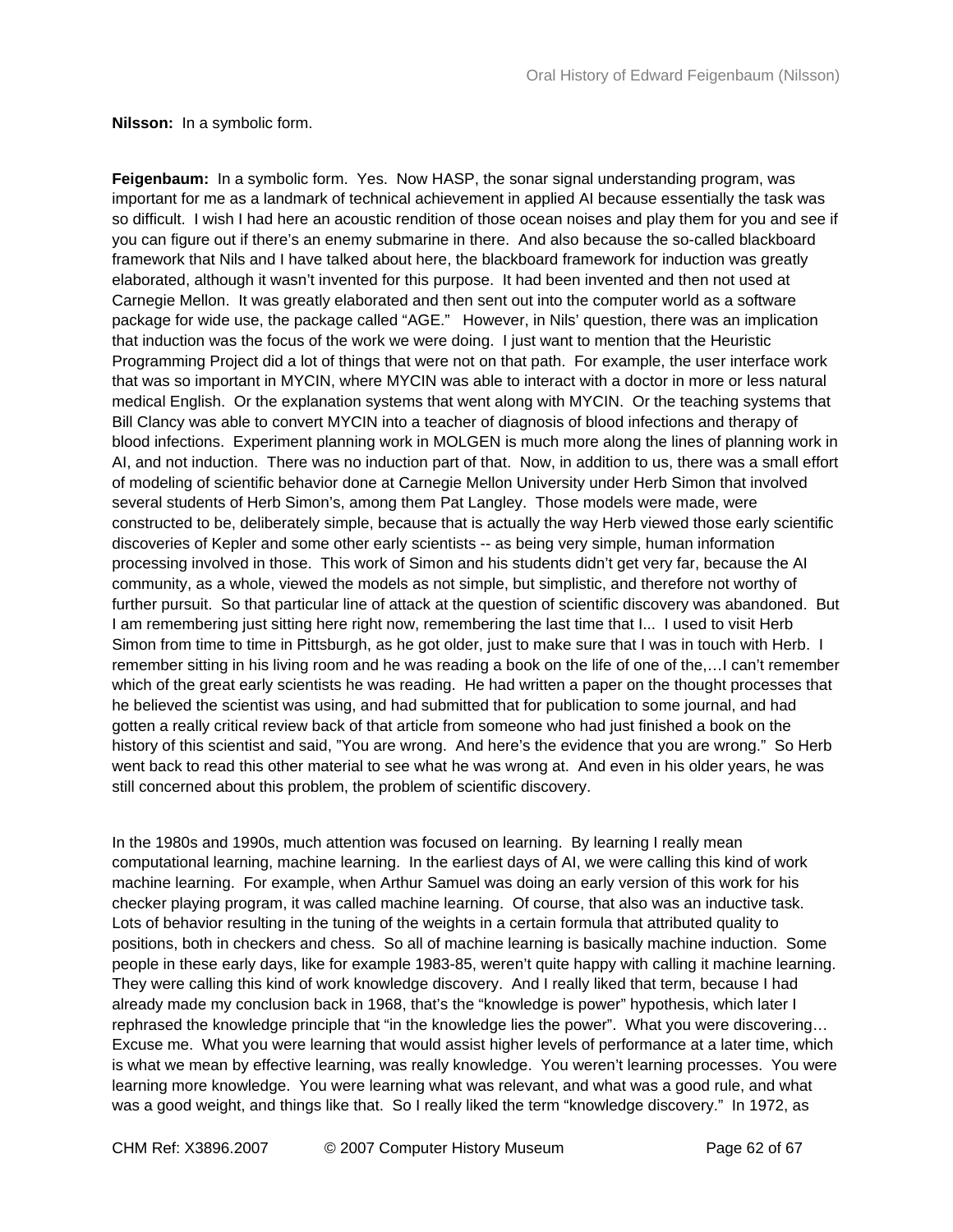usual -- sorry, not as usual -- as became common over the years, every so often DARPA needed a report to make the case that AI research was valuable. Fortunately for AI, DARPA support has continued from 1963 right up to the present day, basically undiminished. Not diminished. It's really been great. But they do require these reports from time to time saying that we are doing cutting edge work. And in 1972, Newell called me up and said, "Ed, it's your turn." Because Newell had been doing that kind of thing before that. So I wrote a report. It's in my archive, if anyone wants to look at the whole report. It's not a published report. But for that report, I tried to rename the "machine learning" term to be "knowledge acquisition", because I had already come to the conclusion that learning involved -- it's like Meta-DENDRAL -- learning involved the acquisition of new knowledge. That didn't stick. It became used as a term to describe the human process that was involved in knowledge engineering. So when a human interviewed another expert and got the knowledge out, what Donald Mickey would call a mining process, became known as "knowledge acquisition". Carly Scott and others even wrote a whole book on that subject of how you do that. In the end, the term "machine learning" is the one that stuck. The Machine Learning Society, the Machine Learning Journal. It's the term that stuck. Now this was induction research, the '80s and '90s work on machine learning. It's truly massive, in terms of number of people involved. It was induction research on a scale that hadn't ever been seen before in AI. But the inductions were largely statistical inductions, not the induction of symbolic models.

**Nilsson:** How about inductive logic programming? Was that an exception to that, then?

**Feigenbaum:** No. Inductive logic programming is a good example of the induction of symbolic models. Yeah. Actually, I had completely forgotten about it, I don't know why. Maybe it just didn't stick because it didn't have many applications. But you're absolutely right. Inductive logic programming is a good example. Now it's really a disappointment to me... In fact, I heard the first, big talk on this by Tom Mitchell, one of our former students who had done such a wonderful job on cleaning up Meta-DENDRAL for us. And my response in the question-and-answer period was, "Tom, is that all there is?" Come on. There's got to be more than that. That's not what Einstein is doing. He's not doing statistical learning on the phenomena of nature. He's thinking through things about nature. And that's what all great scientists are doing. They're thinking about structures, and in symbolic expressions. The statistical models just led to what I consider to be weak theories of various phenomena based on statistical aggregation and correlation. Now, that's not to say that they're not useful. In fact, we all learned a lot about the learning based on aggregation from Nils Nilsson's book, which was very early in AI, the book on learning machines. But there has to be more than that, in my view. So the answer to Nils' question is that our group, the HPP, it did pathbreaking work in a large, unexplored wilderness, which is the wilderness of all the great theories we can have. Particularly in my view the beautiful wilderness of scientific theories that we could have. But that most of that beautiful wilderness today remains largely unexplored. So Nils, if you are asking, am I happy with where we have gotten in induction research, the answer is absolutely not. I am very glad we did a few key steps that people will remember. But I'm not happy.

**Nilsson:** We aren't there yet, but you got a good start.

**Feigenbaum:** I want to comment that in this "Computers and Thought" thing I talked about the general pattern recognition problem. I don't believe there is a general pattern recognition problem. Let me put it another way. I don't believe that there is a general pattern recognition problem. I believe that pattern recognition, as most of human reasoning, is domain specific. That I believe in domain specific cognitive acts that are surrounded by knowledge of the domain, and that includes acts of inductive behavior. So I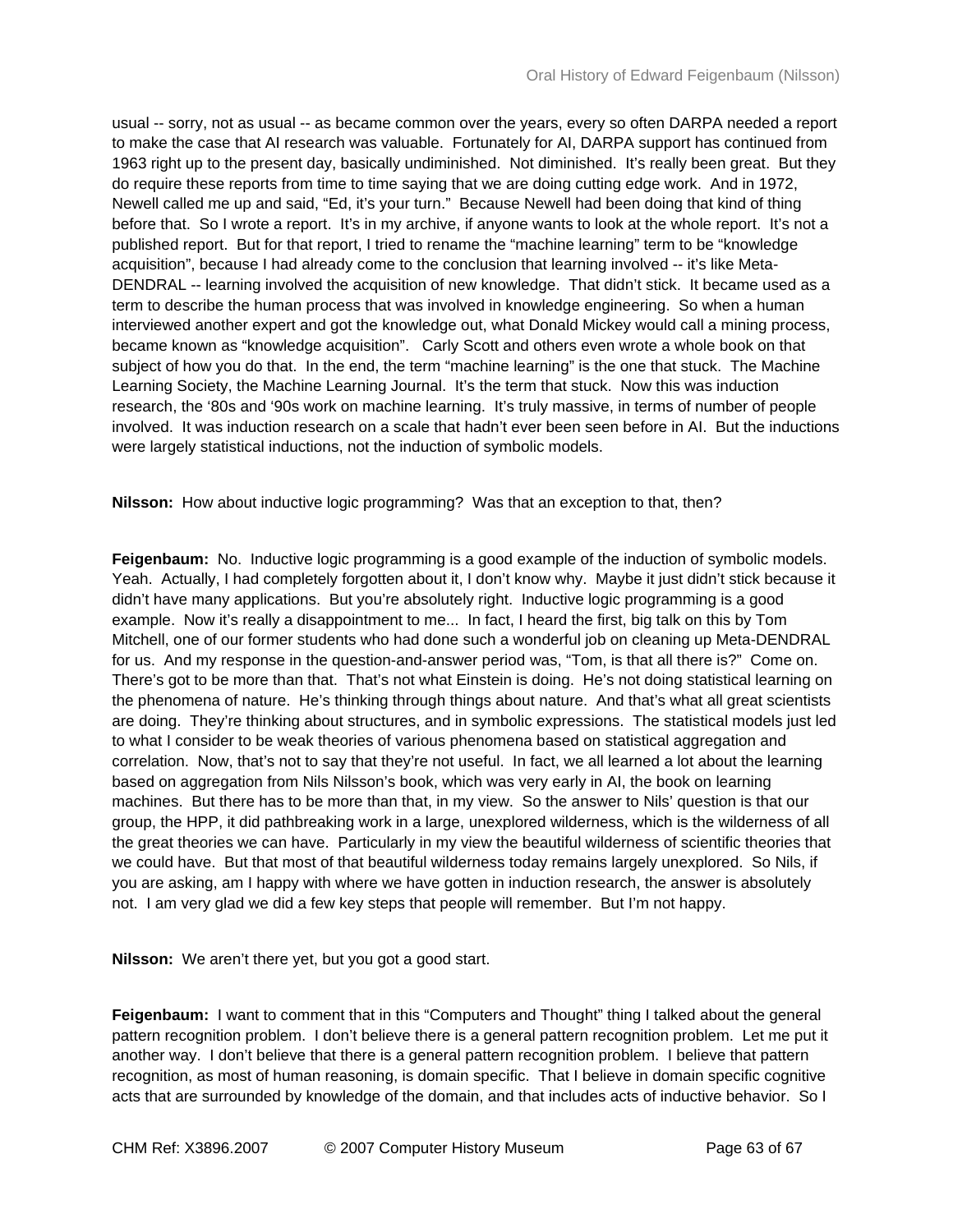don't really put much hope in general anything in AI. In that sense I have very much aligned with Marvin Minsky's view of… I don't know what. Marvin called it a "society of mind". Some people have called it mind, a kitchen sink model of mind. But I'm very much oriented toward a knowledge-based model of mind.

**Nilsson:** The other question, I do not know how much you want to go into this, Ed, is what more needs to be done? What are some of the big problems that need to be solved in AI? Where are we in AI these days?

**Feigenbaum:** Once again, I'd like to answer that by cutting through a lot of detail and relying on a very simple model of what I think is going on. The model was a consequence of the work we were doing, particularly during the MYCIN days of the HPP, where it led specifically to a diagram that was first drawn up on the blackboard by Randy Davis -- I remember exactly the moment -- which had a box in it called the knowledge base, and another box called the inference engine. And then there was a user that these two would interact with each other. The inference engine was doing inferences over the space of expressions in the knowledge base, and the user was being fed results, or monitoring this interaction. What we found, long after Randy drew the first diagram of it, was that these are not boxes of equal size. The box called the "knowledge base" was enormous. Everything, almost everything, was in the knowledge base. And almost nothing was in the inference engine, except a little guy there called Aristotle. A little modus ponens. A little backward chaining, forward chaining. A little bit of that goes a long way. And not much of anything else is needed. Now, of course, you could argue with that and say, well, the blackboard model is a lot more complicated than that. Yes, it is. True. But it is really a combination of a little bit of Aristotle going up and a little bit of Aristotle going down, and some very intricate knowledge representation work that's done at the different inferential levels. So what does that amount to? What's in that big box, the knowledge base? How're we going to get that box to be really big? And when I say really big, I do not mean the 400 or 800 rules of MYCIN, or the 400 rules of PUFF, or the 5,000 or 50,000 rules of the DEC knowledge base for constructing computers. I mean something much more like Jack Meyer's 500,000 piece of knowledge, knowledge base for internal medicine. Or maybe 50 million. I don't know exactly what these numbers are; I'm sure they are in the hundreds of millions to billions of things that people know. But how're we going to get that? Well, I think that the only way to get there is the way human culture has gotten there. There are a number of significant ways in which we differ from animals, but one way is that we transmit our knowledge via cultural mechanisms called texts. Used to be manuscripts. Then it was printed texts. Now it's electronic text. But we put our young people through a lot of reading to absorb the knowledge of our culture. To boil it down to some bumper sticker language, you don't go out and experience chemistry. You go out and you study chemistry. We need to have a way in which computers can read books on chemistry and learn chemistry. Or read books on physics and learn physics. Or biology. Or whatever. We just don't do that today. Everything is hand crafted. Everything is knowledge engineering. The human mind transforms it into symbolic expressions. We will be forever doing that unless we can find out how to read from text. Reading from text in general is a hard problem, because it involves all of common sense knowledge. But reading from text in structured scientific domains, I don't think is as hard a problem. I think that's a critical problem that needs to be solved.

I think in the little box called inference methods, we have a few that have not gotten explored enough in my view. Again, if I were to have another career, I'd do way more exploration of one in particular. Well, of course, I've already said that I thought the blackboard model was superb, and it hasn't gotten enough exploration, either. But there's another model that we used in DENDRAL, which goes back to the early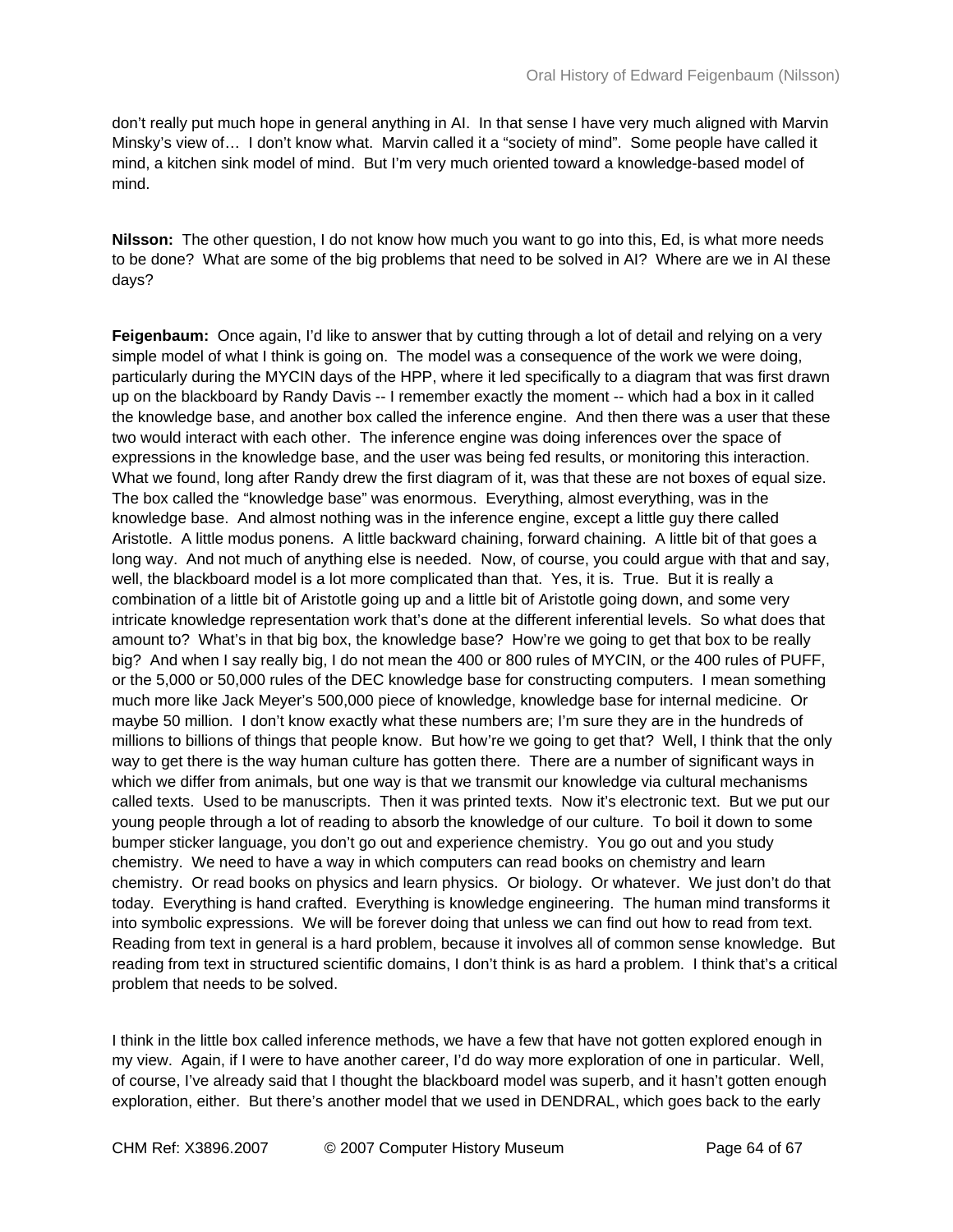days of AI, called generate-and-test. On the one hand it sounds too simple. Namely, that you have a combinatorial generator that can generate candidate solutions, and that the way you get rid of the very large numbers, the exponentially large numbers, of candidate solutions that you have, is by using heuristics, which are either general purpose heuristics, or most likely, almost surely, there will be domain specific heuristics. People have shied away from using generate-and-test, because they talk about finding needles in haystacks. And they see immense haystacks. The search for them -- they'll never find needles in those haystacks. Well, first of all, if you use heuristics right, you might be able to prune away most of the haystack, which is what we kind of demonstrated in dendral. But there may also be not just needles in the haystack, there may be diamonds in the haystack, which are things that because of the combinatorics of generate-and-test, people have never thought of before. It's just too deep and too complicated. It reminds me of that game 2 of Kasparov versus Deep Blue, where Deep Blue was doing mostly a generate-and-test with some chess heuristics to prune the space. But it was able to do tens or hundreds of millions of paths in that search. And it happened to find a diamond. It played that move, and Kasparov was completely spooked. He was spooked for the rest of the match. He gave an interview in which he… if you go back and look at the interview, there is one point in which he said, "It was like looking into the mind of God." Now I don't think Kasparov is a believer in God. But he was using that metaphor as a way to capture something. It was a diamond. It was a beautiful piece of thinking.

Now, I think we also have to couple people into this search, to assist this search, partly because the knowledge to prune this big space -- we just simply won't have it in the computer for a long time to come. We're going to have to let people's powers of association help to prune the space. Doug Lenat did this when he was doing his work on Eurisko. He was able to find basically the diamonds that cracked open a major national game that he was involved in playing, where he won the championship two years in a row because he was steering what amounts to a generate-and-test thing. Every night he would come in, he would use the machines over at Xerox PARC, and he would steer the search into certain directions. He found niches in the game, which were diamonds in that space.

The last thing I wanted to mention is that we have to keep in mind something you don't hear much about in AI. You hear about it everywhere else in computer science, but not in AI. From the time that some of these great early works were being done -- whether they were Newell and Simon's works, or the works of our group, or the SRI work, or others -- we have advanced something like, depending on what is at your command these days, somewhere between 10 to the  $6<sup>th</sup>$  and 10 to the  $8<sup>th</sup>$  -- six or eight orders of magnitude -- more computing to bring to bear on the problem than we had before. Now, we don't know if that's significant. The reason we don't know is that 10 to the  $6<sup>th</sup>$  or 10 to the  $8<sup>th</sup>$  does not sound like a lot in spaces that tend to be 10 to the 100<sup>th</sup> big. But, on the other hand, getting 10 to the  $6<sup>th</sup>$  up on moves in chess beat the world's chess champion, and we didn't think that was possible. We just don't know.

Finally, I want to say a few words about the blackboard framework before we go on to our next question. If you look at the structure of the blackboard, the blackboard is organized into levels of abstraction. At the bottom is the data itself. At the top is the grand overview, the overriding theory. At every level you have more detailed expressions of the abstraction at that level. Well, that's almost a description of scientific theory. Scientific theory is rooted in the evidence that we measure from nature, but at every level we have abstractions. We can view it at the particle level. We can view it at the atomic level. We can view it at the molecular level. We can view it at the more engineering levels.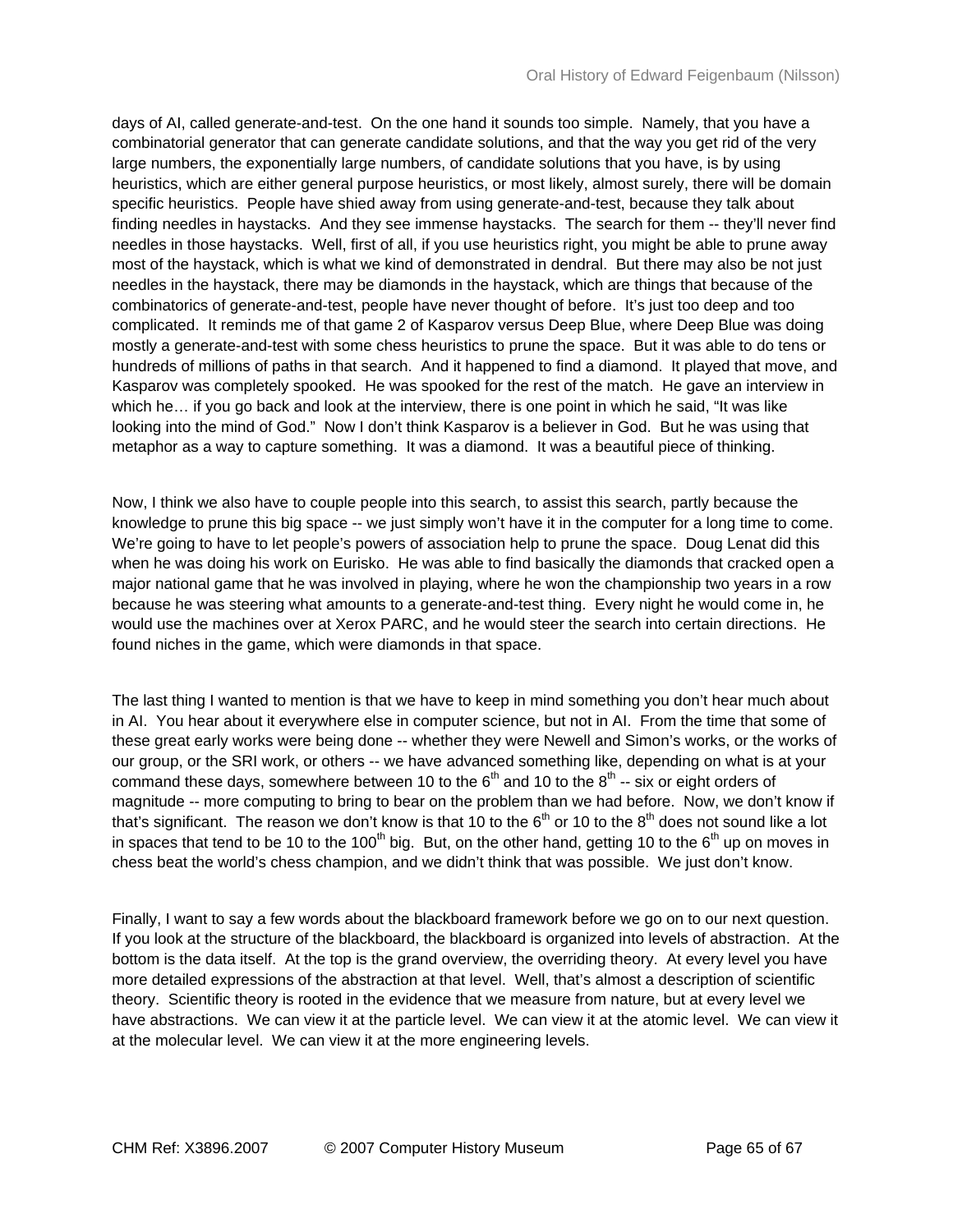**Nilsson:** As a matter of fact, going down from one level to the one below is often called reductionism, right?

**Feigenbaum:** Okay. You got it. I think the blackboard model has a tremendous amount to say about modeling of scientific inference, and we have yet to discover that. The blackboard model was virtually abandoned in the early 1980s, and hasn't really been much used. It was used for a military problem in the late '80s, early '90s. I tried to get it used a lot more in military contexts when I was at the Air Force. But I think we ought to look more at that.

**Nilsson:** Maybe we could conclude the interview, Ed, by looking at the AI culture as it exists today. You had mentioned how important culture is. Is the AI culture today set up? Is it ready to look at and try to achieve the ultra- intelligence machine? Are people focused on that? Or have the AI culture somehow become a little more interested in things other than what I have called in the past, the "eye on the prize"? Where do we stand with regard to AI research today?

**Feigenbaum:** I am personally one of the world's greatest champions of the prize, and so was very, very happy when you and McCarthy started to give these seminars and lectures, and when you published your paper on the "eye on the prize". Because, guess what? No one else is talking that way. Now, Minsky is left, and he still talks that way. Newell and Simon are dead. I don't know of anyone else who goes around talking about that great prize. Now what is the prize? Well, it comes in two varieties, both of which would have made Newell and Simon very happy. One is the ultra-intelligent computer, the phrase of which was first used by I. J. Good, a statistician. Incidentally, I. J. Good had worked with Turing during the Bletchley Park days of decoding the Ultra and other codes in World War II. I. J. Good coined the term "ultra intelligent computer." And that just means AI doing its thing to the utmost. When we finish our job, we will have invented the ultra intelligent computer. That's what we're trying to do. Whether it is a 100 years from now, or 200 years from now. But that is what we are trying to do.

The other flavor it comes in is a very complete model -- I say very complete; that doesn't mean we'll ever get everything; I hope we do, but I'm not predicting it -- of an information processing model of how the human mind works. And when I say the human mind, I do not mean the human brain. I mean the symbolic processing entity. What Newell and Simon called "elementary information processes". The elementary manipulation of symbolic expressions, symbols, lists, and so on. So we have both views. Now if you talk to the people like some of my... Nils and I have a very distinguished colleague at Stanford. Younger, way younger than we are. Talking about this, you get the response: "Sorry. The vision of the founders" -- that means people like me and McCarthy, Newell and Simon, Nils, Charlie Rosen, people like that – "Sorry, that's what got us into trouble". Now, first of all, there is a view that somehow we got into trouble. In fact, that even reflects itself in a recent conference, the AAAI Conference, of "what went wrong and why", as if something went wrong. But the feeling is, "Look, we're just part of computer science. Don't give me this AI stuff. We're just part of computer science, and we make progress one paper at a time". Now, I am not exaggerating. I really mean that. They really believe that "one paper at a time" thing. "I got to get six per year. I'm not after the big prize. There's no such things as the big prize". Well, of course, we know that there really is. And when major things are accomplished the world cheers, like the Stanford AI labs' driverless car that went 200 kilometers in the desert without a driver. That did win a giant prize, and the world cheered. In my view, the thing that we call AI, or that maybe is better called computational intelligence -- computers doing intelligent things -- is the manifest destiny of computer science. That is the end of the road. If you're going to use, which I love